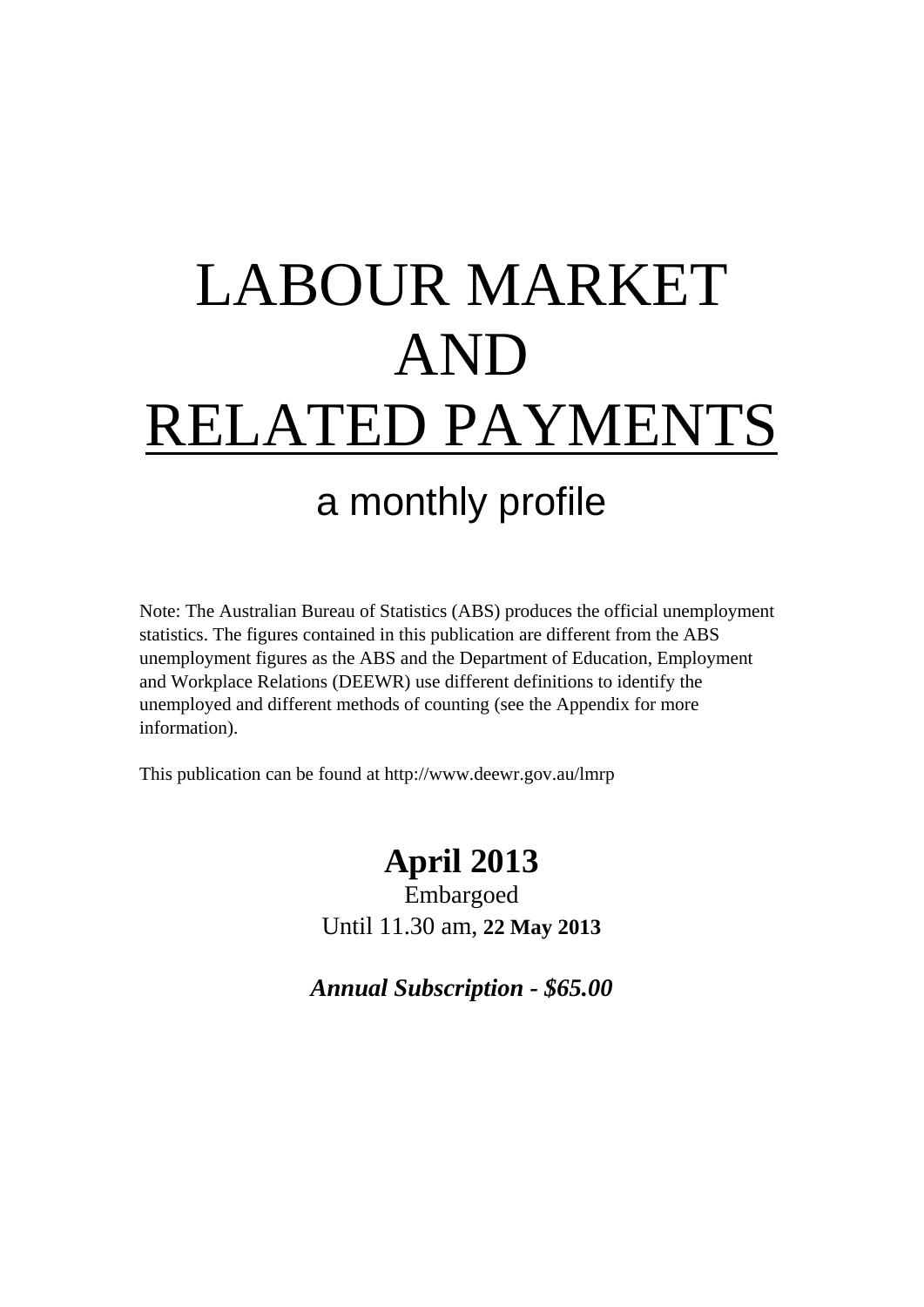## **CONTENTS**

|               |                                                                                                            | Page           |
|---------------|------------------------------------------------------------------------------------------------------------|----------------|
|               | <b>Introduction</b>                                                                                        | $\mathbf{1}$   |
|               | <b>Statistical Highlights</b>                                                                              | $\overline{2}$ |
| <b>Tables</b> |                                                                                                            |                |
| 1.            | Labour Market Payments - Time Series                                                                       | 3              |
| 2.            | Newstart Allowees - Derivation of the job seeker population                                                | 4              |
| 3.            | Youth Allowees (other) - Derivation of the job seeker population                                           | 5              |
| 4.            | Job seekers receiving Newstart Allowance and Youth Allowance<br>(other) - Time Series                      | 6              |
| 5.            | Job seekers receiving Newstart Allowance and Youth Allowance<br>(other) by State                           | 7              |
| 6.            | Job seekers receiving Newstart Allowance and Youth Allowance<br>(other) by Age and Sex                     | 8              |
| 7.            | Job seekers receiving Newstart Allowance and Youth Allowance<br>(other) by Service Zone and Service Centre | 9              |
| 8.            | Job seekers receiving Newstart Allowance and Youth Allowance<br>(other) by Fortnightly Earnings and Sex    | 23             |
|               | <b>Explanatory Notes</b>                                                                                   | 24             |
|               | <b>Glossary</b>                                                                                            | 30             |
|               | <b>Appendix</b>                                                                                            | 33             |
|               | <b>For More Information</b>                                                                                | 36             |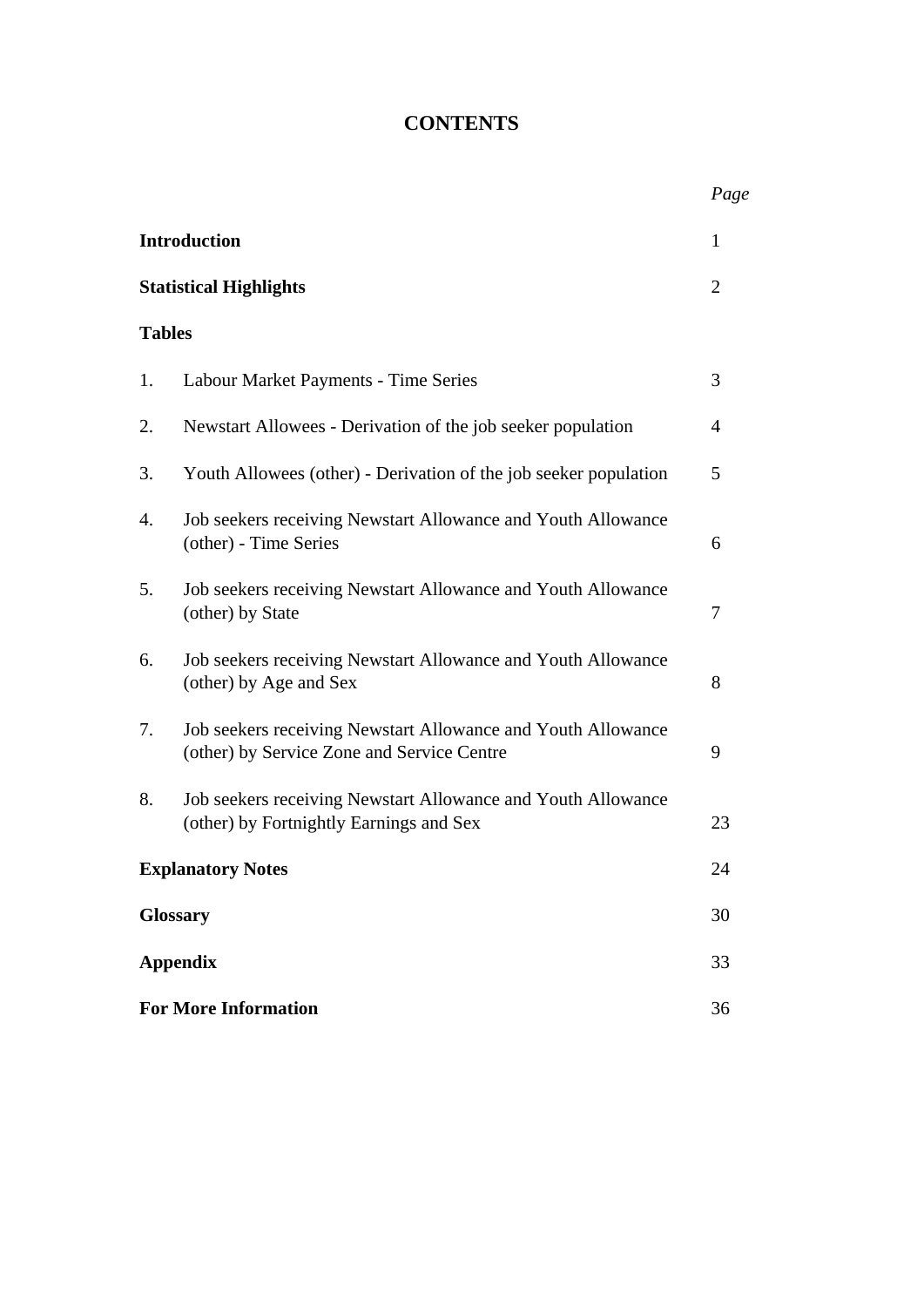### **INTRODUCTION**

This publication presents statistical information on a monthly basis for the various types of labour market payments delivered by the Department of Human Services (DHS) on behalf of the Department of Education, Employment and Workplace Relations (DEEWR) and the Department of Industry, Innovation, Science, Research and Tertiary Education (DIISRTE). This publication was produced previously by the Department of Employment and Workplace Relations (DEWR).

This publication covers Newstart (NSA) and Youth Allowance (other) (YA(o)) in some detail, and to a lesser extent, Partner Allowance (PA), Widow Allowance (WA), Youth Allowance (Full Time Student)(YA(FTS)) and Youth Allowance (Australian Apprentices) (YA(a)).

Table 1 provides information on the total number of NSA and YA recipients. The YA population is broken down into YA(o), YA(FTS) and YA(Australian Apprentices) categories. The total numbers of PA and WA recipients are also provided in this table.

Tables 2 and 3 show the derivation of the NSA and YA(o) job seeker populations (see the reference to job seekers in the 'Comparability of data' section of the Explanatory Notes). These populations are added together to derive the total number of job seekers.

Tables 4 to 8 provide information on the total job seeker population.

When using time series figures, it is important to note that changes have occurred over time to the conditions of eligibility for different payments. Details of these changes are provided in the Explanatory Notes.

All media inquiries should be directed to the DEEWR Media Team on (02) 6240 7300 or by email to media@deewr.gov.au. For more general inquiries regarding further statistical information please refer to the last page of this publication for other contact details.

The next issue of this publication is scheduled for release on 26 June 2013.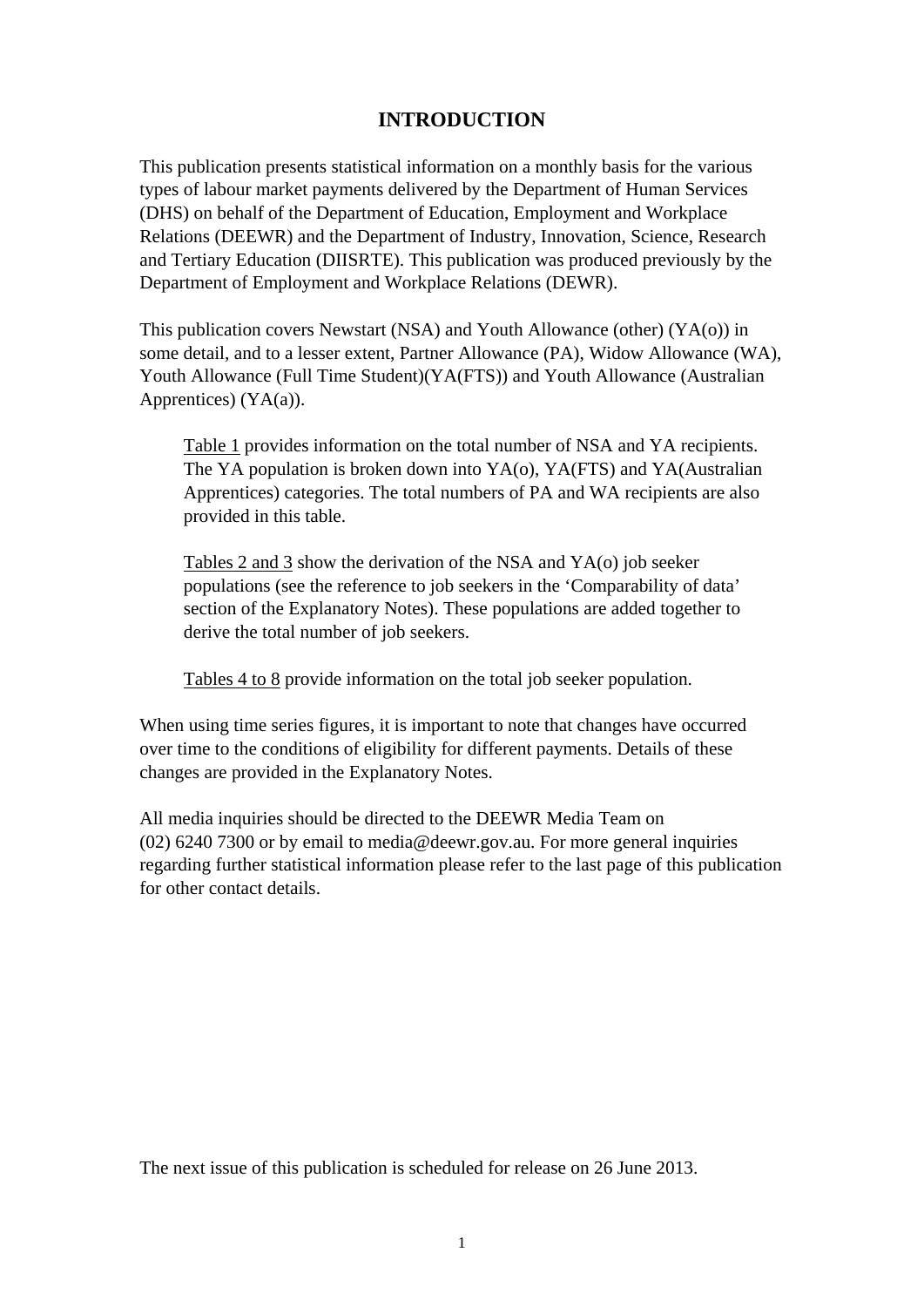## **STATISTICAL HIGHLIGHTS – April 2013**

#### **Between April 2012 and April 2013**

Total Newstart Allowance (NSA) and Youth Allowance (other) (YA(o)) recipients **increased 18.5 per cent** overall from 661 274 to 783 294.

- NSA recipients increased 17.5 per cent from 576 620 to 677 527.
- YA(o) recipients increased 24.9 per cent from 84 654 to 105 767.

The number of job seekers **increased 18.8 per cent** overall from 332 390 to 394 889.

- NSA job seekers increased 16.8 per cent from 296 261 to 345 888.
- YA(o) job seekers increased 35.6 per cent from 36 129 to 49 001.

Long-term job seekers increased 24.1 per cent from 184 581 to 229 031.

Short-term job seekers increased 12.2 per cent from 147 809 to 165 858.

NOTE: There is a break in the series between June and July 2012. From July 2012 allowee data is not wholly comparable with previously published data, due to changes in eligibility for Newstart and Youth Allowance (other) (see Explanatory Notes).

For comparisons between DEEWR unemployment labour market payment numbers and ABS labour force unemployment statistics, see Appendix.



Figure 1: Line Graph – Newstart and Youth Allowance (other) time series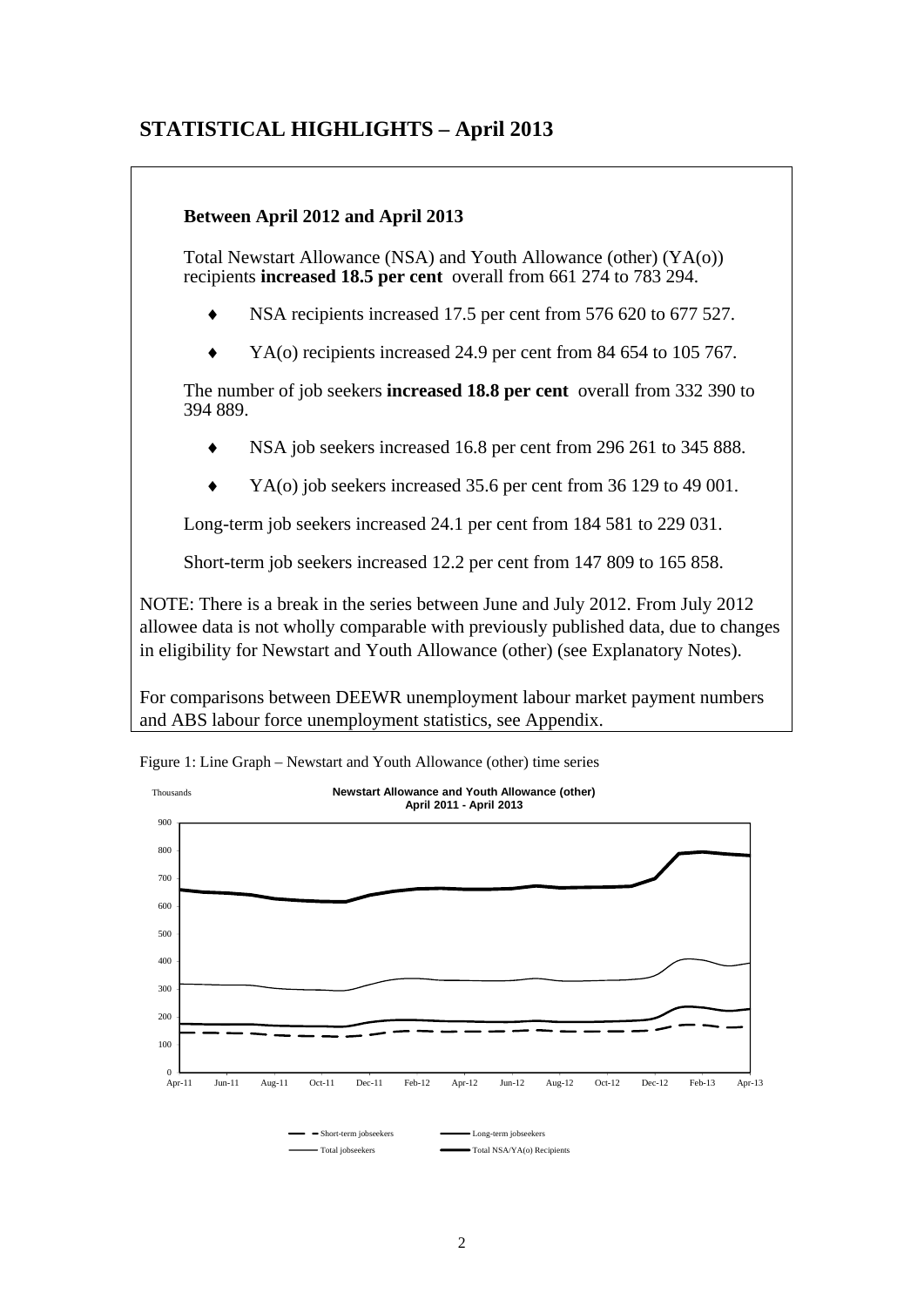|                                   |              | Newstart<br>Allowance | Youth Allowance      |                       |                           |                      |                    |
|-----------------------------------|--------------|-----------------------|----------------------|-----------------------|---------------------------|----------------------|--------------------|
|                                   | Long<br>Term | Total                 | Other                | Full-time<br>Students | Australian<br>Apprentices | Partner<br>Allowance | Widow<br>Allowance |
| February 1994                     | 472,785      | 977,796               | $\ddot{\phantom{a}}$ | $\ddot{\phantom{0}}$  |                           | $\ddot{\phantom{a}}$ |                    |
| April 2011                        | 348,597      | 571,168               | 88,687               | 307,093               | 4,848                     | 18,392               | 30,564             |
| May 2011                          | 345,226      | 564,805               | 86,230               | 315,670               | 4,859                     | 17,850               | 30,184             |
| June 2011                         | 343,642      | 561,839               | 85,711               | 320,654               | 4,948                     | 17,379               | 29,823             |
| <b>July 2011</b>                  | 341,388      | 556,349               | 84,917               | 315,490               | 4,772                     | 17,036               | 29,621             |
| August 2011                       | 337,649      | 547,029               | 79,940               | 324,291               | 4,681                     | 16,881               | 29,751             |
| September 2011                    | 336,056      | 542,845               | 78,096               | 329,360               | 4,671                     | 16,751               | 29,868             |
| October 2011                      | 335,189      | 540,910               | 76,091               | 330,938               | 4,566                     | 16,641               | 30,116             |
| November 2011                     | 334,884      | 540,527               | 75,664               | 311,741               | 4,352                     | 16,544               | 30,328             |
| December 2011                     | 342,119      | 552,983               | 87,305               | 269,552               | 4,256                     | 16,426               | 30,618             |
| January 2012                      | 346,578      | 566,287               | 87,617               | 241,565               | 4,110                     | 16,129               | 30,564             |
| February 2012                     | 348,940      | 574,458               | 88,284               | 246,450               | 4,214                     | 15,753               | 30,351             |
| March 2012                        | 351,092      | 578,219               | 86,583               | 262,183               | 4,495                     | 15,279               | 30,029             |
| April 2012                        | 350,547      | 576,620               | 84,654               | 271,071               | 4,637                     | 14,878               | 29,752             |
| May 2012                          | 350,294      | 577,483               | 83,553               | 273,335               | 4,786                     | 14,519               | 29,565             |
| June 2012                         | 351,477      | 580,807               | 82,955               | 270,959               | 4,900                     | 14,137               | 29,342             |
| <b>July 2012</b>                  | 354,823      | 586,745               | 86,889               | 262,157               | 5,012                     | 13,742               | 29,031             |
| August 2012                       | 352,855      | 581,305               | 85,525               | 268,867               | 5,156                     | 13,368               | 28,791             |
| September 2012                    | 353,622      | 580,857               | 87,215               | 267,488               | 5,385                     | 12,977               | 28,516             |
| October 2012                      | 354,955      | 580,867               | 88,174               | 263,263               | 5,497                     | 12,659               | 28,284             |
| November 2012                     | 356,010      | 581,309               | 90,753               | 241,435               | 5,332                     | 12,297               | 28,058             |
| December 2012                     | 364,803      | 595,248               | 104,885              | 200,222               | 5,234                     | 11,974               | 27,838             |
| January 2013                      | 442,932      | 682,873               | 107,103              | 194,172               | 5,233                     | 11,675               | 27,590             |
| February 2013                     | 444,457      | 686,852               | 109,306              | 207,266               | 5,540                     | 11,361               | 27,329             |
| March 2013                        | 443,932      | 682,120               | 106,244              | 225,583               | 6,086                     | 11,009               | 27,006             |
| April 2013                        | 439,863      | 677,527               | 105,767              | 236,305               | 6,349                     | 10,700               | 26,660             |
| Variation March 2013 - April 2013 |              |                       |                      |                       |                           |                      |                    |
| Number                            | $-4,069$     | $-4,593$              | $-477$               | 10,722                | 263                       | $-309$               | $-346$             |
| Per cent                          | $-0.9$       | $-0.7$                | $-0.4$               | 4.8                   | 4.3                       | $-2.8$               | $-1.3$             |

#### **TABLE 1 - LABOUR MARKET PAYMENTS - TIME SERIES**

Notes:

- Long-term Allowees have received income support for 12 months or more.

 The method of measuring the number of people receiving labour market payments was revised in July 2002. The July 2002 publication includes revised historical data from May 1998 to June 2002.

- February 1994 data is included as it represents a peak in the number of recipients.

- There is a break in the series between June and July 2012. From July 2012 allowee data is not wholly comparable with previously published data, due to changes in eligibility for Newstart and Youth Allowance (other) (see Explanatory Notes).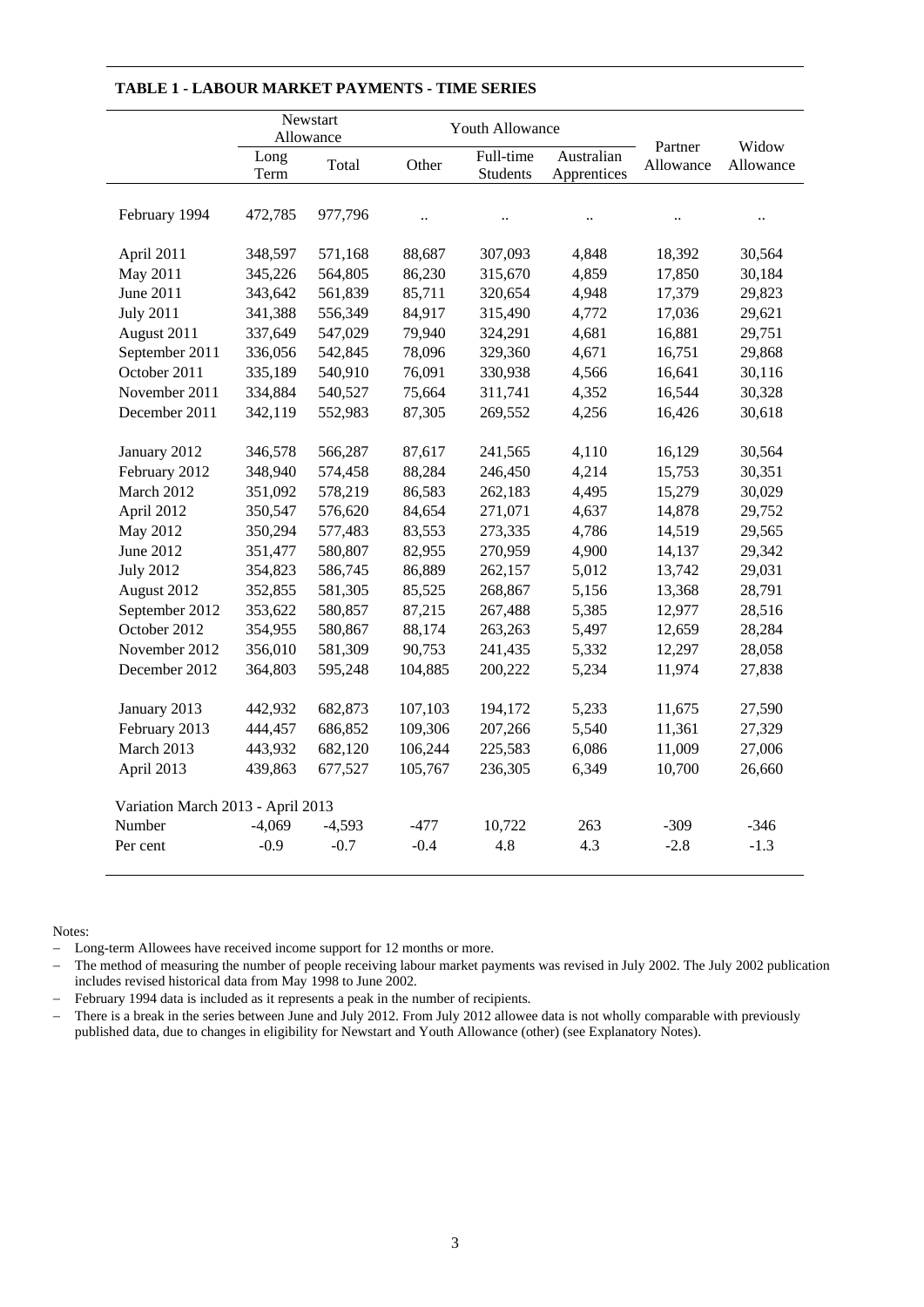|                                         |            |         |         |               | Variation |         |
|-----------------------------------------|------------|---------|---------|---------------|-----------|---------|
|                                         | April 2013 |         | March   | March - April |           |         |
|                                         | Persons    | Males   | Females | 2013          | Number    | Percent |
|                                         |            |         |         |               |           |         |
| <b>Short Term Newstart Allowees</b>     | 237,664    | 151,299 | 86,365  | 238,188       | $-524$    | $-0.2$  |
| CPS Recipients (a)                      | 271        | 204     | 67      | 292           | $-21$     | $-7.2$  |
| Did not receive a payment (b)           | 12,649     | 7,226   | 5,423   | 13,411        | $-762$    | $-5.7$  |
| Received a payment                      | 224,744    | 143,869 | 80,875  | 224,485       | 259       | 0.1     |
| Voluntary/part-time work (c)            | 6,595      | 1,986   | 4,609   | 6,379         | 216       | 3.4     |
| Other activities without job search (d) | 33,941     | 20,772  | 13,169  | 36,356        | $-2,415$  | $-6.6$  |
| Incapacitated (e)                       | 22,455     | 13,136  | 9,319   | 22,692        | $-237$    | $-1.0$  |
| Other/temporary exemptions (f)          | 15,335     | 8,751   | 6,584   | 14,912        | 423       | 2.8     |
| Short-term NSA job seekers (g)          | 146,418    | 99,224  | 47,194  | 144,146       | 2,272     | 1.6     |
| Short-term NSA training/education (h)   | 29,819     | 17,545  | 12,274  | 25,832        | 3,987     | 15.4    |
| <b>Long Term Newstart Allowees</b>      | 439,863    | 205,765 | 234,098 | 443,932       | $-4,069$  | $-0.9$  |
| CPS Recipients (a)                      | 2,023      | 1,306   | 717     | 2,055         | $-32$     | $-1.6$  |
| Did not receive a payment (b)           | 16,217     | 5,868   | 10,349  | 20,474        | $-4,257$  | $-20.8$ |
| Received a payment                      | 421,623    | 198,591 | 223,032 | 421,403       | 220       | 0.1     |
| Voluntary/part-time work (c)            | 52,357     | 10,924  | 41,433  | 52,454        | $-97$     | $-0.2$  |
| Other activities without job search (d) | 93,615     | 42,567  | 51,048  | 99,933        | $-6,318$  | $-6.3$  |
| Incapacitated (e)                       | 37,047     | 17,619  | 19,428  | 36,681        | 366       | 1.0     |
| Other/temporary exemptions (f)          | 39,134     | 17,186  | 21,948  | 38,862        | 272       | 0.7     |
| Long-term NSA job seekers (g)           | 199,470    | 110,295 | 89,175  | 193,473       | 5,997     | 3.1     |
| Long-term NSA training/education (h)    | 115,559    | 55,687  | 59,872  | 97,769        | 17,790    | 18.2    |
| <b>All Newstart Allowees</b>            | 677,527    | 357,064 | 320,463 | 682,120       | $-4,593$  | $-0.7$  |
| CPS Recipients (a)                      | 2,294      | 1,510   | 784     | 2,347         | $-53$     | $-2.3$  |
| Did not receive a payment (b)           | 28,866     | 13,094  | 15,772  | 33,885        | $-5,019$  | $-14.8$ |
| Received a payment                      | 646,367    | 342,460 | 303,907 | 645,888       | 479       | 0.1     |
| Voluntary/part-time work (c)            | 58,952     | 12,910  | 46,042  | 58,833        | 119       | 0.2     |
| Other activities without job search (d) | 127,556    | 63,339  | 64,217  | 136,289       | $-8,733$  | $-6.4$  |
| Incapacitated (e)                       | 59,502     | 30,755  | 28,747  | 59,373        | 129       | 0.2     |
| Other/temporary exemptions (f)          | 54,469     | 25,937  | 28,532  | 53,774        | 695       | 1.3     |
| All NSA job seekers (g)                 | 345,888    | 209,519 | 136,369 | 337,619       | 8,269     | 2.4     |
| All NSA training/education (h)          | 145,378    | 73,232  | 72.146  | 123,601       | 21,777    | 17.6    |

#### **TABLE 2 - NEWSTART ALLOWEES - DERIVATION OF THE JOB SEEKER POPULATION**

(a) Allowees eligible for NSA who received the CDEP Participant Supplement or add ons.

(b) Allowees who did not receive a payment due to their own income and/or that of their partner or parents, where applicable. This group is often referred to as zero-paid.

(c) Allowees who are not required to seek work because they are undertaking approved full-time voluntary work or a combination of voluntary and part-time work.

(d) Allowees who are undertaking one or more other activities (which may include training or education) but not job search. This includes allowees undertaking self-employment development.

(e) Allowees who are temporarily ill or incapacitated.

(f) Includes allowees who are known not to have participation requirements and allowees participating in Disability Management Services.

(g) Allowees who received a payment and generally are required to search for work. These allowees are classified as job seekers and form the basis of the population group in Tables 4 - 7.

(h) All allowees who are undertaking training or education which may be in conjunction with job search and/or other activities. This category is a subset of all allowees who received a payment.

Notes:

Long-term allowees have received income support for 12 months or more.

 There is a break in the series between June and July 2012. From July 2012 allowee data is not wholly comparable with previously published data, due to changes in eligibility for Newstart and Youth Allowance (other) (see Explanatory Notes).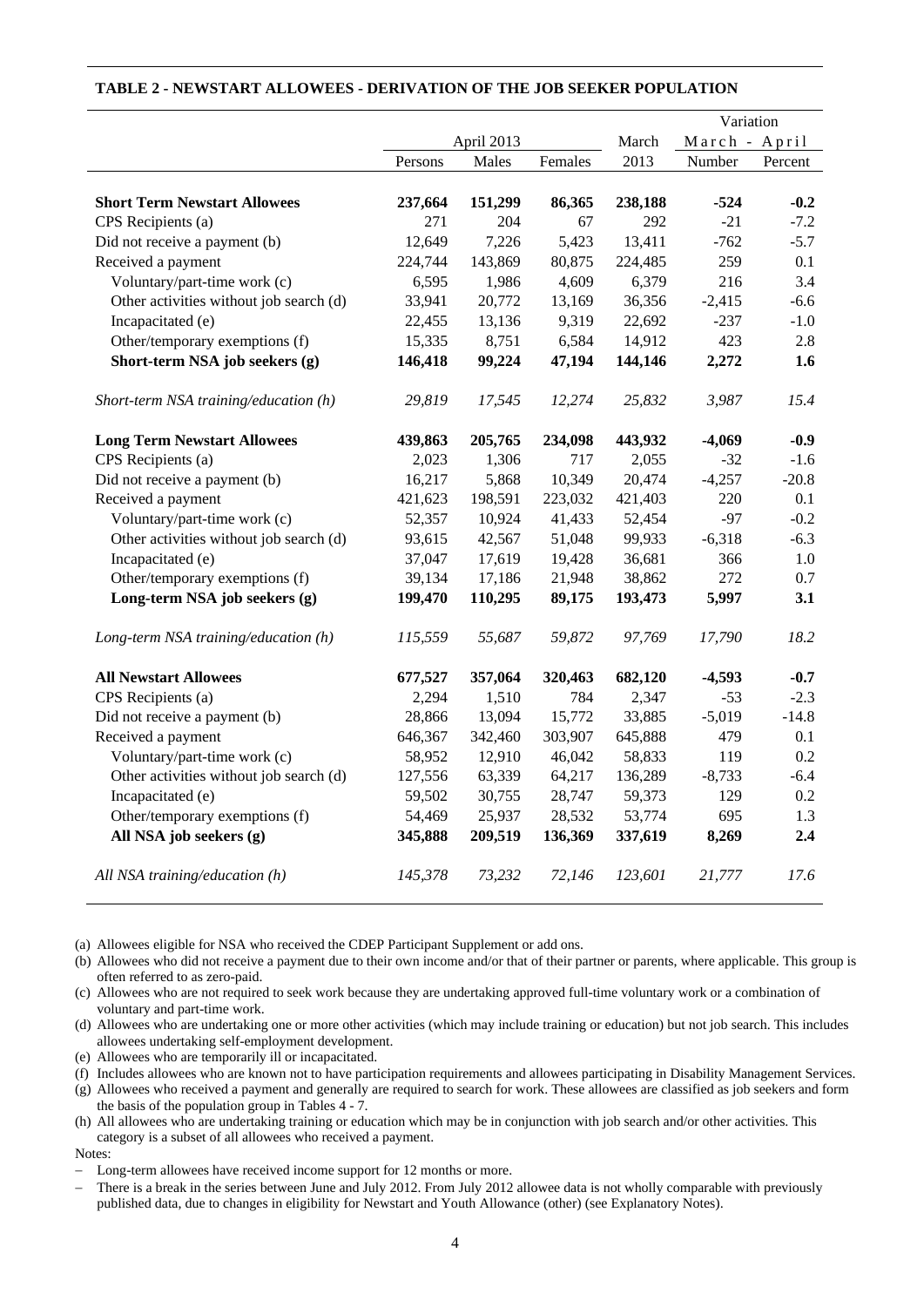|                                                |         |            |         |         | Variation     |         |
|------------------------------------------------|---------|------------|---------|---------|---------------|---------|
|                                                |         | April 2013 |         | March   | March - April |         |
|                                                | Persons | Males      | Females | 2013    | Number        | Percent |
|                                                |         |            |         |         |               |         |
| <b>Short Term Youth Allowees</b>               | 43,756  | 24,827     | 18,929  | 43,208  | 548           | 1.3     |
| CPS Recipients (a)                             | 24      | 15         | 9       | 23      | 1             | 4.3     |
| Did not receive a payment (b)                  | 925     | 450        | 475     | 870     | 55            | 6.3     |
| Received a payment                             | 42,807  | 24,362     | 18,445  | 42,315  | 492           | 1.2     |
| Other activities without job search (c)        | 19,398  | 11,564     | 7,834   | 20,222  | $-824$        | $-4.1$  |
| Incapacitated (d)                              | 1,997   | 996        | 1,001   | 1,855   | 142           | 7.7     |
| Other/temporary exemptions (e)                 | 1,972   | 945        | 1,027   | 1,890   | 82            | 4.3     |
| Short-term YA (other) job seekers (f)          | 19,440  | 10,857     | 8,583   | 18,348  | 1,092         | 6.0     |
| Short-term YA (other) training/education $(g)$ | 13,174  | 7,423      | 5,751   | 11,141  | 2,033         | 18.2    |
| <b>Long Term Youth Allowees</b>                | 62,011  | 31,453     | 30,558  | 63,036  | $-1,025$      | $-1.6$  |
| CPS Recipients (a)                             | 57      | 46         | 11      | 60      | $-3$          | $-5.0$  |
| Did not receive a payment (b)                  | 1,373   | 541        | 832     | 1,257   | 116           | 9.2     |
| Received a payment                             | 60,581  | 30,866     | 29,715  | 61,719  | $-1,138$      | $-1.8$  |
| Other activities without job search (c)        | 25,881  | 13,590     | 12,291  | 27,537  | $-1,656$      | $-6.0$  |
| Incapacitated (d)                              | 2,456   | 1,100      | 1,356   | 2,359   | 97            | 4.1     |
| Other/temporary exemptions (e)                 | 2,683   | 1,129      | 1,554   | 2,685   | $-2$          | $-0.1$  |
| Long-term YA (other) job seekers (f)           | 29,561  | 15,047     | 14,514  | 29,138  | 423           | 1.5     |
| Long-term YA (other) training/education $(g)$  | 22,943  | 11,372     | 11,571  | 19,248  | 3,695         | 19.2    |
| <b>All Youth Allowees</b>                      | 105,767 | 56,280     | 49,487  | 106,244 | $-477$        | $-0.4$  |
| CPS Recipients (a)                             | 81      | 61         | 20      | 83      | $-2$          | $-2.4$  |
| Did not receive a payment (b)                  | 2,298   | 991        | 1,307   | 2,127   | 171           | 8.0     |
| Received a payment                             | 103,388 | 55,228     | 48,160  | 104,034 | $-646$        | $-0.6$  |
| Other activities without job search (c)        | 45,279  | 25,154     | 20,125  | 47,759  | $-2,480$      | $-5.2$  |
| Incapacitated (d)                              | 4,453   | 2,096      | 2,357   | 4,214   | 239           | 5.7     |
| Other/temporary exemptions (e)                 | 4,655   | 2,074      | 2,581   | 4,575   | 80            | 1.7     |
| All YA (other) job seekers (f)                 | 49,001  | 25,904     | 23,097  | 47,486  | 1,515         | 3.2     |
| All YA (other) training/education $(g)$        | 36,117  | 18,795     | 17,322  | 30,389  | 5,728         | 18.8    |

#### **TABLE 3 - YOUTH ALLOWEES (OTHER) - DERIVATION OF THE JOB SEEKER POPULATION**

(a) Allowees eligible for YA (other) who received the CDEP Participant Supplement or add ons.

(b) Allowees who did not receive a payment due to their own income and/or that of their partner or parents, where applicable. This group is often referred to as zero-paid.

(c) Allowees who are undertaking one or more other activities (which may include training or education) but not job search. This includes allowees undertaking self-employment development.

(d) Allowees who are temporarily ill or incapacitated.

(e) Includes allowees who are known not to have participation requirements and allowees participating in Disability Management Services.

(f) Allowees who received a payment and generally are required to search for work. These allowees are classified as job seekers and form the basis of the population group in Tables 4 - 7.

(g) All allowees who are undertaking training or education which may be in conjunction with job search and/or other activities. This category is a subset of all allowees who received a payment.

Notes:

Long-term allowees have received income support for 12 months or more.

 There is a break in the series between June and July 2012. From July 2012 allowee data is not wholly comparable with previously published data, due to changes in eligibility for Newstart and Youth Allowance (other) (see Explanatory Notes).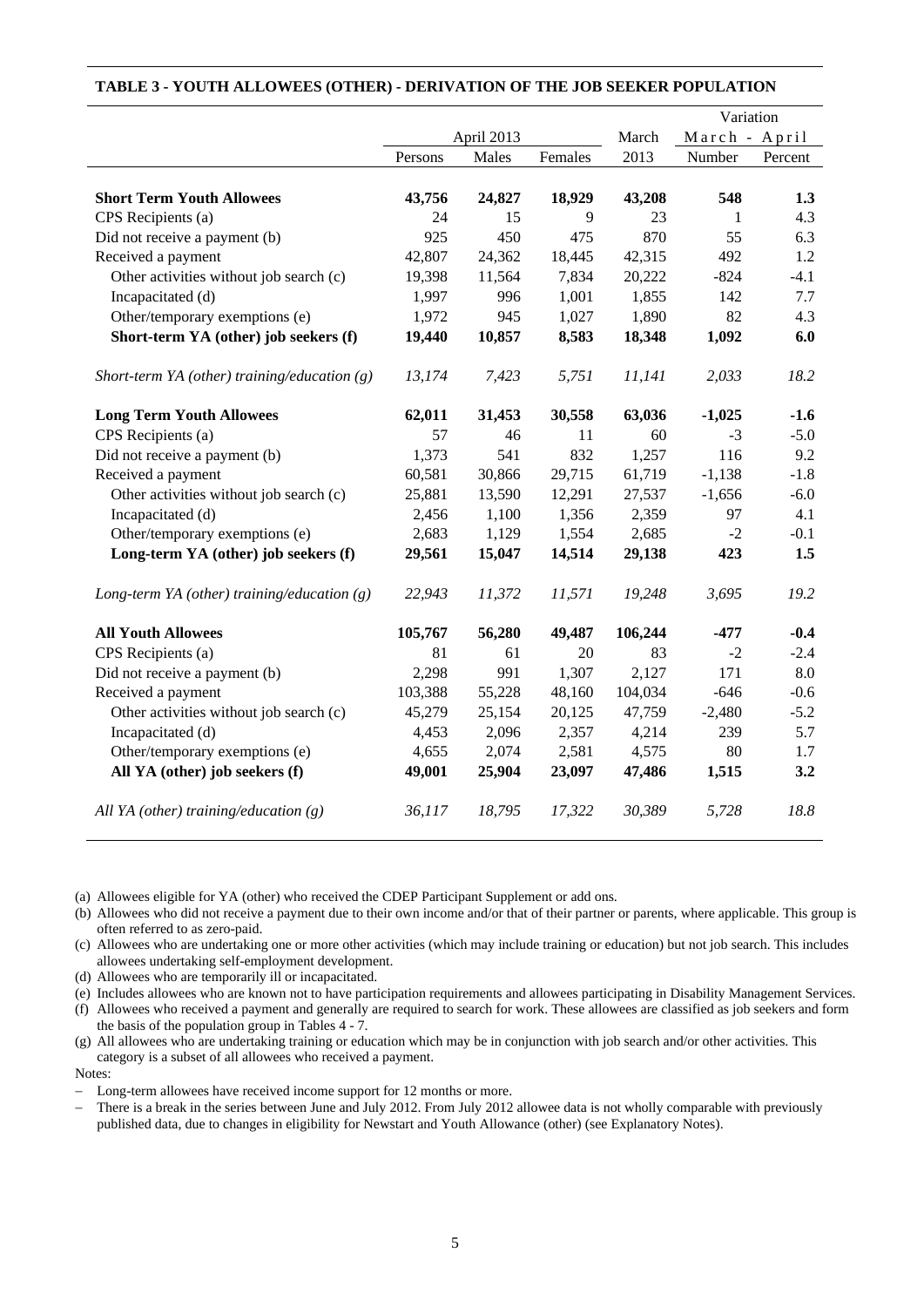|                                   | Short-term | Long-term | <b>Total</b> |
|-----------------------------------|------------|-----------|--------------|
|                                   |            |           |              |
| April 2011                        | 143,728    | 175,953   | 319,681      |
| May 2011                          | 143,422    | 174,297   | 317,719      |
| June 2011                         | 142,149    | 173,418   | 315,567      |
| <b>July 2011</b>                  | 140,875    | 173,761   | 314,636      |
| August 2011                       | 134,716    | 169,262   | 303,978      |
| September 2011                    | 132,079    | 167,384   | 299,463      |
| October 2011                      | 130,980    | 166,799   | 297,779      |
| November 2011                     | 129,846    | 166,266   | 296,112      |
| December 2011                     | 135,882    | 181,357   | 317,239      |
|                                   |            |           |              |
| January 2012                      | 146,931    | 188,773   | 335,704      |
| February 2012                     | 150,028    | 189,447   | 339,475      |
| March 2012                        | 147,524    | 185,409   | 332,933      |
| April 2012                        | 147,809    | 184,581   | 332,390      |
| May 2012                          | 148,032    | 182,654   | 330,686      |
| June 2012                         | 149,587    | 182,435   | 332,022      |
| <b>July 2012</b>                  | 152,845    | 186,422   | 339,267      |
| August 2012                       | 148,597    | 182,177   | 330,774      |
| September 2012                    | 147,989    | 182,417   | 330,406      |
| October 2012                      | 148,639    | 184,263   | 332,902      |
| November 2012                     | 148,884    | 186,543   | 335,427      |
| December 2012                     | 153,702    | 196,080   | 349,782      |
|                                   |            |           |              |
| January 2013                      | 170,179    | 234,387   | 404,566      |
| February 2013                     | 171,180    | 234,508   | 405,688      |
| March 2013                        | 162,494    | 222,611   | 385,105      |
| April 2013                        | 165,858    | 229,031   | 394,889      |
| Variation March 2013 - April 2013 |            |           |              |
| Number                            | 3364       | 6420      | 9784         |
| Per cent                          | 2.1        | 2.9       | 2.5          |

#### **TABLE 4 - JOB SEEKERS RECEIVING NEWSTART ALLOWANCE AND YOUTH ALLOWANCE (OTHER) TIME SERIES**

Notes:

- Long-term job seekers have received income support for 12 months or more.

- There is a break in the series between June and July 2009. Post July 2009 job seeker data is not wholly comparable with previously published data (see Explanatory Notes).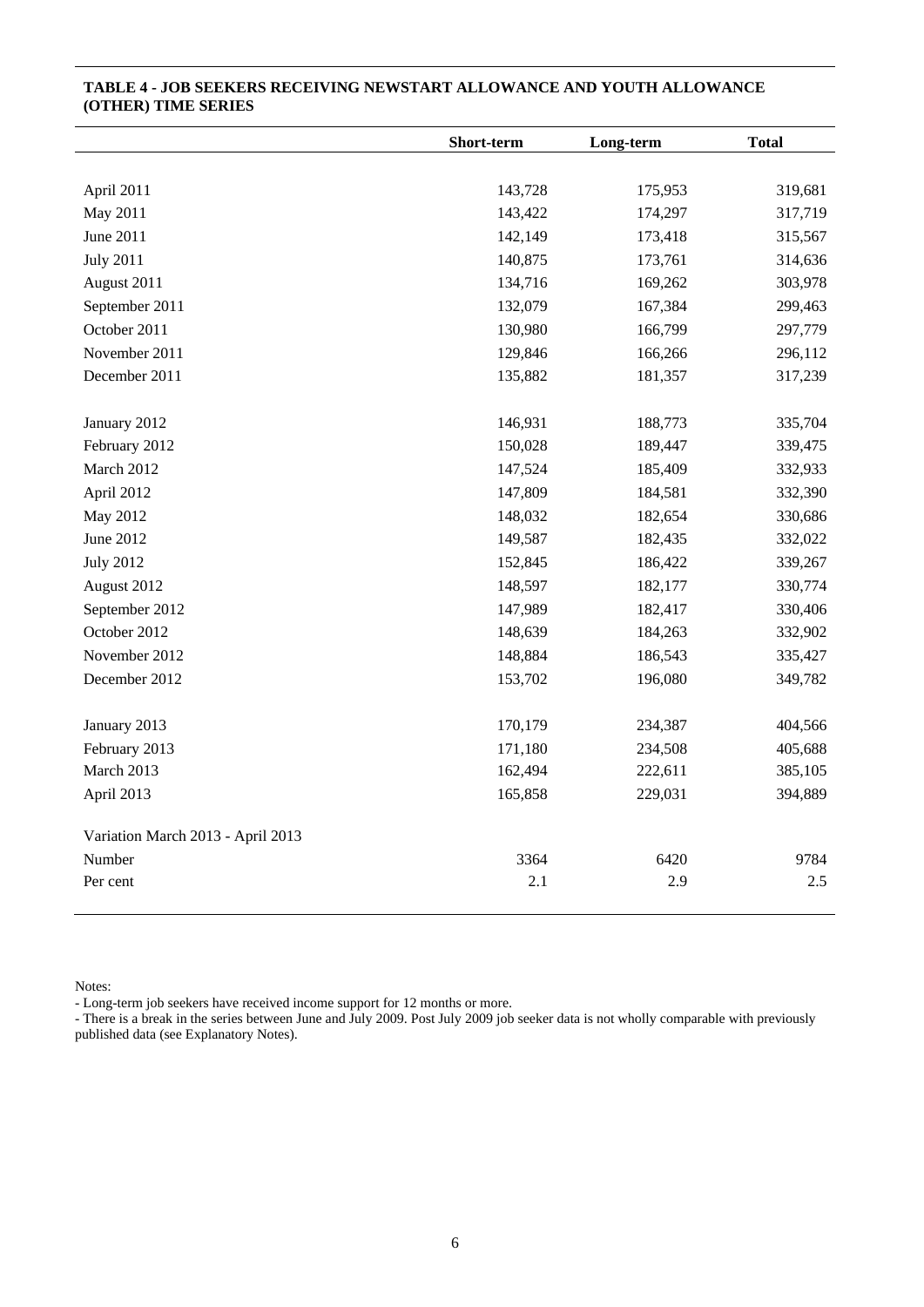#### **TABLE 5 - JOB SEEKERS RECEIVING NEWSTART ALLOWANCE AND YOUTH ALLOWANCE (OTHER) BY STATE**

|                                     | March   | April   | Variation |          |
|-------------------------------------|---------|---------|-----------|----------|
| <b>State</b>                        | 2013    | 2013    | Number    | Per cent |
|                                     |         |         |           |          |
| <b>SHORT-TERM JOB SEEKERS</b>       |         |         |           |          |
| New South Wales                     | 46,502  | 47,451  | 949       | 2.0      |
| Victoria                            | 39,564  | 40,496  | 932       | 2.4      |
| Queensland                          | 40,980  | 41,839  | 859       | 2.1      |
| South Australia                     | 12,373  | 12,430  | 57        | 0.5      |
| Western Australia                   | 14,511  | 14,903  | 392       | 2.7      |
| Tasmania                            | 4,214   | 4,228   | 14        | 0.3      |
| Northern Territory                  | 2,913   | 3,024   | 111       | 3.8      |
| <b>Australian Capital Territory</b> | 1,437   | 1,487   | 50        | 3.5      |
| <b>AUSTRALIA</b>                    | 162,494 | 165,858 | 3,364     | 2.1      |
|                                     |         |         |           |          |
| <b>LONG-TERM JOB SEEKERS</b>        |         |         |           |          |
| <b>New South Wales</b>              | 69,475  | 71,088  | 1,613     | 2.3      |
| Victoria                            | 50,461  | 51,892  | 1,431     | 2.8      |
| Queensland                          | 49,735  | 51,631  | 1,896     | 3.8      |
| South Australia                     | 20,164  | 20,674  | 510       | 2.5      |
| Western Australia                   | 17,257  | 17,659  | 402       | 2.3      |
| Tasmania                            | 8,232   | 8,466   | 234       | 2.8      |
| Northern Territory                  | 5,686   | 5,944   | 258       | 4.5      |
| <b>Australian Capital Territory</b> | 1,601   | 1,677   | 76        | 4.7      |
| <b>AUSTRALIA</b>                    | 222,611 | 229,031 | 6,420     | 2.9      |
| <b>TOTAL JOB SEEKERS</b>            |         |         |           |          |
| <b>New South Wales</b>              | 115,977 | 118,539 | 2,562     | 2.2      |
| Victoria                            | 90,025  | 92,388  | 2,363     | 2.6      |
| Queensland                          | 90,715  | 93,470  | 2,755     | 3.0      |
| South Australia                     | 32,537  | 33,104  | 567       | 1.7      |
| Western Australia                   | 31,768  | 32,562  | 794       | 2.5      |
| Tasmania                            | 12,446  | 12,694  | 248       | 2.0      |
| Northern Territory                  | 8,599   | 8,968   | 369       | 4.3      |
| <b>Australian Capital Territory</b> | 3,038   | 3,164   | 126       | 4.1      |
| <b>AUSTRALIA</b>                    | 385,105 | 394,889 | 9,784     | $2.5\,$  |

Notes:

Long-term job seekers have received income support for 12 months or more.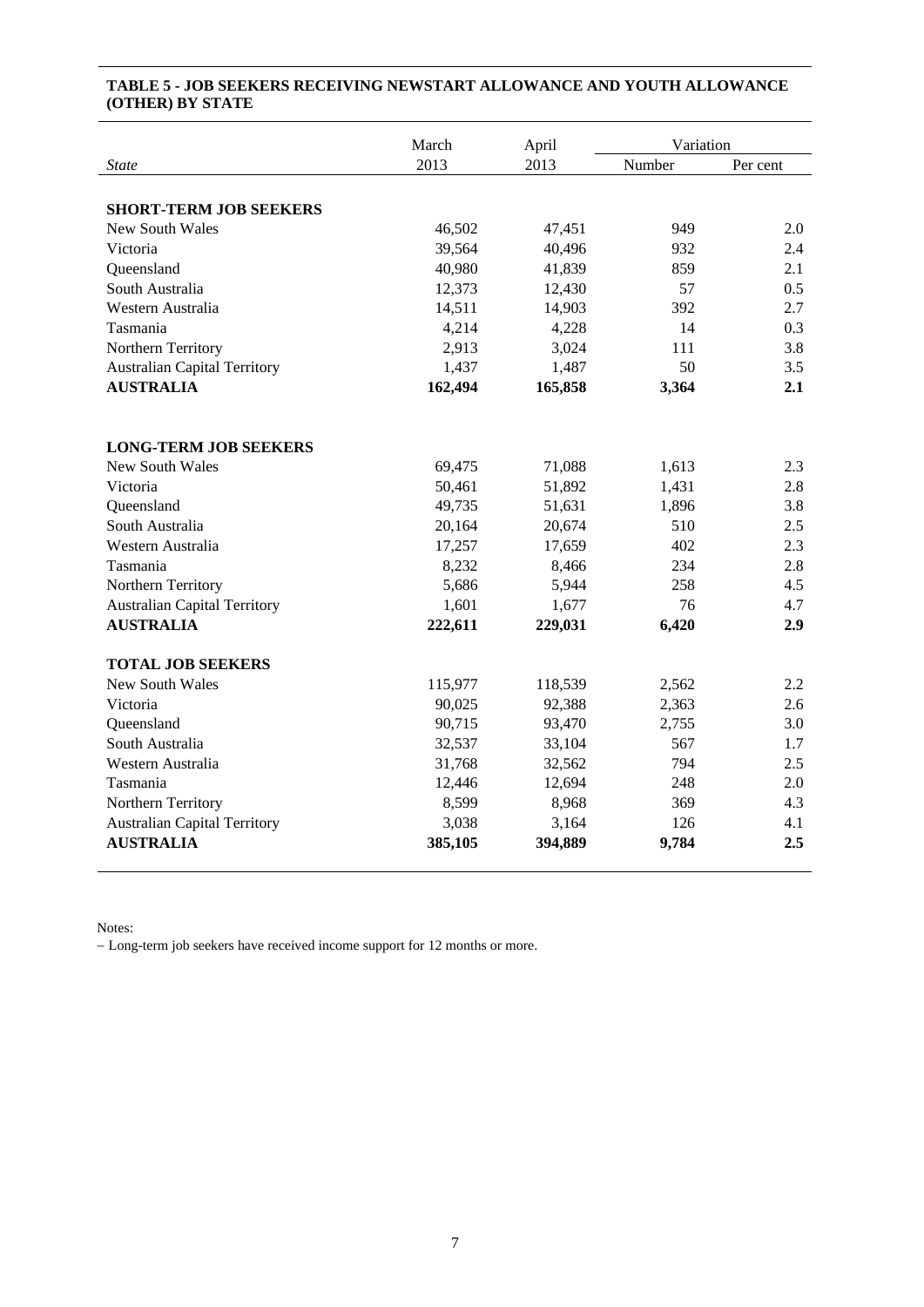|                    | Short-term job seekers |          |         | Long-term job seekers |         | Total job seekers |  |
|--------------------|------------------------|----------|---------|-----------------------|---------|-------------------|--|
| Age                | Number                 | Per Cent | Number  | Per Cent              | Number  | Per Cent          |  |
|                    |                        |          |         |                       |         |                   |  |
|                    |                        |          |         |                       |         |                   |  |
| <b>MALES</b>       |                        |          |         |                       |         |                   |  |
| Less than 18 years | 1,278                  | 1.2      | 945     | 0.8                   | 2,223   | 0.9               |  |
| 18 - 20 years      | 7,225                  | 6.6      | 11,239  | 9.0                   | 18,464  | 7.8               |  |
| 21 - 24 years      | 16,842                 | 15.3     | 19,192  | 15.3                  | 36,034  | 15.3              |  |
| 25 - 29 years      | 18,698                 | 17.0     | 18,955  | 15.1                  | 37,653  | 16.0              |  |
| 30 - 39 years      | 27,455                 | 24.9     | 28,928  | 23.1                  | 56,383  | 23.9              |  |
| 40 - 49 years      | 20,808                 | 18.9     | 23,740  | 18.9                  | 44,548  | 18.9              |  |
| $50 - 59$ years    | 13,327                 | 12.1     | 16,511  | 13.2                  | 29,838  | 12.7              |  |
| 60 years and over  | 4,447                  | 4.0      | 5,832   | 4.7                   | 10,279  | 4.4               |  |
| <b>Total</b>       | 110,080                | 100.0    | 125,342 | 100.0                 | 235,422 | 100.0             |  |
|                    |                        |          |         |                       |         |                   |  |
|                    |                        |          |         |                       |         |                   |  |
| <b>FEMALES</b>     |                        |          |         |                       |         |                   |  |
| Less than 18 years | 1,258                  | 2.3      | 1,041   | $1.0\,$               | 2,299   | 1.4               |  |
| 18 - 20 years      | 5,726                  | 10.3     | 10,999  | 10.6                  | 16,725  | 10.5              |  |
| 21 - 24 years      | 9,361                  | 16.8     | 13,294  | 12.8                  | 22,655  | 14.2              |  |
| 25 - 29 years      | 7,381                  | 13.2     | 9,971   | 9.6                   | 17,352  | 10.9              |  |
| 30 - 39 years      | 9,470                  | 17.0     | 20,682  | 19.9                  | 30,152  | 18.9              |  |
| 40 - 49 years      | 10,965                 | 19.7     | 27,558  | 26.6                  | 38,523  | 24.2              |  |
| 50 - 59 years      | 9,189                  | 16.5     | 16,873  | 16.3                  | 26,062  | 16.3              |  |
| 60 years and over  | 2,428                  | 4.4      | 3,271   | 3.2                   | 5,699   | 3.6               |  |
| <b>Total</b>       | 55,778                 | 100.0    | 103,689 | 100.0                 | 159,467 | 100.0             |  |
|                    |                        |          |         |                       |         |                   |  |
| <b>PERSONS</b>     |                        |          |         |                       |         |                   |  |
| Less than 18 years | 2,536                  | 1.5      | 1,986   | 0.9                   | 4,522   | 1.1               |  |
| 18 - 20 years      | 12,951                 | 7.8      | 22,238  | 9.7                   | 35,189  | 8.9               |  |
| 21 - 24 years      | 26,203                 | 15.8     | 32,486  | 14.2                  | 58,689  | 14.9              |  |
| 25 - 29 years      | 26,079                 | 15.7     | 28,926  | 12.6                  | 55,005  | 13.9              |  |
| 30 - 39 years      | 36,925                 | 22.3     | 49,610  | 21.7                  | 86,535  | 21.9              |  |
| 40 - 49 years      | 31,773                 | 19.2     | 51,298  | 22.4                  | 83,071  | 21.0              |  |
| 50 - 59 years      | 22,516                 | 13.6     | 33,384  | 14.6                  | 55,900  | 14.2              |  |
| 60 years and over  | 6,875                  | 4.1      | 9,103   | 4.0                   | 15,978  | 4.0               |  |
| <b>Total</b>       | 165,858                | 100.0    | 229,031 | 100.0                 | 394,889 | 100.0             |  |
|                    |                        |          |         |                       |         |                   |  |

#### **TABLE 6 - JOB SEEKERS RECEIVING NEWSTART ALLOWANCE AND YOUTH ALLOWANCE (OTHER) BY AGE AND SEX, AS AT APRIL 2013**

Notes:

Long-term job seekers have received income support for 12 months or more.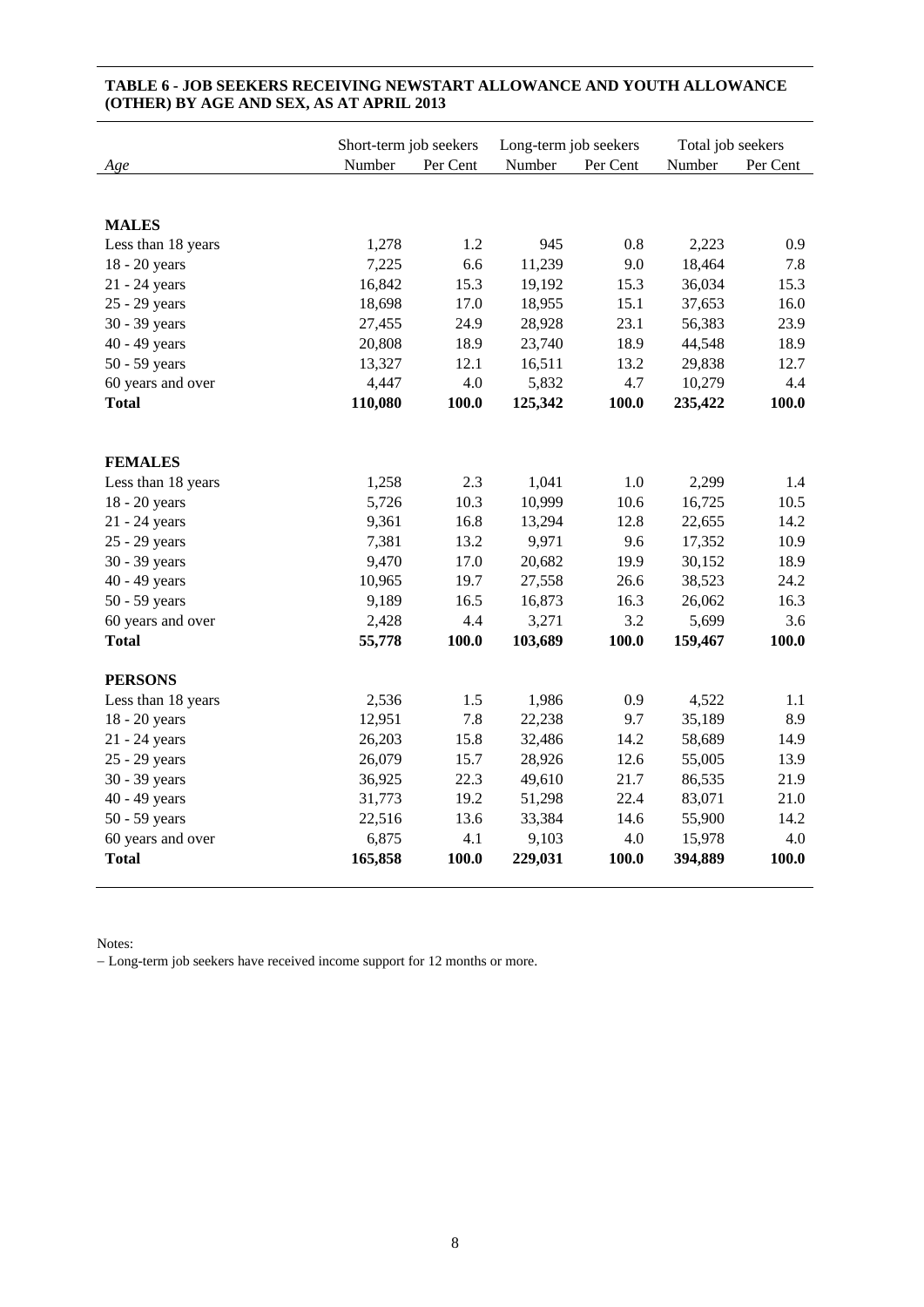|                                 |        |        | Variation      |          |  |
|---------------------------------|--------|--------|----------------|----------|--|
|                                 | March  | April  | March - April  |          |  |
| Service Zone and Service Centre | 2013   | 2013   | Number         | Per cent |  |
|                                 |        |        |                |          |  |
| <b>SYDNEY</b>                   |        |        |                |          |  |
| AS1 Community Team              | 25     | 28     | $\%$           | $\%$     |  |
| Bankstown                       | 3,558  | 3,645  | 87             | 2.4      |  |
| <b>Bondi Junction</b>           | 1,180  | 1,158  | $-22$          | $-1.9$   |  |
| Burwood                         | 1,784  | 1,766  | $-18$          | $-1.0$   |  |
| Campsie                         | 2,320  | 2,399  | 79             | 3.4      |  |
| Caringbah                       | 824    | 844    | 20             | 2.4      |  |
| Chatswood                       | 1,318  | 1,308  | $-10$          | $-0.8$   |  |
| Darlinghurst                    | 1,676  | 1,701  | 25             | 1.5      |  |
| Hornsby                         | 1,065  | 1,054  | $-11$          | $-1.0$   |  |
| Hurstville                      | 1,547  | 1,554  | 7              | 0.5      |  |
| Leichhardt                      | 1,403  | 1,407  | $\overline{4}$ | 0.3      |  |
| Maroubra                        | 1,584  | 1,543  | $-41$          | $-2.6$   |  |
| Marrickville                    | 1,517  | 1,521  | $\overline{4}$ | 0.3      |  |
| Northern Beaches                | 1,254  | 1,285  | 31             | 2.5      |  |
| Redfern                         | 1,441  | 1,487  | 46             | 3.2      |  |
| Rockdale                        | 1,524  | 1,533  | 9              | 0.6      |  |
| Ryde                            | 1,173  | 1,146  | $-27$          | $-2.3$   |  |
| Sutherland                      | 806    | 841    | 35             | 4.3      |  |
| Other (a)                       | 4      | 3      | $\%$           | $\%$     |  |
| <b>Total</b>                    | 26,003 | 26,223 | 220            | 0.8      |  |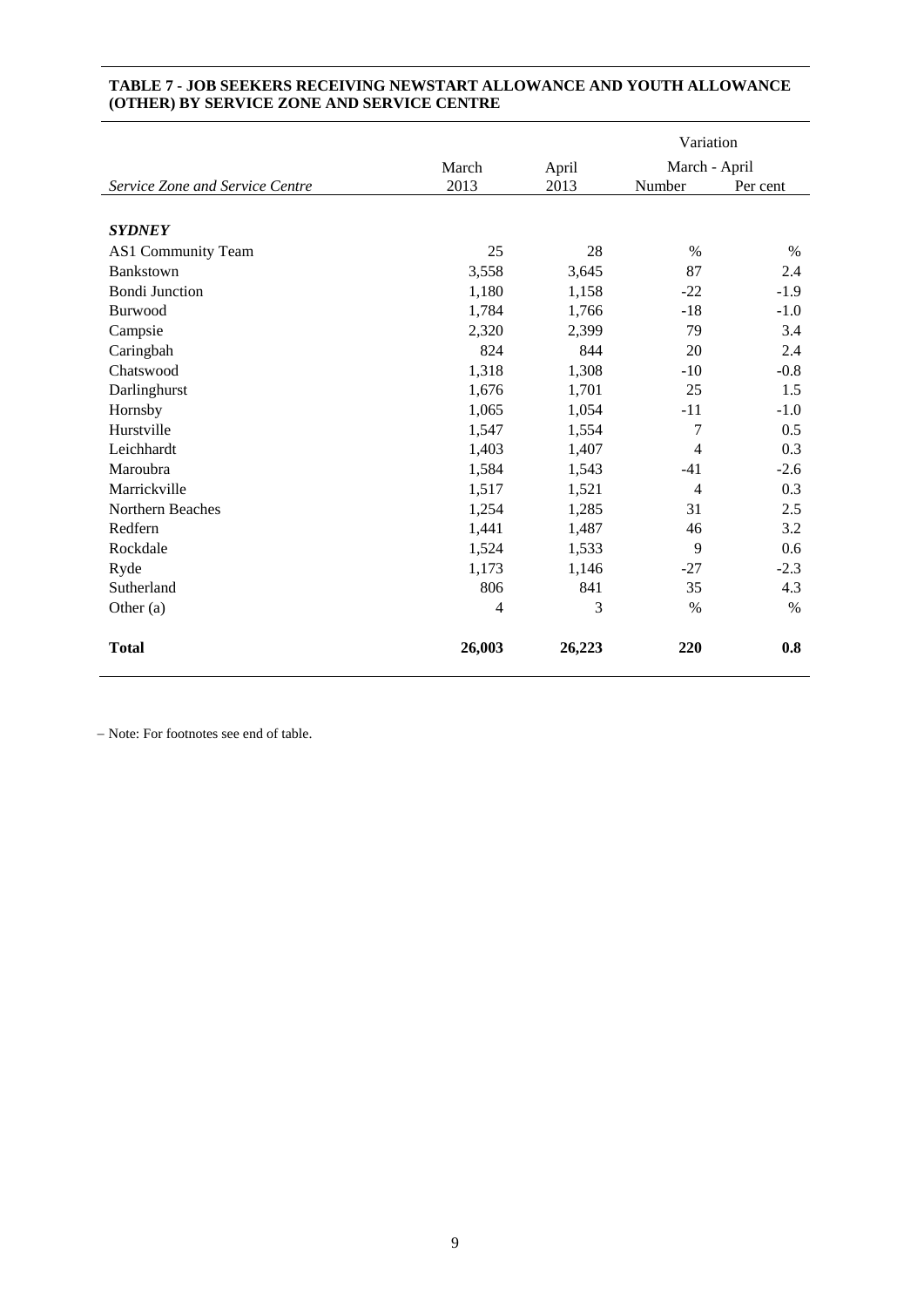|                                 |                |                | Variation     |          |
|---------------------------------|----------------|----------------|---------------|----------|
|                                 | March          | April          | March - April |          |
| Service Zone and Service Centre | 2013           | 2013           | Number        | Per cent |
|                                 |                |                |               |          |
| <b>CENTRAL NEW SOUTH WALES</b>  |                |                |               |          |
| Auburn                          | 2,269          | 2,294          | 25            | 1.1      |
| <b>Bathurst</b>                 | 760            | 768            | 8             | 1.1      |
| Blacktown                       | 2,997          | 3,071          | 74            | 2.5      |
| Bourke                          | 403            | 399            | $-4$          | $-1.0$   |
| Cabramatta                      | 2,189          | 2,297          | 108           | 4.9      |
| Camden                          | 633            | 644            | 11            | 1.7      |
| Campbelltown                    | 2,041          | 2,091          | 50            | 2.4      |
| Dubbo                           | 1,829          | 1,905          | 76            | 4.2      |
| Fairfield                       | 2,596          | 2,667          | 71            | 2.7      |
| Hawkesbury                      | 892            | 901            | 9             | 1.0      |
| Ingleburn                       | 1,314          | 1,353          | 39            | 3.0      |
| Katoomba                        | 611            | 596            | $-15$         | $-2.5$   |
| <b>Lightning Ridge</b>          | 189            | 198            | 9             | 4.8      |
| Lithgow                         | 591            | 598            | 7             | 1.2      |
| Liverpool                       | 3,232          | 3,318          | 86            | 2.7      |
| Mt Druitt                       | 2,388          | 2,458          | 70            | 2.9      |
| Mudgee                          | 509            | 521            | 12            | 2.4      |
| Orange                          | 748            | 796            | 48            | 6.4      |
| Penrith                         | 1,854          | 1,886          | 32            | 1.7      |
| Springwood                      | 402            | 410            | 8             | 2.0      |
| St Marys                        | 1,492          | 1,543          | 51            | 3.4      |
| Walgett                         | 214            | 223            | 9             | 4.2      |
| Other (a)                       | $\overline{c}$ | $\overline{2}$ | $\%$          | $\%$     |
| <b>Total</b>                    | 30,155         | 30,939         | 784           | 2.6      |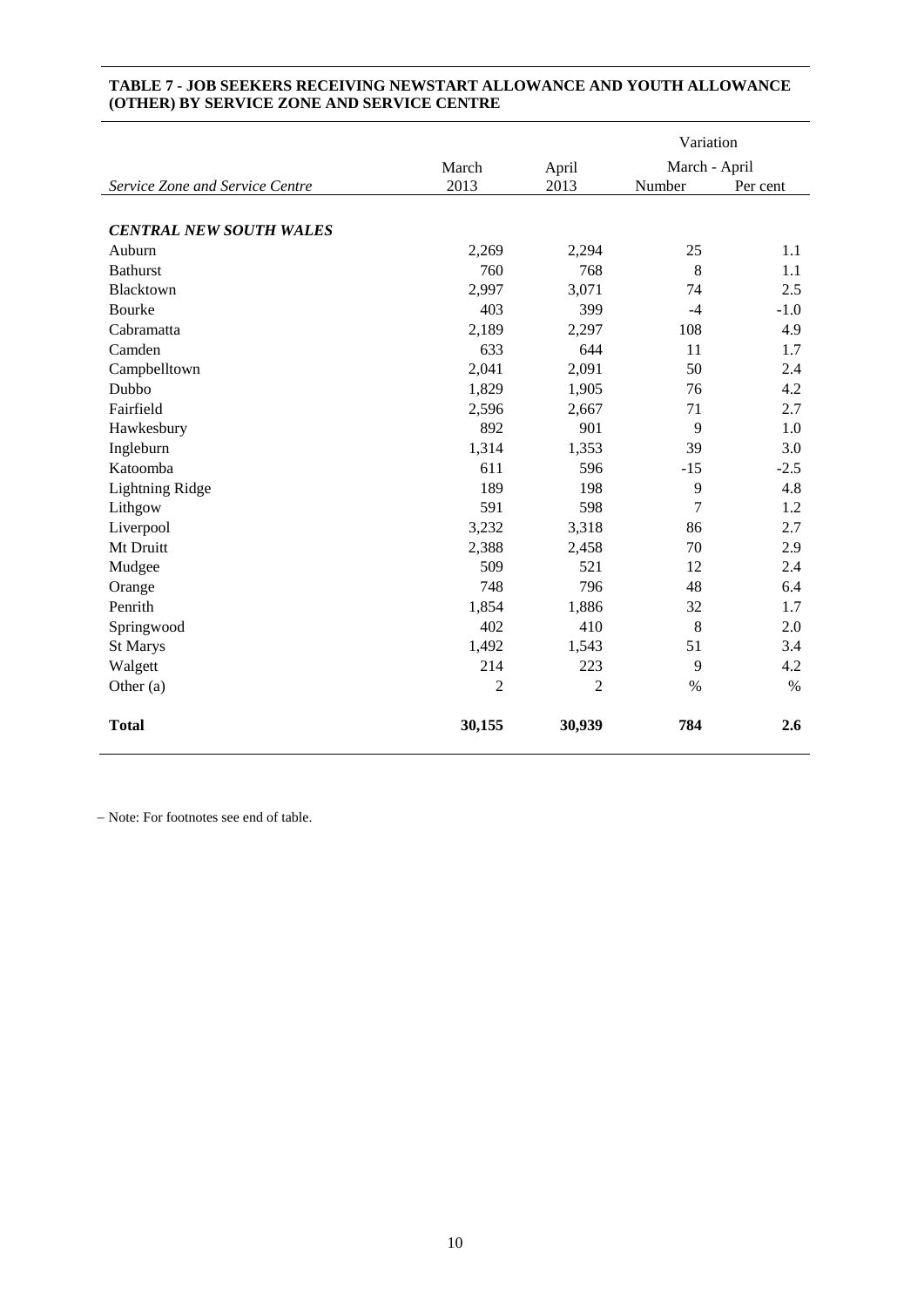|                                  |        |        | Variation        |          |  |
|----------------------------------|--------|--------|------------------|----------|--|
|                                  | March  | April  | March - April    |          |  |
| Service Zone and Service Centre  | 2013   | 2013   | Number           | Per cent |  |
|                                  |        |        |                  |          |  |
| <b>MID COAST NEW SOUTH WALES</b> |        |        |                  |          |  |
| <b>Baulkham Hills</b>            | 917    | 940    | 23               | 2.5      |  |
| Cessnock                         | 676    | 694    | 18               | 2.7      |  |
| Charlestown                      | 1,680  | 1,690  | 10               | 0.6      |  |
| Comm Support Team                | 24     | 24     | $\%$             | $\%$     |  |
| Ettalong                         | 735    | 741    | 6                | 0.8      |  |
| Forster                          | 779    | 808    | 29               | 3.7      |  |
| Gosford                          | 1,636  | 1,673  | 37               | 2.3      |  |
| King Street                      | 1,061  | 1,073  | 12               | 1.1      |  |
| Kurri Kurri                      | 448    | 480    | 32               | 7.1      |  |
| Lakehaven                        | 1,619  | 1,646  | 27               | 1.7      |  |
| Maitland                         | 1,203  | 1,236  | 33               | 2.7      |  |
| Mayfield                         | 1,019  | 958    | $-61$            | $-6.0$   |  |
| Merrylands                       | 2,110  | 2,151  | 41               | 1.9      |  |
| Muswellbrook                     | 404    | 436    | 32               | 7.9      |  |
| Nelson Bay                       | 484    | 519    | 35               | 7.2      |  |
| Parramatta                       | 2,235  | 2,271  | 36               | 1.6      |  |
| Raymond Terrace                  | 829    | 875    | 46               | 5.5      |  |
| Singleton                        | 251    | 274    | 23               | 9.2      |  |
| Taree                            | 1,482  | 1,516  | 34               | 2.3      |  |
| The Entrance                     | 1,208  | 1,208  | $\boldsymbol{0}$ | 0.0      |  |
| Toronto                          | 859    | 879    | 20               | 2.3      |  |
| Wallsend                         | 1,235  | 1,312  | 77               | 6.2      |  |
| Woy Woy                          | 514    | 532    | 18               | 3.5      |  |
| Wyong                            | 670    | 710    | 40               | 6.0      |  |
| Other (a)                        | $\%$   | $\%$   | $\%$             | $\%$     |  |
| <b>Total</b>                     | 24,078 | 24,646 | 568              | 2.4      |  |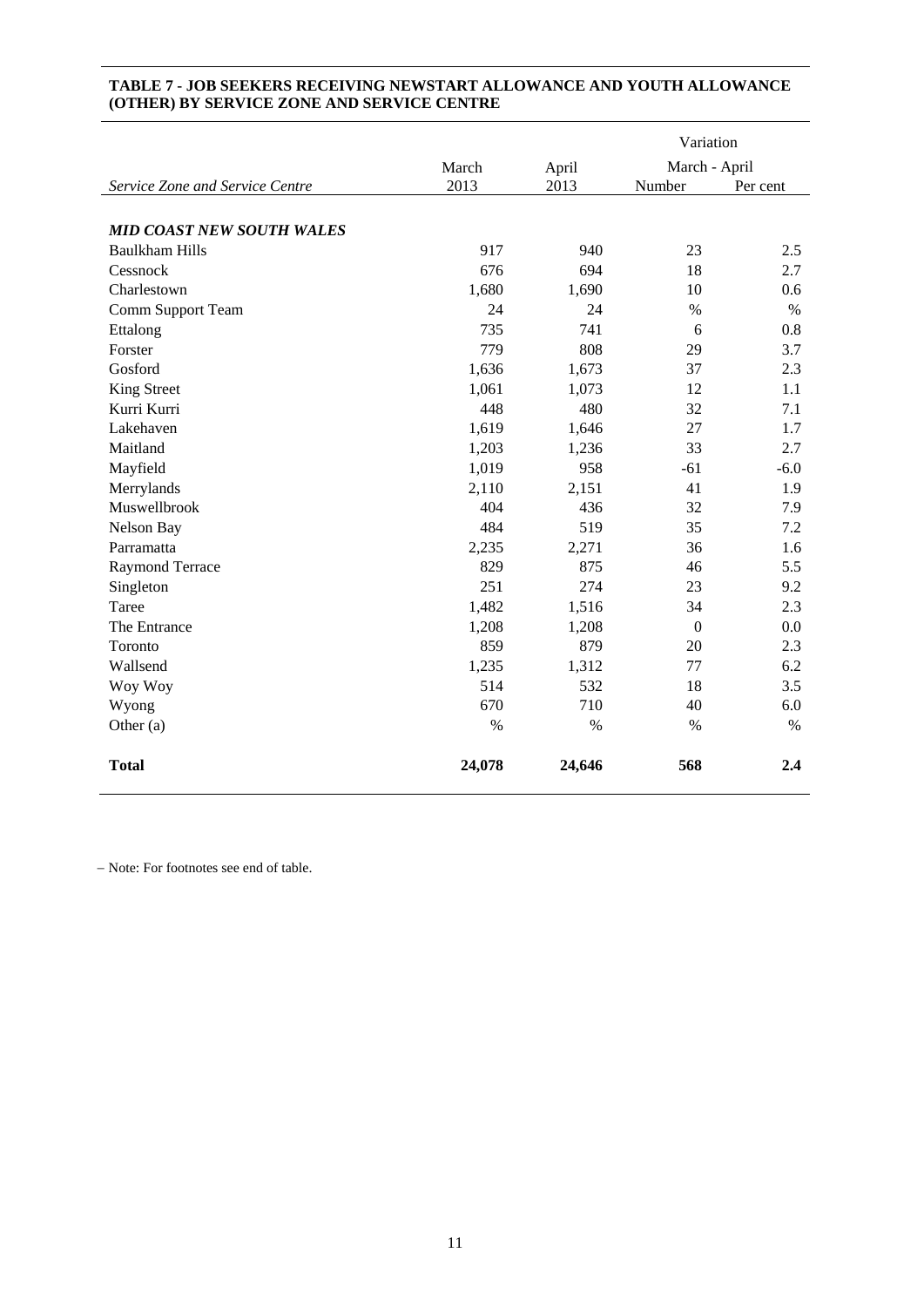|                                 |        |             | Variation      |          |  |
|---------------------------------|--------|-------------|----------------|----------|--|
|                                 | March  | April       | March - April  |          |  |
| Service Zone and Service Centre | 2013   | 2013        | Number         | Per cent |  |
|                                 |        |             |                |          |  |
| <b>SOUTHERN NEW SOUTH WALES</b> |        |             |                |          |  |
| <b>Batemans</b> Bay             | 640    | 659         | 19             | 3.0      |  |
| Bega                            | 665    | 684         | 19             | 2.9      |  |
| Belconnen                       | 930    | 942         | 12             | 1.3      |  |
| Bowral                          | 446    | 459         | 13             | 2.9      |  |
| <b>Braddon</b>                  | 733    | 747         | 14             | 1.9      |  |
| Cooma                           | 283    | 297         | 14             | 4.9      |  |
| Corrimal                        | 1,167  | 1,198       | 31             | 2.7      |  |
| Cowra                           | 409    | 447         | 38             | 9.3      |  |
| Dapto                           | 1,106  | 1,150       | 44             | 4.0      |  |
| Goulburn                        | 641    | 700         | 59             | 9.2      |  |
| Griffith                        | 484    | 503         | 19             | 3.9      |  |
| Gungahlin                       | 288    | 298         | 10             | 3.5      |  |
| Leeton                          | 362    | 370         | $\,8\,$        | 2.2      |  |
| Narooma                         | 278    | 282         | $\overline{4}$ | 1.4      |  |
| Nowra                           | 1,698  | 1,745       | 47             | 2.8      |  |
| Parkes                          | 719    | 751         | 32             | 4.5      |  |
| Queanbeyan                      | 462    | 482         | 20             | 4.3      |  |
| Shellharbour                    | 1,385  | 1,430       | 45             | 3.2      |  |
| Tuggeranong                     | 641    | 696         | 55             | 8.6      |  |
| Tumut                           | 265    | 275         | 10             | 3.8      |  |
| Ulladulla                       | 506    | 489         | $-17$          | $-3.4$   |  |
| Wagga                           | 1,220  | 1,255       | 35             | 2.9      |  |
| Woden                           | 409    | 435         | 26             | 6.4      |  |
| Wollongong                      | 1,308  | 1,331       | 23             | 1.8      |  |
| Yass                            | 91     | 87          | $\%$           | $\%$     |  |
| Young                           | 442    | 458         | 16             | 3.6      |  |
| Other (a)                       | 11     | $\,$ 8 $\,$ | $\%$           | $\%$     |  |
| <b>Total</b>                    | 17,589 | 18,178      | 589            | 3.3      |  |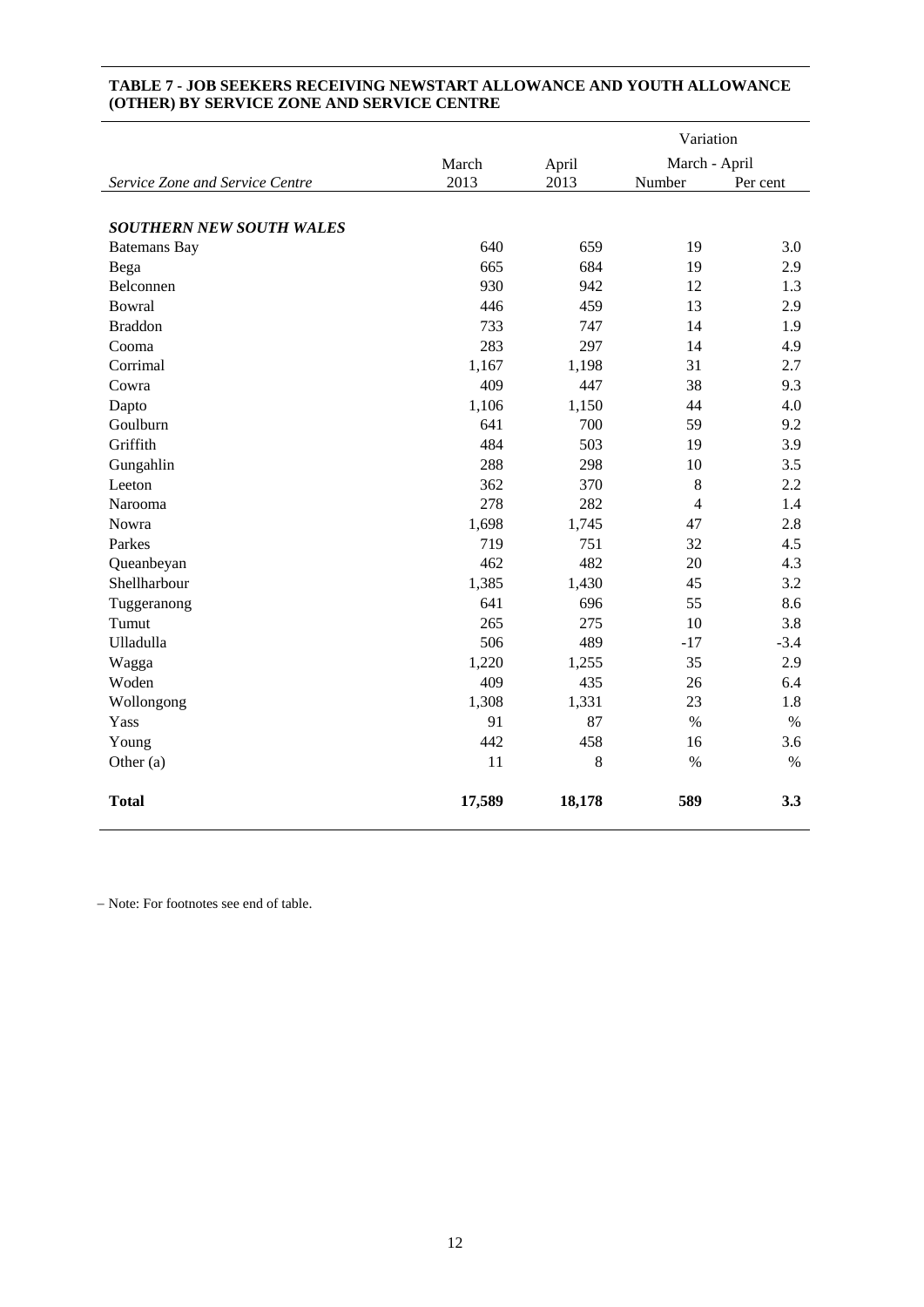|                                 |        |        | Variation      |          |  |
|---------------------------------|--------|--------|----------------|----------|--|
|                                 | March  | April  | March - April  |          |  |
| Service Zone and Service Centre | 2013   | 2013   | Number         | Per cent |  |
|                                 |        |        |                |          |  |
| <b>NORTHERN VICTORIA</b>        |        |        |                |          |  |
| <b>Airport West</b>             | 1,090  | 1,129  | 39             | 3.6      |  |
| Albury                          | 2,277  | 2,353  | 76             | 3.3      |  |
| <b>Box Hill</b>                 | 2,206  | 2,250  | 44             | 2.0      |  |
| <b>Broadmeadows</b>             | 3,604  | 3,706  | 102            | 2.8      |  |
| Darebin                         | 2,618  | 2,630  | 12             | 0.5      |  |
| Deniliquin                      | 222    | 223    | $\mathbf{1}$   | 0.5      |  |
| Echuca                          | 523    | 518    | $-5$           | $-1.0$   |  |
| Epping                          | 2,629  | 2,690  | 61             | 2.3      |  |
| Greensborough                   | 1,659  | 1,677  | 18             | 1.1      |  |
| Heidelberg                      | 1,420  | 1,399  | $-21$          | $-1.5$   |  |
| Moreland                        | 2,821  | 2,844  | 23             | 0.8      |  |
| Newmarket                       | 1,638  | 1,609  | $-29$          | $-1.8$   |  |
| Seymour                         | 691    | 693    | $\overline{2}$ | 0.3      |  |
| Shepparton                      | 1,836  | 1,907  | 71             | 3.9      |  |
| Sth Melbourne                   | 910    | 924    | 14             | 1.5      |  |
| Sunbury                         | 825    | 859    | 34             | 4.1      |  |
| Wangaratta                      | 1,454  | 1,505  | 51             | 3.5      |  |
| Windsor Vic                     | 2,445  | 2,443  | $-2$           | $-0.1$   |  |
| Yarra                           | 2,205  | 2,212  | 7              | 0.3      |  |
| Other $(a)$                     | 21     | 20     | %              | $\%$     |  |
| <b>Total</b>                    | 33,094 | 33,591 | 497            | 1.5      |  |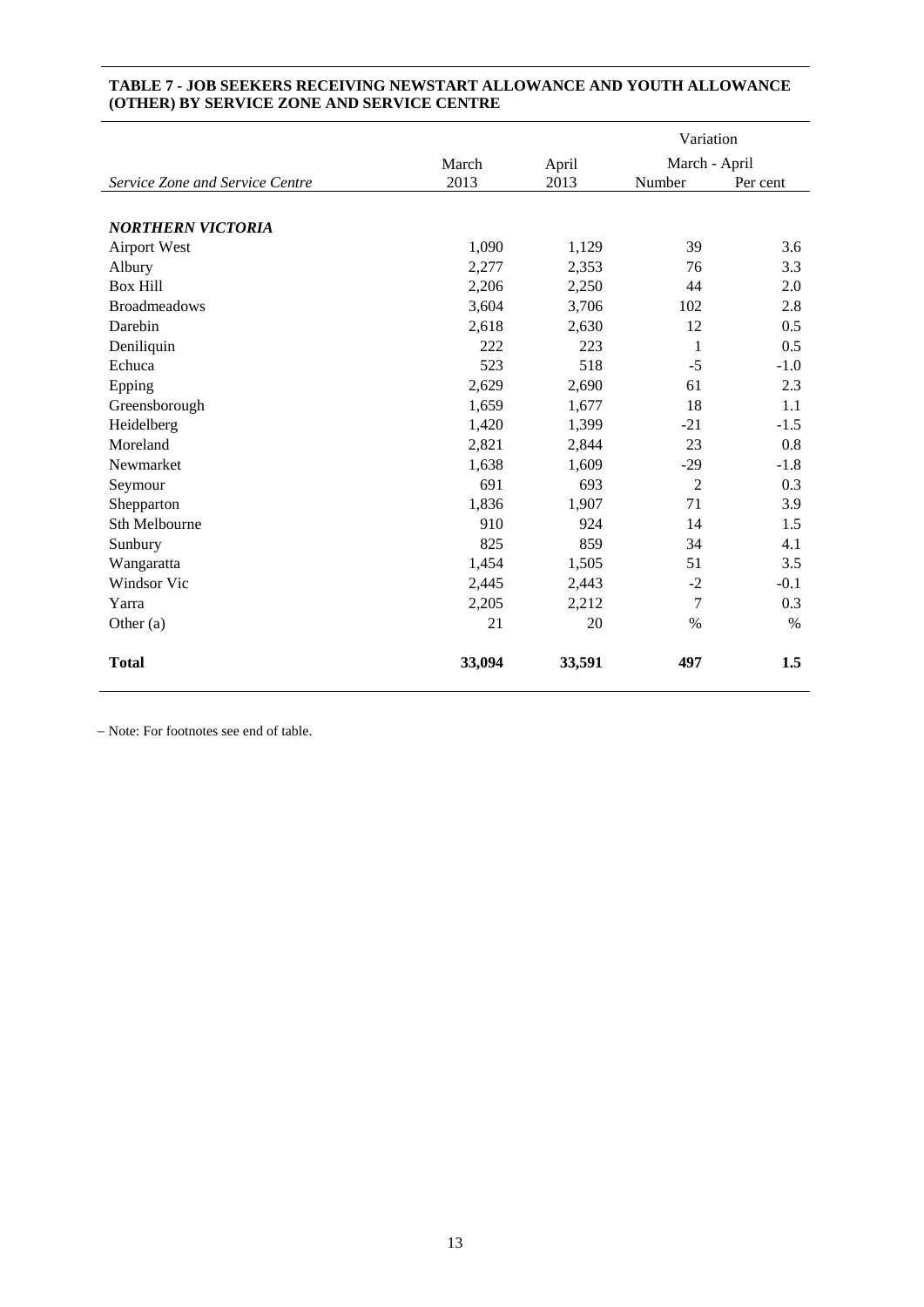|                                 |              |        | Variation     |          |
|---------------------------------|--------------|--------|---------------|----------|
|                                 | March        | April  | March - April |          |
| Service Zone and Service Centre | 2013         | 2013   | Number        | Per cent |
|                                 |              |        |               |          |
| <b>EASTERN VICTORIA</b>         |              |        |               |          |
| Bairnsdale                      | 841          | 866    | 25            | 3.0      |
| Belgrave                        | 445          | 487    | 42            | 9.4      |
| Boronia                         | 1,108        | 1,160  | 52            | 4.7      |
| Cheltenham                      | 1,648        | 1,707  | 59            | 3.6      |
| Cranbourne                      | 1,555        | 1,626  | 71            | 4.6      |
| Dandenong                       | 2,684        | 2,805  | 121           | 4.5      |
| Fountain Gate                   | 2,084        | 2,180  | 96            | 4.6      |
| Frankston                       | 2,426        | 2,497  | 71            | 2.9      |
| Glen Waverley                   | 1,050        | 1,099  | 49            | 4.7      |
| Hastings                        | 630          | 669    | 39            | 6.2      |
| Lilydale                        | 1,334        | 1,368  | 34            | 2.5      |
| Mornington                      | 513          | 551    | 38            | 7.4      |
| Morwell                         | 2,416        | 2,512  | 96            | 4.0      |
| Oakleigh                        | 1,615        | 1,601  | $-14$         | $-0.9$   |
| Pakenham                        | 906          | 951    | 45            | 5.0      |
| Ringwood                        | 1,710        | 1,726  | 16            | 0.9      |
| Rosebud                         | 711          | 737    | 26            | 3.7      |
| Rowville                        | 636          | 679    | 43            | 6.8      |
| Sale                            | 727          | 747    | 20            | 2.8      |
| Springvale                      | 1,880        | 1,941  | 61            | 3.2      |
| Warragul                        | 649          | 657    | 8             | 1.2      |
| Wonthaggi                       | 742          | 786    | 44            | 5.9      |
| Other (a)                       | $\mathbf{1}$ | 1      | %             | $\%$     |
| <b>Total</b>                    | 28,311       | 29,353 | 1,042         | 3.7      |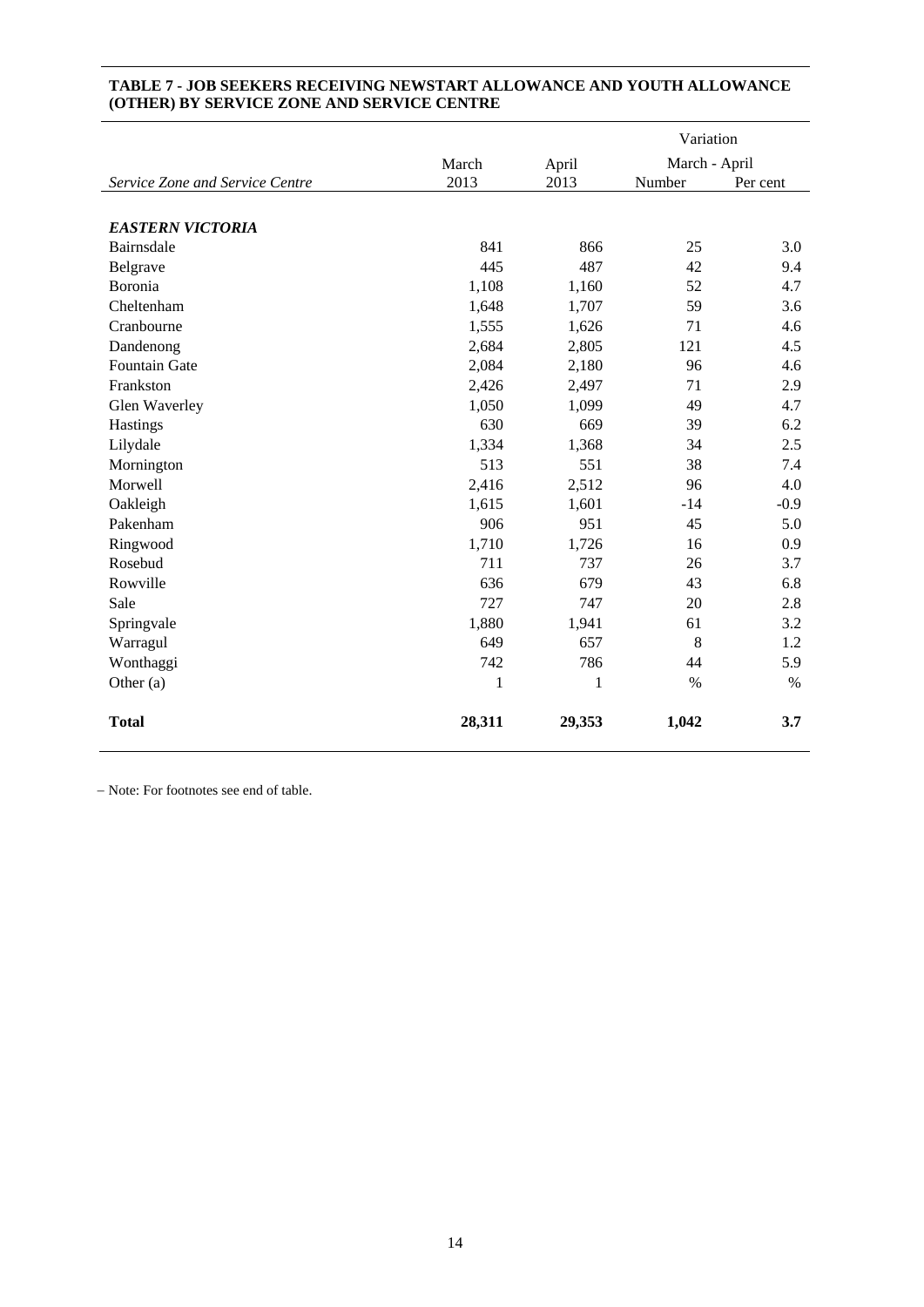|                                 |              |        | Variation      |          |
|---------------------------------|--------------|--------|----------------|----------|
|                                 | March        | April  | March - April  |          |
| Service Zone and Service Centre | 2013         | 2013   | Number         | Per cent |
|                                 |              |        |                |          |
| <b>WEST VICTORIA</b>            |              |        |                |          |
| Ararat                          | 190          | 211    | 21             | 11.1     |
| <b>Bendigo Central</b>          | 71           | 64     | $\%$           | $\%$     |
| <b>Ballarat</b>                 | 2,641        | 2,746  | 105            | 4.0      |
| Bendigo                         | 2,586        | 2,618  | 32             | 1.2      |
| Colac                           | 522          | 574    | 52             | 10.0     |
| Corio                           | 1,537        | 1,591  | 54             | 3.5      |
| Footscray                       | 1,389        | 1,418  | 29             | 2.1      |
| Geelong                         | 3,035        | 3,117  | 82             | 2.7      |
| Hamilton                        | 360          | 358    | $-2$           | $-0.6$   |
| Horsham                         | 649          | 680    | 31             | 4.8      |
| Maryborough                     | 407          | 424    | 17             | 4.2      |
| Melton                          | 1,695        | 1,771  | 76             | 4.5      |
| Mildura                         | 1,704        | 1,739  | 35             | 2.1      |
| Newport                         | 1,070        | 1,075  | 5              | 0.5      |
| Portland                        | 338          | 343    | 5              | 1.5      |
| Stawell                         | 173          | 191    | 18             | 10.4     |
| Sunshine                        | 3,446        | 3,526  | 80             | 2.3      |
| Swan Hill                       | 748          | 750    | $\overline{2}$ | 0.3      |
| Warrnambool                     | 857          | 881    | 24             | 2.8      |
| Watergardens                    | 3,269        | 3,376  | 107            | 3.3      |
| Werribee                        | 3,866        | 3,990  | 124            | 3.2      |
| Other $(a)$                     | $\mathbf{1}$ | 1      | $\%$           | $\%$     |
| <b>Total</b>                    | 30,554       | 31,444 | 890            | 2.9      |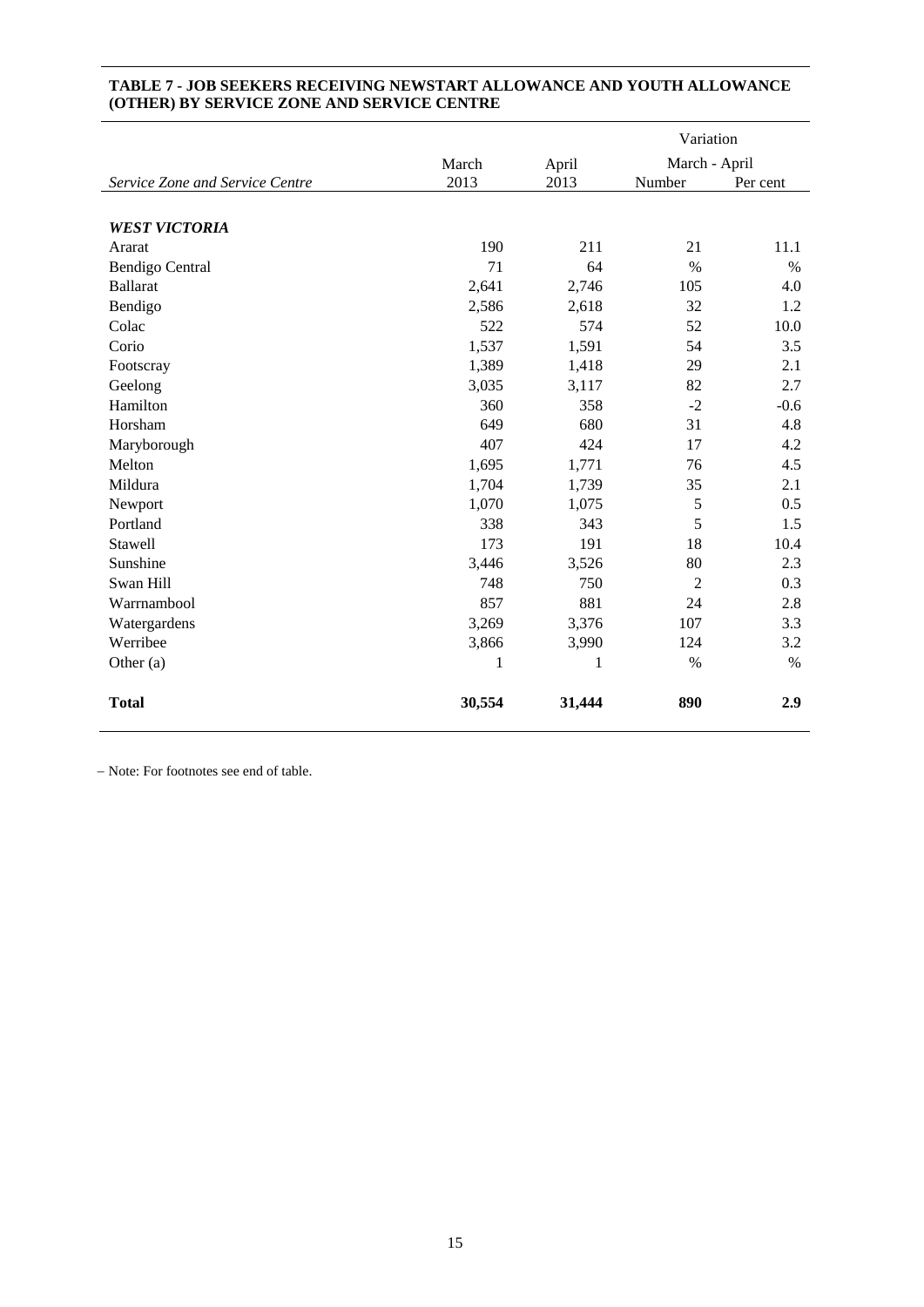|                                          |        |        | Variation      |          |
|------------------------------------------|--------|--------|----------------|----------|
|                                          | March  | April  | March - April  |          |
| Service Zone and Service Centre          | 2013   | 2013   | Number         | Per cent |
|                                          |        |        |                |          |
| <b>NORTHERN QUEENSLAND</b>               |        |        |                |          |
| Atherton                                 | 866    | 871    | 5              | 0.6      |
| Ayr                                      | 391    | 401    | 10             | 2.6      |
| Biloela                                  | 194    | 191    | $-3$           | $-1.5$   |
| Bowen                                    | 408    | 429    | 21             | 5.1      |
| Cairns Aplin                             | 5,112  | 5,282  | 170            | 3.3      |
| <b>Charters Towers</b>                   | 339    | 363    | 24             | 7.1      |
| Emerald                                  | 339    | 343    | $\overline{4}$ | 1.2      |
| Gladstone                                | 747    | 812    | 65             | 8.7      |
| Indigenous Service Centre                | 1,139  | 1,154  | 15             | 1.3      |
| Ingham                                   | 389    | 408    | 19             | 4.9      |
| Innisfail                                | 889    | 915    | 26             | 2.9      |
| Longreach                                | 127    | 125    | $-2$           | $-1.6$   |
| Mackay                                   | 1,527  | 1,574  | 47             | 3.1      |
| Mareeba                                  | 705    | 742    | 37             | 5.2      |
| Mossman                                  | 598    | 643    | 45             | 7.5      |
| Mt Isa                                   | 732    | 734    | $\overline{2}$ | 0.3      |
| Normanton                                | 140    | 138    | $-2$           | $-1.4$   |
| Nth Peninsula Remote Area Service Centre | 158    | 170    | 12             | 7.6      |
| Palm Island                              | 269    | 266    | $-3$           | $-1.1$   |
| Rockhampton                              | 1,832  | 1,857  | 25             | 1.4      |
| Thursday Is                              | 393    | 407    | 14             | 3.6      |
| Townsville                               | 3,869  | 4,039  | 170            | 4.4      |
| Western Cape Remote Area Service Centre  | 439    | 457    | 18             | 4.1      |
| Whitsunday                               | 520    | 569    | 49             | 9.4      |
| Yarrabah Remote Area Service Centre      | 488    | 511    | 23             | 4.7      |
| Yeppoon                                  | 465    | 473    | 8              | 1.7      |
| Other (a)                                | 42     | 37     | $\%$           | $\%$     |
| <b>Total</b>                             | 23,117 | 23,911 | 794            | 3.4      |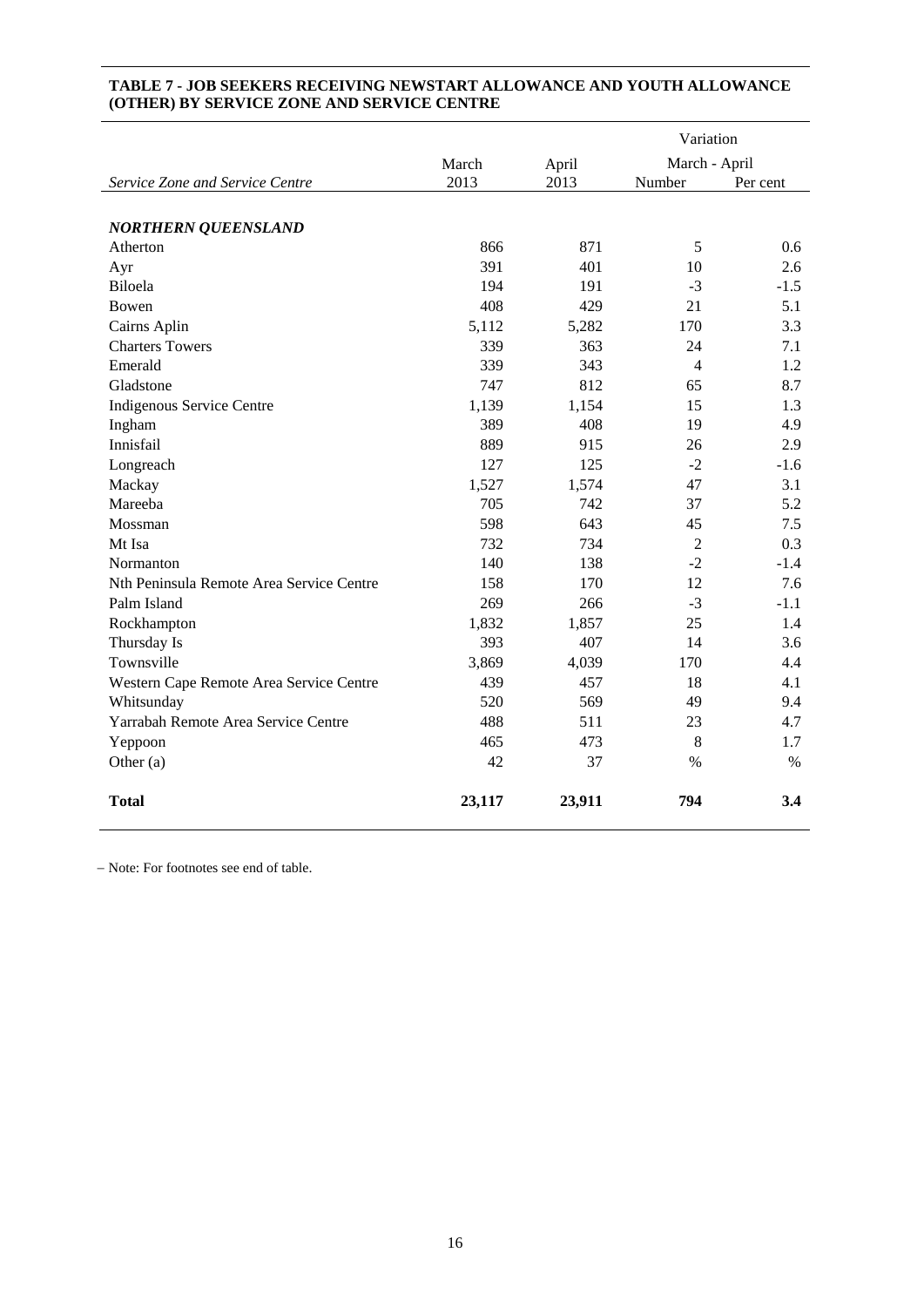|                                 |               |              | Variation      |          |
|---------------------------------|---------------|--------------|----------------|----------|
|                                 | March         | April        | March - April  |          |
| Service Zone and Service Centre | 2013          | 2013         | Number         | Per cent |
|                                 |               |              |                |          |
| <b>SUNSHINE COAST</b>           |               |              |                |          |
| Bundaberg                       | 3,223         | 3,249        | 26             | 0.8      |
| Caboolture                      | 3,244         | 3,379        | 135            | 4.2      |
| Caloundra                       | 1,586         | 1,569        | $-17$          | $-1.1$   |
| Deception Bay                   | 828           | 882          | 54             | 6.5      |
| Gympie                          | 1,469         | 1,513        | 44             | 3.0      |
| Hervey Bay                      | 1,795         | 1,848        | 53             | 3.0      |
| Kawana Waters                   | 749           | 741          | $-8$           | $-1.1$   |
| Kippa-Ring                      | 1,349         | 1,369        | 20             | 1.5      |
| Maroochydore                    | 1,494         | 1,550        | 56             | 3.7      |
| Maryborough                     | 1,306         | 1,356        | 50             | 3.8      |
| Nambour                         | 1,096         | 1,146        | 50             | 4.6      |
| <b>Noosa</b>                    | 1,320         | 1,366        | 46             | 3.5      |
| Other (a)                       | $\%$          | $\%$         | %              | %        |
|                                 |               |              |                |          |
| <b>Total</b>                    | 19,459        | 19,968       | 509            | 2.6      |
|                                 |               |              |                |          |
| PACIFIC COAST                   |               |              |                |          |
| <b>APC Community Team</b>       | 22            | 27           | $\%$           | %        |
| Ballina                         | 1,066         | 1,069        | 3              | 0.3      |
| <b>Biggera Waters</b>           | 3,104         | 3,173        | 69             | 2.2      |
| <b>Brunswick Heads</b>          | 789           | 821          | 32             | 4.1      |
| <b>Byron Bay</b>                | 623           | 624          | 1              | 0.2      |
| Casino                          | 636           | 640          | $\overline{4}$ | 0.6      |
| Coffs Harbour                   | 2,125         | 2,182        | 57             | 2.7      |
| Grafton                         | 864           | 898          | 34             | 3.9      |
| Kempsey                         | 892           | 912          | 20             | 2.2      |
| Lismore                         | 1,626         | 1,660        | 34             | 2.1      |
| Murwillumbah                    | 703           | 730          | 27             | 3.8      |
| Nambucca Heads                  | 756           | 782          | 26             | 3.4      |
| Nerang                          | 2,999         | 3,064        | 65             | 2.2      |
| Palm Beach                      | 3,189         | 3,350        | 161            | 5.0      |
| Port Macquarie                  | 1,649         | 1,709        | 60             | 3.6      |
| Southport                       | 2,779         | 2,834        | 55             | 2.0      |
| <b>Tweed Heads</b>              | 1,688         | 1,760        | 72             | 4.3      |
| Yamba                           | 458           | 454          | $-4$           | $-0.9$   |
| Other $(a)$                     | $\mathfrak 3$ | $\mathbf{2}$ | $\%$           | $\%$     |
| <b>Total</b>                    | 25,971        | 26,691       | 720            | 2.8      |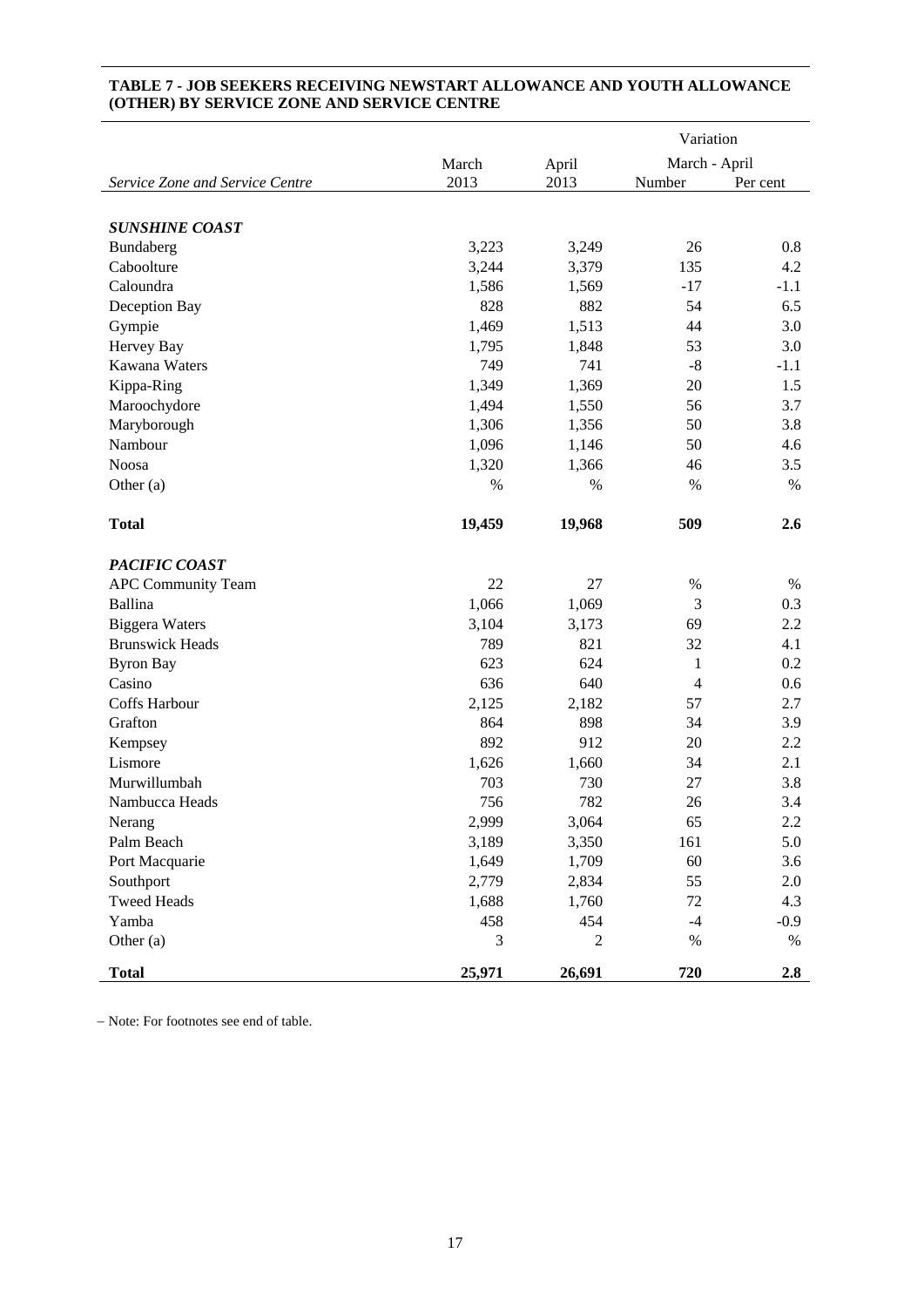|                                 |        |        | Variation      |          |
|---------------------------------|--------|--------|----------------|----------|
|                                 | March  | April  | March - April  |          |
| Service Zone and Service Centre | 2013   | 2013   | Number         | Per cent |
|                                 |        |        |                |          |
| <b>SOUTHERN QUEENSLAND</b>      |        |        |                |          |
| Charleville                     | 161    | 155    | -6             | $-3.7$   |
| Cherbourg                       | 280    | 273    | $-7$           | $-2.5$   |
| Chermside                       | 1,250  | 1,281  | 31             | 2.5      |
| Dalby                           | 409    | 421    | 12             | 2.9      |
| Fortitude Valley                | 1,287  | 1,327  | 40             | 3.1      |
| Goodna                          | 1,745  | 1,770  | 25             | 1.4      |
| Ipswich                         | 3,333  | 3,386  | 53             | 1.6      |
| Kingaroy                        | 756    | 738    | $-18$          | $-2.4$   |
| Mitchelton                      | 1,475  | 1,537  | 62             | 4.2      |
| Nundah                          | 1,634  | 1,660  | 26             | 1.6      |
| Roma                            | 122    | 122    | $\overline{0}$ | 0.0      |
| South Brisbane                  | 1,103  | 1,124  | 21             | 1.9      |
| <b>Stones Corner</b>            | 1,901  | 1,908  | 7              | 0.4      |
| Strathpine                      | 1,919  | 1,990  | 71             | 3.7      |
| Toowong                         | 1,358  | 1,363  | 5              | 0.4      |
| Toowoomba                       | 2,014  | 2,087  | 73             | 3.6      |
| Other $(a)$                     | 208    | 213    | %              | $\%$     |
| <b>Total</b>                    | 20,955 | 21,355 | 400            | 1.9      |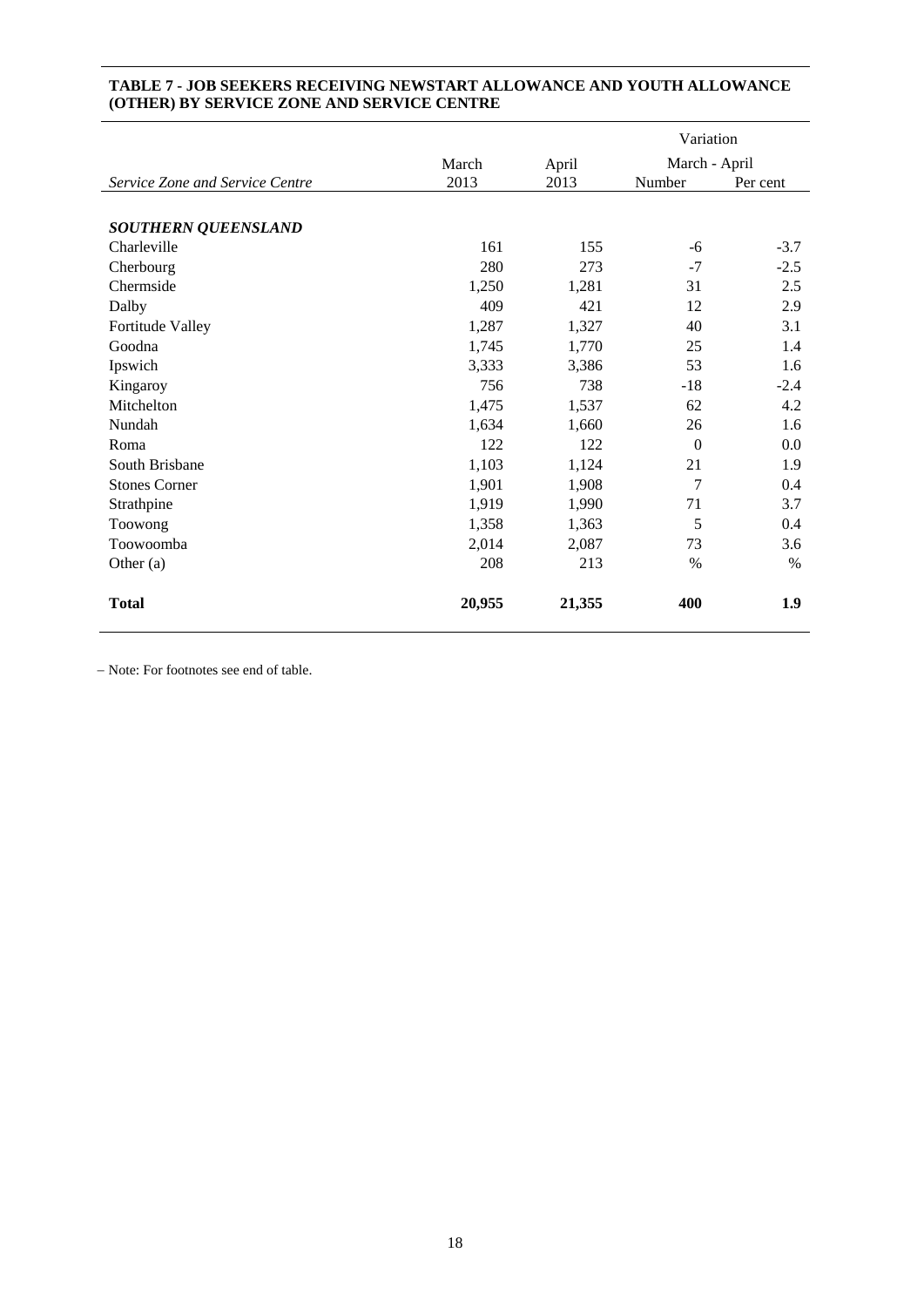|                                 |        |        | Variation      |          |
|---------------------------------|--------|--------|----------------|----------|
|                                 | March  | April  | March - April  |          |
| Service Zone and Service Centre | 2013   | 2013   | Number         | Per cent |
|                                 |        |        |                |          |
| <b>SOUTH AUSTRALIA</b>          |        |        |                |          |
| Berri                           | 866    | 898    | 32             | 3.7      |
| <b>Broken Hill</b>              | 723    | 773    | 50             | 6.9      |
| Ceduna                          | 300    | 301    | $\mathbf{1}$   | 0.3      |
| Coober Pedy                     | 183    | 185    | $\overline{2}$ | 1.1      |
| Elizabeth                       | 2,808  | 2,899  | 91             | 3.2      |
| Enfield                         | 1,637  | 1,663  | 26             | 1.6      |
| Gawler                          | 1,310  | 1,343  | 33             | 2.5      |
| Glenelg                         | 878    | 865    | $-13$          | $-1.5$   |
| Kadina                          | 733    | 746    | 13             | 1.8      |
| Kilkenny                        | 1,463  | 1,495  | 32             | 2.2      |
| Marion                          | 2,306  | 2,329  | 23             | 1.0      |
| Modbury                         | 2,091  | 2,118  | 27             | 1.3      |
| Mt Barker                       | 733    | 744    | 11             | 1.5      |
| Mt Gambier                      | 1,307  | 1,341  | 34             | 2.6      |
| Murray Bridge                   | 984    | 1,026  | 42             | 4.3      |
| Noarlunga                       | 2,943  | 3,020  | 77             | 2.6      |
| Norwood                         | 1,936  | 1,949  | 13             | 0.7      |
| Port Adelaide                   | 1,557  | 1,578  | 21             | 1.3      |
| Port Augusta                    | 708    | 745    | 37             | 5.2      |
| Port Lincoln                    | 564    | 569    | 5              | 0.9      |
| Port Pirie                      | 898    | 958    | 60             | 6.7      |
| Salisbury                       | 2,890  | 2,919  | 29             | 1.0      |
| Torrensville                    | 1,606  | 1,663  | 57             | 3.5      |
| Victor Harbor                   | 712    | 741    | 29             | 4.1      |
| Whyalla                         | 802    | 808    | 6              | 0.7      |
| Other (a)                       | $\%$   | $\%$   | $\%$           | $\%$     |
| <b>Total</b>                    | 32,938 | 33,676 | 738            | 2.2      |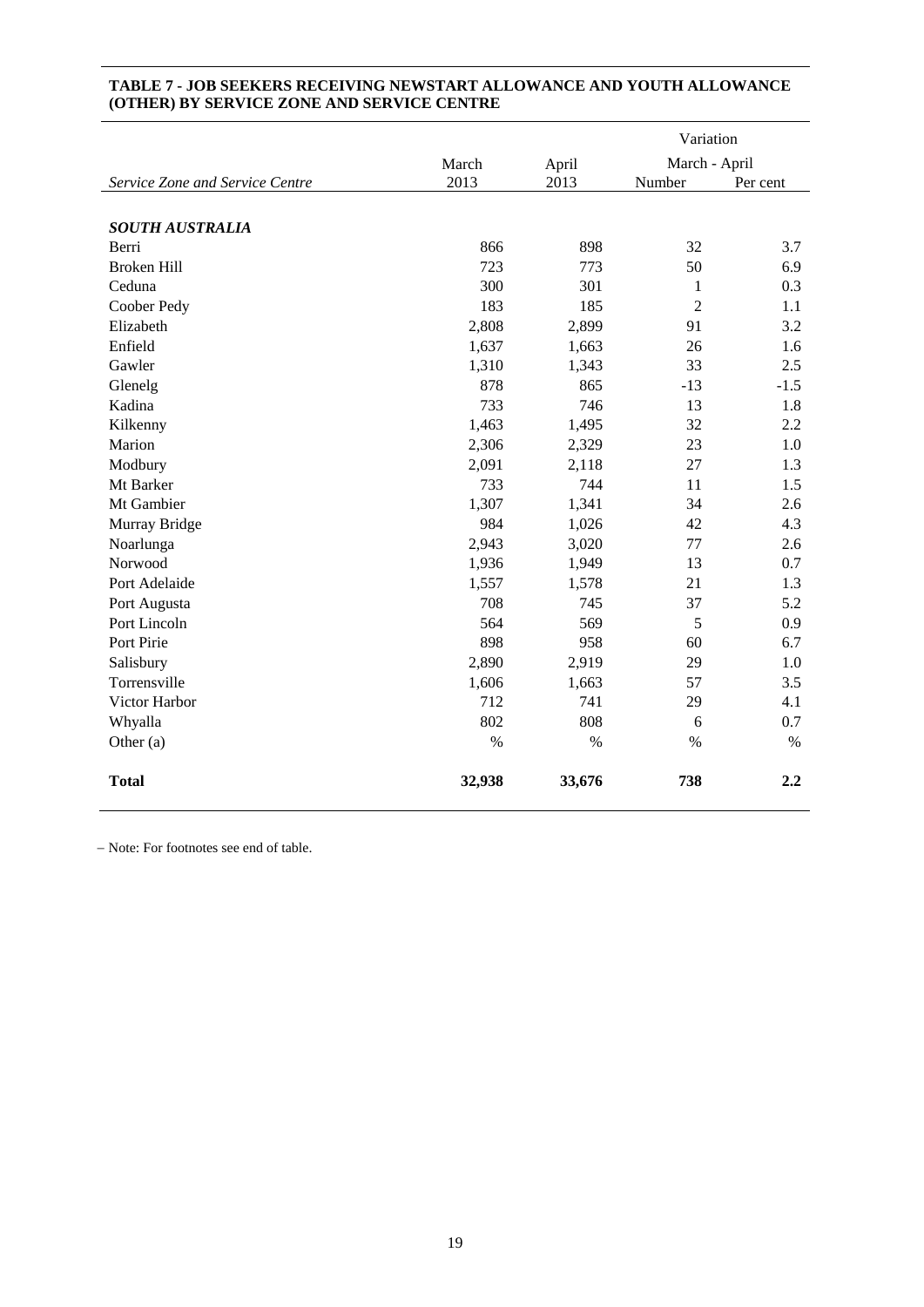|                                     |        |        | Variation        |          |
|-------------------------------------|--------|--------|------------------|----------|
|                                     | March  | April  | March - April    |          |
| Service Zone and Service Centre     | 2013   | 2013   | Number           | Per cent |
|                                     |        |        |                  |          |
| <b>WESTERN AUSTRALIA</b>            |        |        |                  |          |
| Albany                              | 1,028  | 1,050  | 22               | 2.1      |
| Armadale                            | 1,357  | 1,371  | 14               | 1.0      |
| Bunbury                             | 1,727  | 1,760  | 33               | 1.9      |
| <b>Busselton</b>                    | 916    | 943    | 27               | 2.9      |
| Cannington                          | 1,721  | 1,728  | $\overline{7}$   | 0.4      |
| Carnarvon                           | 310    | 330    | 20               | 6.5      |
| Cocos Islands                       | 20     | $<$ 20 | na               | na       |
| Esperance                           | 283    | 294    | 11               | 3.9      |
| Fremantle                           | 1,353  | 1,391  | 38               | 2.8      |
| Geraldton                           | 1,297  | 1,343  | 46               | 3.5      |
| Gosnells                            | 1,168  | 1,245  | 77               | 6.6      |
| Innaloo                             | 1,287  | 1,292  | 5                | 0.4      |
| Joondalup                           | 1,761  | 1,756  | $-5$             | $-0.3$   |
| Kalgoorlie                          | 713    | 731    | 18               | 2.5      |
| Karratha                            | 450    | 467    | 17               | 3.8      |
| Laverton Remote Area Service Centre | 132    | 125    | $-7$             | $-5.3$   |
| Mandurah                            | 1,482  | 1,563  | 81               | 5.5      |
| Meekatharra                         | 236    | 258    | 22               | 9.3      |
| Midland                             | 1,660  | 1,674  | 14               | 0.8      |
| Mirrabooka                          | 1,997  | 1,999  | $\overline{2}$   | 0.1      |
| Morley                              | 1,872  | 1,862  | $-10$            | $-0.5$   |
| Newman Remote Area Service Centre   | 151    | 151    | $\boldsymbol{0}$ | 0.0      |
| Northam                             | 1,017  | 1,064  | 47               | 4.6      |
| Rockingham                          | 1,876  | 1,995  | 119              | 6.3      |
| South Hedland                       | 396    | 408    | 12               | 3.0      |
| Spearwood                           | 1,140  | 1,173  | 33               | 2.9      |
| Victoria Park                       | 1,811  | 1,898  | 87               | 4.8      |
| <b>Warwick Grove</b>                | 859    | 913    | 54               | 6.3      |
| Other $(a)$                         | 26     | na     | na               | na       |
| <b>Total</b>                        | 30,046 | 30,830 | 784              | 2.6      |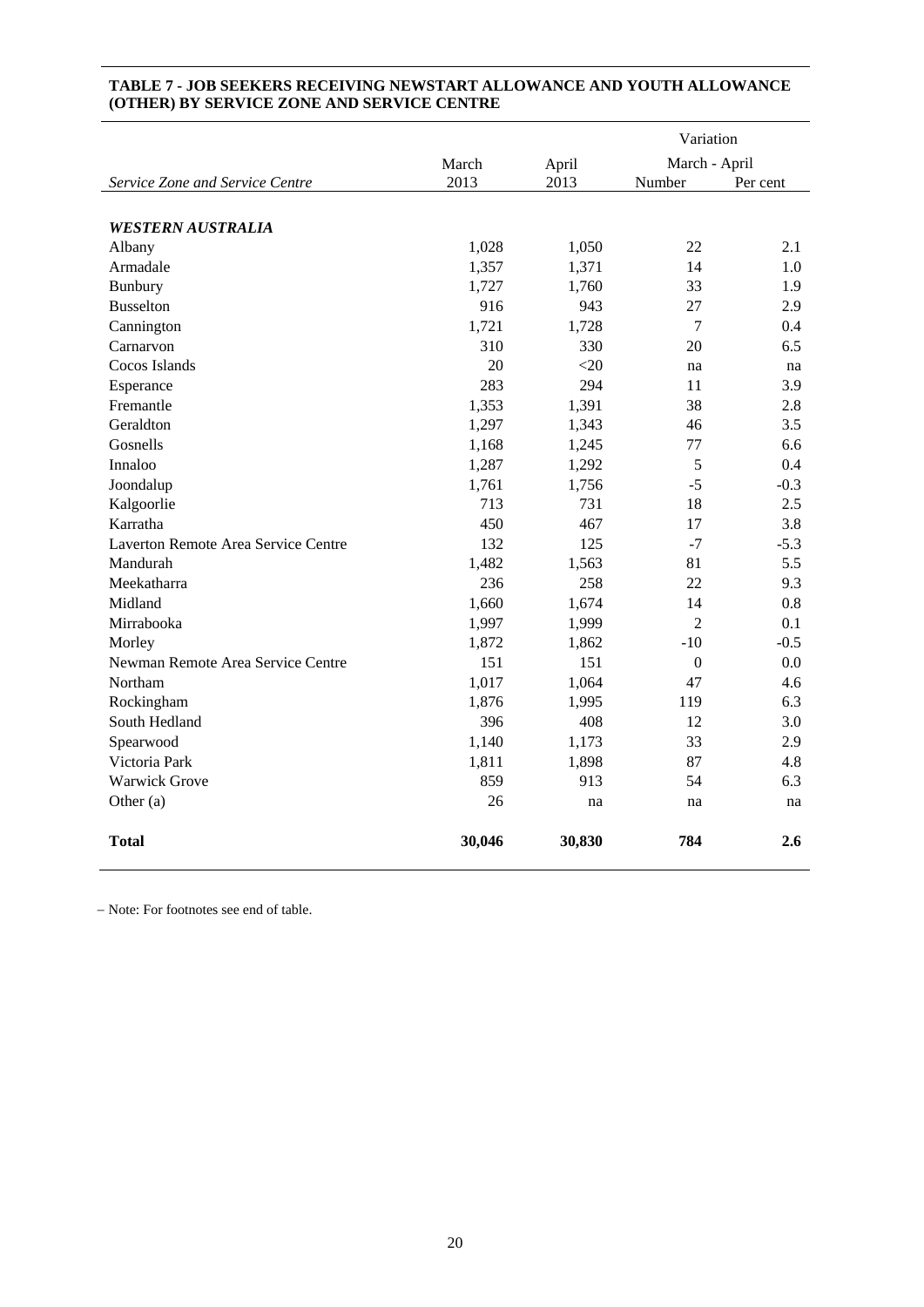|                                 |        |        | Variation        |          |
|---------------------------------|--------|--------|------------------|----------|
|                                 | March  | April  | March - April    |          |
| Service Zone and Service Centre | 2013   | 2013   | Number           | Per cent |
|                                 |        |        |                  |          |
| <b>TASMANIA</b>                 |        |        |                  |          |
| Bridgewater                     | 1,109  | 1,137  | 28               | 2.5      |
| Burnie                          | 1,450  | 1,461  | 11               | 0.8      |
| Devonport                       | 1,416  | 1,406  | $-10$            | $-0.7$   |
| Glenorchy                       | 1,390  | 1,480  | 90               | 6.5      |
| Hobart                          | 1,398  | 1,442  | 44               | 3.1      |
| Huonville                       | 363    | 362    | $-1$             | $-0.3$   |
| Launceston                      | 3,967  | 4,025  | 58               | 1.5      |
| Rosny Park                      | 980    | 1,001  | 21               | 2.1      |
| Sorell                          | 387    | 394    | 7                | 1.8      |
| Other $(a)$                     | $\%$   | $\%$   | %                | $\%$     |
| <b>Total</b>                    | 12,460 | 12,708 | 248              | 2.0      |
|                                 |        |        |                  |          |
| <b>NORTH AUSTRALIA</b>          |        |        |                  |          |
| Alice Springs                   | 595    | 629    | 34               | 5.7      |
| Borroloola                      | 83     | 92     | $\%$             | $\%$     |
| <b>Broome</b>                   | 563    | 579    | 16               | 2.8      |
| Casuarina                       | 668    | 680    | 12               | 1.8      |
| <b>Central Aust RST</b>         | 2,345  | 2,388  | 43               | 1.8      |
| Darwin                          | 415    | 408    | $-7$             | $-1.7$   |
| Derby                           | 234    | 240    | 6                | 2.6      |
| <b>Fitzroy Crossing</b>         | 132    | 138    | 6                | 4.5      |
| <b>Halls Creek</b>              | 275    | 281    | 6                | 2.2      |
| Katherine                       | 298    | 316    | 18               | 6.0      |
| Kimberley RST                   | $<$ 20 | 20     | na               | na       |
| Kununurra                       | 344    | 358    | 14               | 4.1      |
| Maningrida                      | 330    | 330    | $\boldsymbol{0}$ | 0.0      |
| Nhulunbuy                       | 93     | 103    | %                | %        |
| Palmerston                      | 813    | 823    | 10               | 1.2      |
| Tangentyere                     | 113    | 116    | 3                | 2.7      |
| <b>Tennant Creek</b>            | 231    | 239    | 8                | 3.5      |
| Tiwi Islands                    | 192    | 201    | 9                | 4.7      |
| Top End Hub                     | 2,597  | 2,658  | 61               | 2.3      |
| Wadeye                          | 262    | 258    | $-4$             | $-1.5$   |
| Yuendumu RSC                    | 70     | 77     | $\%$             | $\%$     |
| Other (a)                       | na     | 9      | na               | na       |
| <b>Total</b>                    | 10,674 | 10,943 | 269              | 2.5      |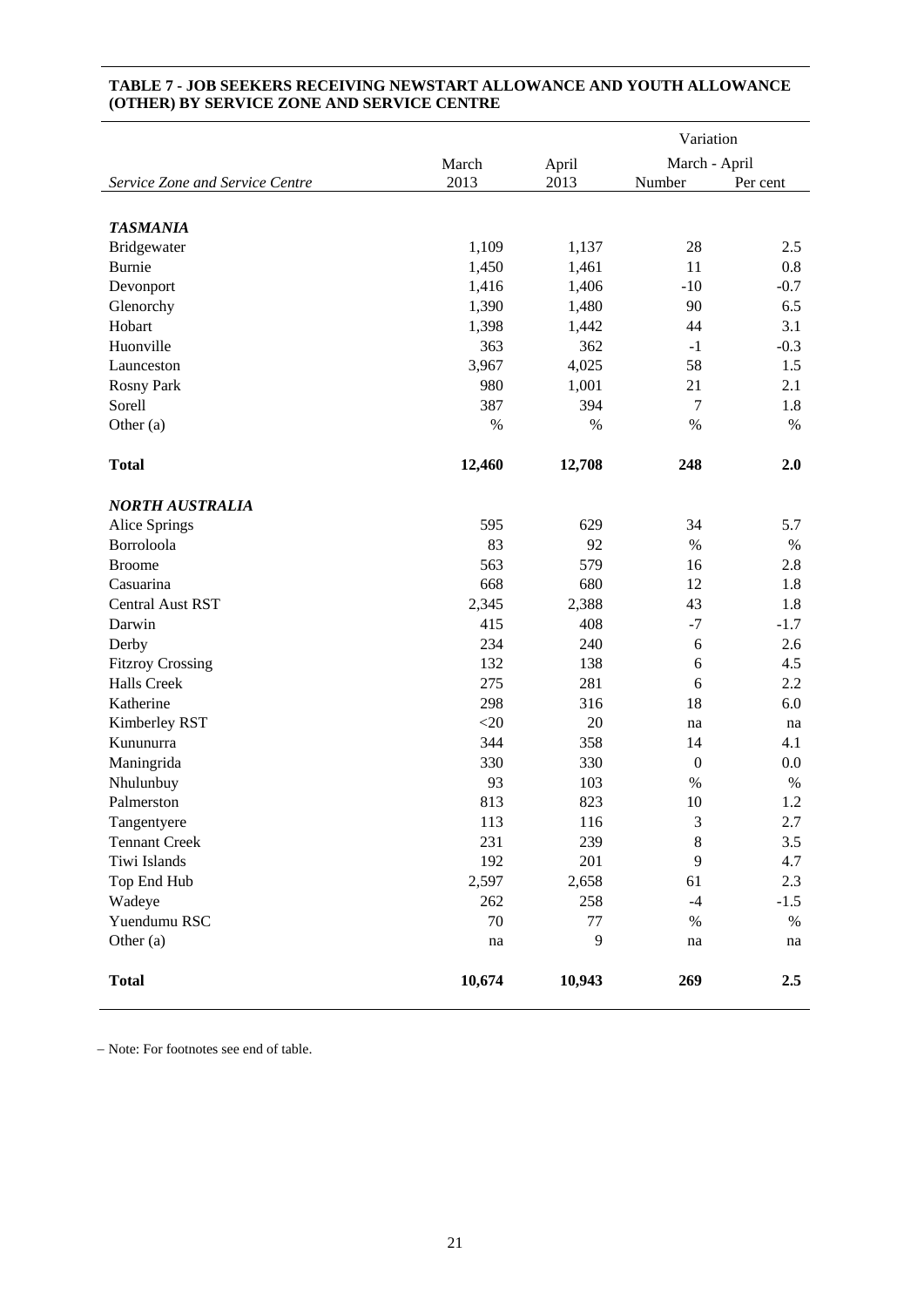|                                 |                | Variation      |                |          |
|---------------------------------|----------------|----------------|----------------|----------|
|                                 | March          | April          | March - April  |          |
| Service Zone and Service Centre | 2013           | 2013           | Number         | Per cent |
|                                 |                |                |                |          |
| <b>BORDER RANGES</b>            |                |                |                |          |
| Armidale                        | 836            | 851            | 15             | 1.8      |
| Beaudesert                      | 614            | 651            | 37             | 6.0      |
| Beenleigh                       | 2,319          | 2,394          | 75             | 3.2      |
| <b>Browns Plains</b>            | 1,993          | 2,074          | 81             | 4.1      |
| Capalaba                        | 866            | 872            | 6              | 0.7      |
| Cleveland                       | 971            | 1,045          | 74             | 7.6      |
| Glen Innes                      | 290            | 292            | $\overline{2}$ | 0.7      |
| Goondiwindi                     | 365            | 350            | $-15$          | $-4.1$   |
| Gunnedah                        | 405            | 414            | 9              | 2.2      |
| Inala                           | 1,857          | 1,957          | 100            | 5.4      |
| Inverell                        | 597            | 618            | 21             | 3.5      |
| Moree                           | 440            | 434            | $-6$           | $-1.4$   |
| Mt Gravatt                      | 2,241          | 2,340          | 99             | 4.4      |
| Narrabri                        | 304            | 295            | $-9$           | $-3.0$   |
| Stanthorpe                      | 372            | 388            | 16             | 4.3      |
| Tamworth                        | 1,619          | 1,636          | 17             | 1.1      |
| Warwick                         | 499            | 500            | 1              | 0.2      |
| Woodridge                       | 2,140          | 2,355          | 215            | 10.0     |
| Wynnum                          | 960            | 999            | 39             | 4.1      |
| Other (a)                       | $\%$           | %              | %              | $\%$     |
| <b>Total</b>                    | 19,688         | 20,465         | 777            | 3.9      |
| <b>OTHER</b>                    |                |                |                |          |
| <b>Centrelink Call Centres</b>  | 4              | 6              | $\%$           | $\%$     |
| Not Coded To A Zone             | 5              | $\overline{4}$ | $\%$           | $\%$     |
| Rounding Adjustment             | $\overline{4}$ | $-42$          | $\%$           | $\%$     |
| <b>AUSTRALIA</b>                | 385,105        | 394,889        | 9,784          | 2.5      |

(a) Job seekers who are not allocated to any of the reported offices.

Notes:

Variations for Service Centres with small populations (less than 100) are displayed as % and not reported.

- Data in this table are rounded monthly averages.

- In order to protect individuals' privacy, populations less than 20 for specific Service Centres are reported as "<20" and other data that would allow these populations to be derived are reported as not available "na".

- Area Support Office boundaries changed to Service Zones from July 2011. The July 2011 edition of this publication includes a description of the changes.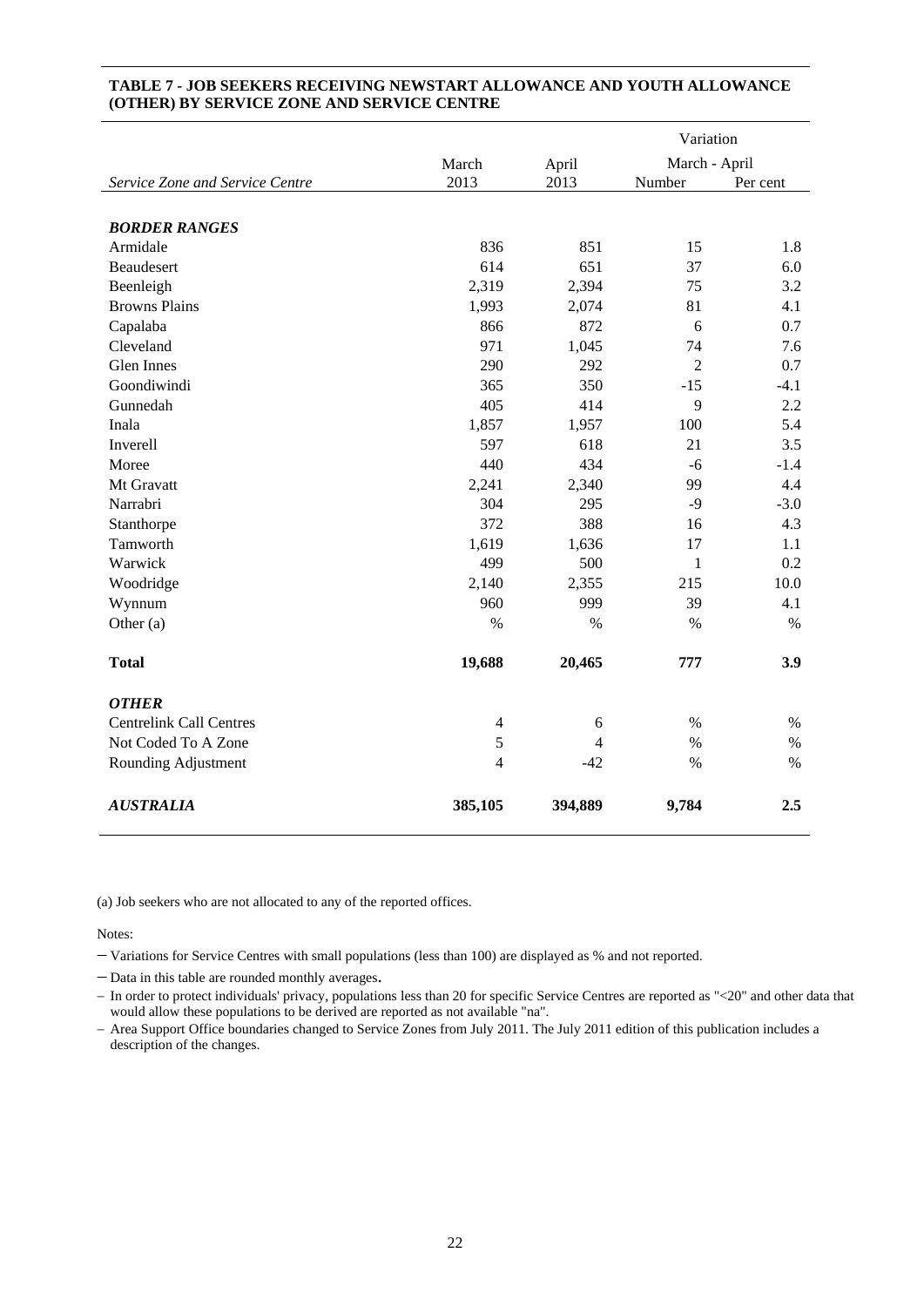#### **TABLE 8 - JOB SEEKERS RECEIVING NEWSTART ALLOWANCE AND YOUTH ALLOWANCE (OTHER) FORTNIGHTLY EARNINGS AND SEX, FORTNIGHT ENDING 19 APRIL 2013**

| Fortnightly Earnings                     | Short-term job seekers | Long-term job seekers | Total job seekers |
|------------------------------------------|------------------------|-----------------------|-------------------|
| <b>MALES</b>                             |                        |                       |                   |
| Did not earn an income                   | 87.3                   | 83.3                  | 85.2              |
| Earned an income                         | 12.7                   | 16.7                  | 14.8              |
| Amount earned                            |                        |                       |                   |
| $$0.01 - $62.00$                         | 0.5                    | 0.8                   | 0.7               |
| $$62.01 - $142.00$                       | 1.3                    | 2.1                   | 1.7               |
| $$142.01 - $236.00$                      | 1.8                    | 2.6                   | 2.2               |
| $$236.01 - $316.00$                      | 1.5                    | 1.8                   | 1.7               |
| Over \$316.00                            | 7.6                    | 9.3                   | 8.5               |
| <b>Total</b>                             | 100.0                  | 100.0                 | 100.0             |
| Job seekers receiving NSA and YA (other) | 110,724                | 125,843               | 236,567           |
| <b>FEMALES</b>                           |                        |                       |                   |
| Did not earn an income                   | 77.2                   | 71.1                  | 73.3              |
| Earned an income                         | 22.8                   | 28.9                  | 26.7              |
| Amount earned                            |                        |                       |                   |
| $$0.01 - $62.00$                         | 0.7                    | 1.0                   | 0.9               |
| $$62.01 - $142.00$                       | 2.2                    | 2.7                   | 2.5               |
| $$142.01 - $236.00$                      | 3.0                    | 3.5                   | 3.3               |
| \$236.01 - \$316.00                      | 2.3                    | 2.9                   | 2.7               |
| Over \$316.00                            | 14.5                   | 18.8                  | 17.3              |
| <b>Total</b>                             | 100.0                  | 100.0                 | 100.0             |
| Job seekers receiving NSA and YA (other) | 56,134                 | 103,796               | 159,930           |
| <b>PERSONS</b>                           |                        |                       |                   |
| Did not earn an income                   | 83.9                   | 77.8                  | 80.4              |
| Earned an income                         | 16.1                   | 22.2                  | 19.6              |
| Amount earned                            |                        |                       |                   |
| $$0.01 - $62.00$                         | 0.6                    | 0.9                   | 0.8               |
| $$62.01 - $142.00$                       | 1.6                    | 2.4                   | 2.1               |
| $$142.01 - $236.00$                      | 2.2                    | 3.0                   | 2.7               |
| \$236.01 - \$316.00                      | 1.8                    | 2.3                   | 2.1               |
| Over \$316.00                            | 9.9                    | 13.6                  | 12.0              |
| <b>Total</b>                             | 100.0                  | 100.0                 | 100.0             |
| Job seekers receiving NSA and YA (other) | 166,858                | 229,639               | 396,497           |

Note:

- Long-term job seekers have received income support for 12 months or more.

- There is a break in the series between June and July 2012. From July 2012 allowee data is not wholly comparable with previously published data, due to changes in eligibility for Newstart and Youth Allowance (other) (see Explanatory Notes)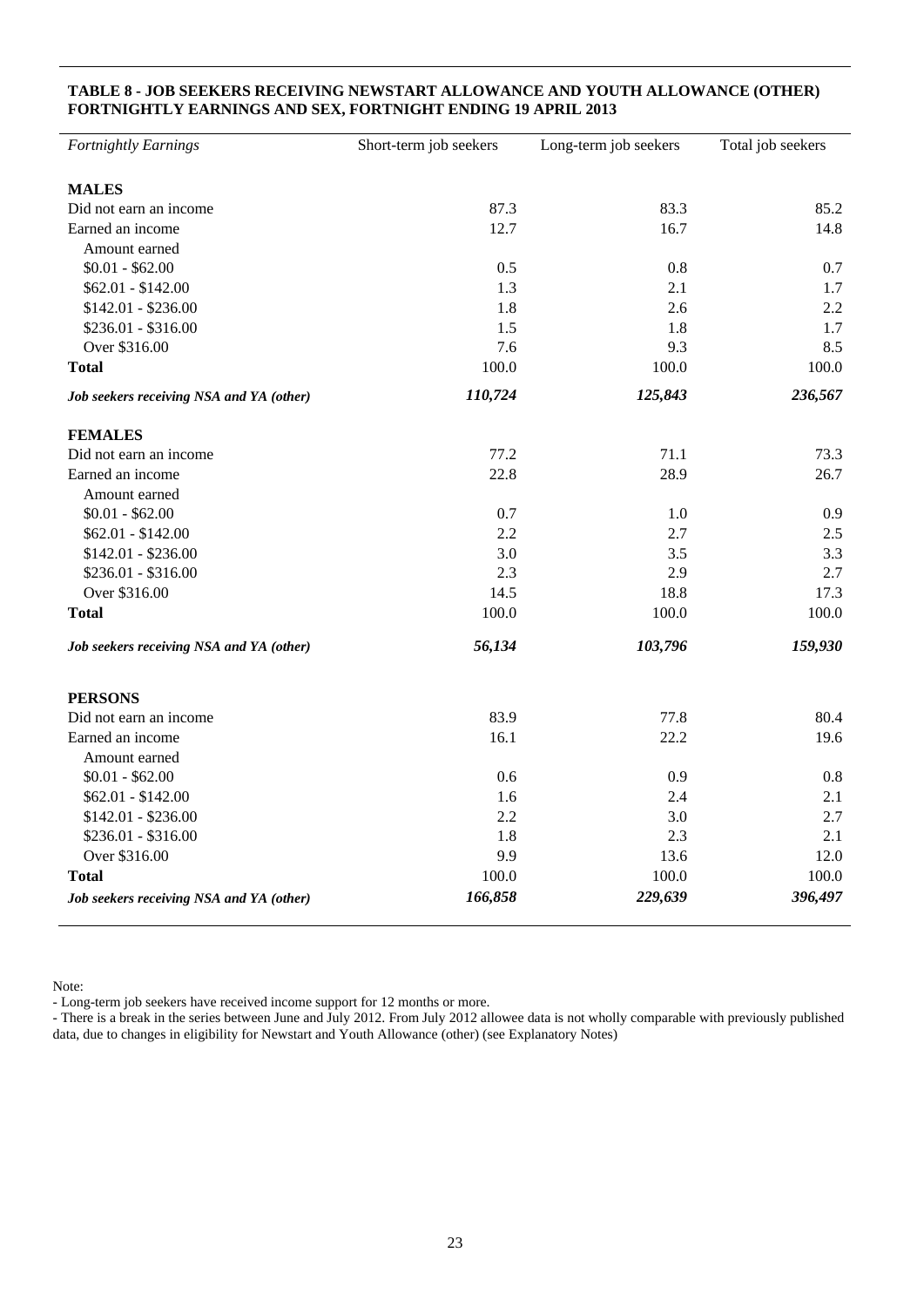## **EXPLANATORY NOTES**

| Introduction       | This publication provides monthly statistical information on<br>DEEWR and DIISRTE labour market and related payments<br>delivered by DHS. These Explanatory Notes provide details of<br>the scope and methodology of the publication, as well as the<br>policy changes which have affected the data since the publication<br>was introduced in December 1995 by the then Department of<br>Social Security.                                                                          |
|--------------------|-------------------------------------------------------------------------------------------------------------------------------------------------------------------------------------------------------------------------------------------------------------------------------------------------------------------------------------------------------------------------------------------------------------------------------------------------------------------------------------|
|                    | Prior to December 1995, this publication was titled the Monthly<br>Job Search and Newstart Allowance Statistics.                                                                                                                                                                                                                                                                                                                                                                    |
| <b>Scope</b>       | The primary focus of the publication is to provide information on<br>unemployed people on Newstart Allowance and Youth<br>Allowance, with a particular focus on the total number of job<br>seekers. The numbers of people on Mature Age Allowance,<br>Partner Allowance and Widow Allowance are also reported.                                                                                                                                                                      |
| <b>Methodology</b> | Data in this publication relate to the average number of people<br>who are both eligible (eg. meet 'unemployed' qualification) and<br>entitled (eg. meet income and assets criteria) to receive a<br>payment calculated over a reference month. Averages are<br>calculated using figures collected for each Friday throughout the<br>reference month.                                                                                                                               |
|                    | Due to a technical fault, the November 2010 figures are based on<br>an average of data collected on the first and last Friday of the<br>month, while the December 2010 figures are based on an average<br>of data collected on the last three Fridays of the month, rather<br>than an average of each Friday in the reference month.                                                                                                                                                |
|                    | Table 1 provides information on the total number of unemployed<br>people on Newstart Allowance and Youth Allowance. The<br>Youth Allowance population is split into Youth Allowance (full-<br>time students), Youth Allowance (Australian Apprentices) and<br>Youth Allowance (other) categories. Numbers of people on<br>Mature Age Allowance, Partner Allowance and Widow<br>Allowance are also provided.                                                                         |
|                    | Tables 2 and 3 provide a summary of the Newstart Allowance<br>and Youth Allowance (other) populations and show the<br>derivation of the respective job seeker populations (see the<br>reference to job seekers in the Comparability of Data section of<br>these Explanatory Notes). These populations are added together<br>to derive the total number of job seekers. Tables 4 to 8 provide<br>information on the total job seeker population.                                     |
|                    | The earnings data in Table 8 is derived using a different<br>methodology from that of the other tables in the publication.<br>Table 8 is based on the combined population of job seekers who<br>are eligible for and entitled to receive Newstart Allowance or<br>Youth Allowance (other) at the end of the second last week in<br>the month. The data obtained from this table will not be directly<br>comparable with those calculated using monthly averages in<br>other tables. |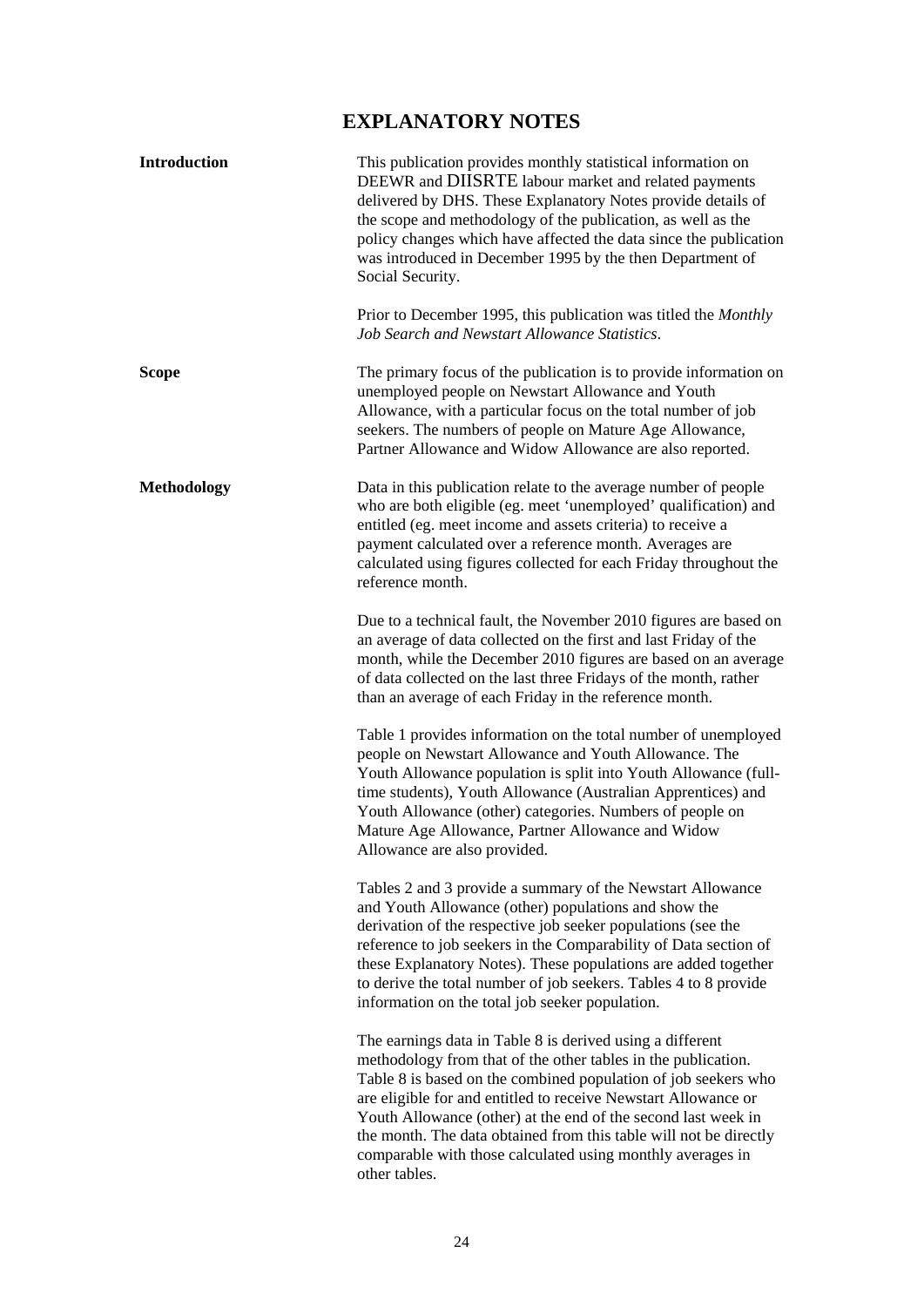#### **Payment History**

*Youth Allowance* The maximum age for Youth Allowance (other) was increased for new claimants from 20 to 21 years of age from 1 July 2012 and the income free area was increased to \$143.

> To receive Youth Allowance young people without a Year 12 or equivalent qualification will usually need to:

- participate in education and training full-time; or
- participate full-time (that is, for at least 25 hours a week) in part-time study or training, in combination with other approved activities, until they attain Year 12 or an equivalent Certificate Level II or above qualification.

The above earn or learn arrangements were phased in, applying from 1 July 2009 to all new recipients of Youth Allowance and from 1 July 2010 for all job seekers in receipt of Youth Allowance prior to 1 July 2009.

From 1 July 1998 Youth Allowance was introduced to provide income support to young people, including students, those looking for work, and those who are sick. Youth allowees may be undertaking full-time study, full-time job search or a combination of approved activities. Some young people will be exempt from the activity test because of their personal circumstances, eg. illness, homelessness or major personal crisis. The Youth Allowance replaced:

- AUSTUDY for 16-24 year olds (and certain 15 year olds);
- Newstart Allowance for 16-20 year olds (and certain 15 year olds);
- Youth Training Allowance for 16-17 year olds (and certain 15 year olds);
- Sickness Allowance for 16-20 year olds (and certain 15 year olds); and
- More-than-minimum rate Family Payment for secondary students aged 16-18 not getting AUSTUDY.

Youth Allowance recipients are subject to the parental means test. Under previous arrangements, unemployed people aged 18 to 20 were not subject to the parental means test, unlike 18 to 20 year old students.

Special provisions applied for 18 to 20 year olds who were already on Newstart or Sickness Allowance at the date of announcement of Youth Allowance, and who remained on payment when Youth Allowance commenced on 1 July 1998. This group were able to remain on their existing payment and retain their existing benefits.

Youth Allowance had a significant downward effect on Newstart Allowance numbers from July 1998 and total job seeker numbers due to the parental means test.

*Newstart Allowance* On 1 January 2013, grandfathering provisions ceased for Parenting Payment recipients who had been receiving payment prior to 1 July 2006 and had a youngest child aged 6+ years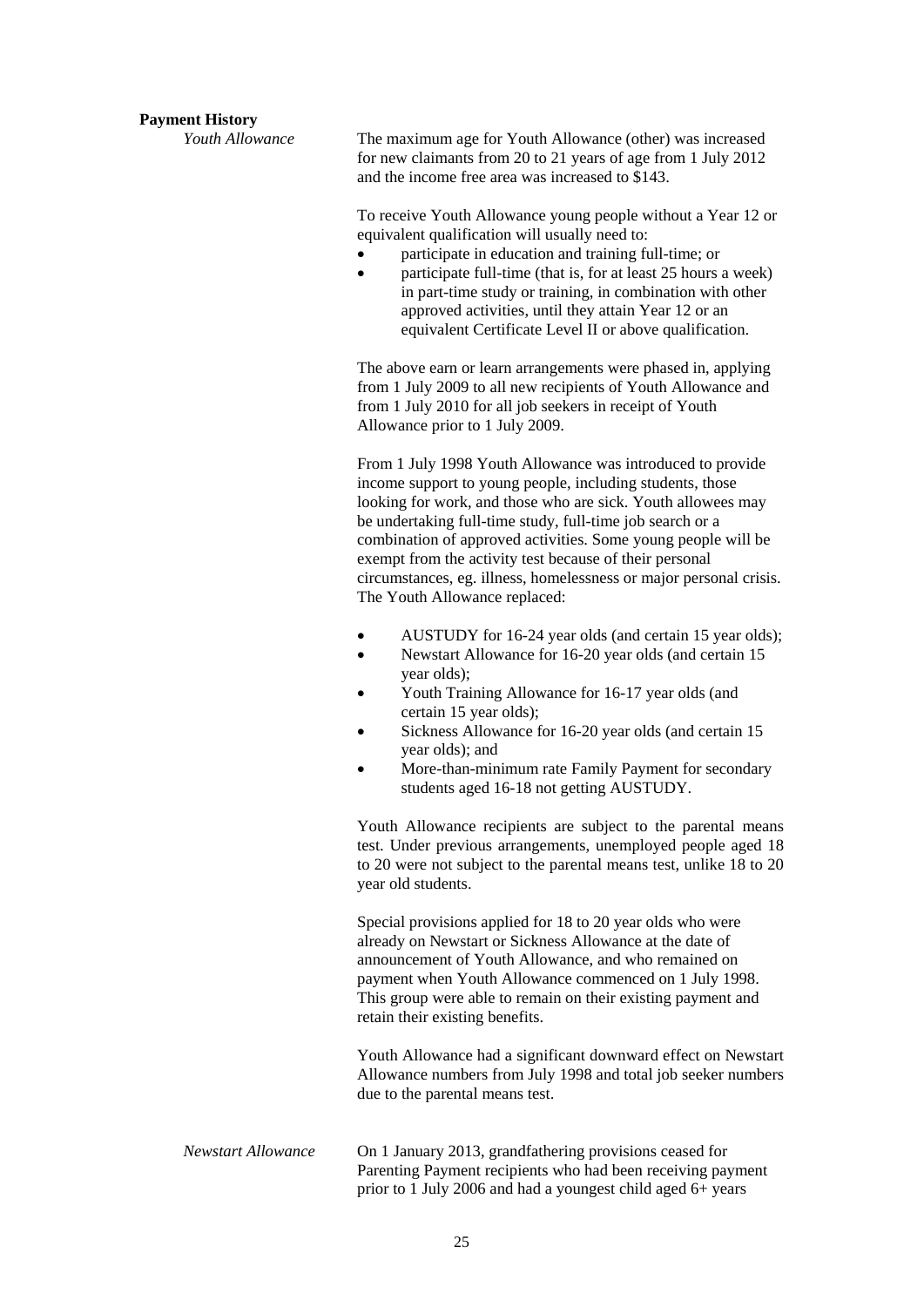|                             | (partnered recipients) or $8+$ years (single recipients). The change<br>caused a large one-off increase in the number of Newstart<br>Allowees, as previously grandfathered Parenting Payment<br>recipients who were eligible transferred to Newstart Allowance.                                                                                                                                                                                                               |
|-----------------------------|-------------------------------------------------------------------------------------------------------------------------------------------------------------------------------------------------------------------------------------------------------------------------------------------------------------------------------------------------------------------------------------------------------------------------------------------------------------------------------|
|                             | On 1 July 2012, the qualification age for Newstart Allowance<br>was increased for new claimants from 21 to 22 years of age.                                                                                                                                                                                                                                                                                                                                                   |
|                             | From 1 July 1998, Newstart Allowance for 16-20 year olds (and<br>certain 15 year olds) was replaced by Youth Allowance. Young<br>people aged 18 to 20 years old who were on Newstart or<br>Sickness Allowance at the date of announcement of Youth<br>Allowance and when Youth Allowance commenced on 1 July<br>1998, were able to remain on Newstart Allowance.                                                                                                              |
|                             | From 20 October 1996, Job Search Allowance and Newstart<br>Allowance were combined into one payment - Newstart<br>Allowance - which was payable to eligible recipients aged 18<br>years and over and to some people who were in receipt of Job<br>Search Allowance and aged under 18 at 31 December 1994 (see<br>Job Search Allowance).                                                                                                                                       |
|                             | Prior to 20 October 1996, Newstart Allowance was payable to<br>eligible persons over 18 years who had been registered as<br>unemployed with the Commonwealth Employment Service<br>(CES) for 12 months or more.                                                                                                                                                                                                                                                               |
| <b>Job Search Allowance</b> | From 20 October 1996, the payment was combined with<br>Newstart Allowance to form one payment called Newstart<br>Allowance (see Newstart Allowance). All Job Search Allowance<br>recipients were transferred to Newstart Allowance.                                                                                                                                                                                                                                           |
| Sickness Allowance          | From 17 March 1996, persons in receipt of Newstart Allowance<br>or Youth Training Allowance who became temporarily<br>incapacitated no longer transferred to Sickness Allowance after<br>13 weeks. This change had the effect of increasing total Newstart<br>Allowance/Youth Training Allowance figures but did not affect<br>job seeker figures as those recipients who were incapacitated<br>were excluded from the Newstart and Youth Training job seeker<br>populations. |
|                             | Under current arrangements, these recipients remain on their<br>existing payments but are exempt from the activity test for the<br>duration of their medical certificates. People who become<br>unemployed because of illness, and those who suffer a potential<br>loss of income due to sickness, are paid Newstart Allowance<br>because they are unemployed.                                                                                                                |
|                             | Sickness Allowance for 16 to 20 year olds (and certain 15 year<br>olds) was replaced by Youth Allowance, which was introduced<br>on 1 July 1998 (see Youth Allowance).                                                                                                                                                                                                                                                                                                        |
| <b>Partner Allowance</b>    | From 20 October 2003, Partner Allowance was closed to new<br>claimants. People on Partner Allowance before this date can<br>remain on the allowance while they remain 'current', that is<br>retain eligibility and entitlement for the allowance.                                                                                                                                                                                                                             |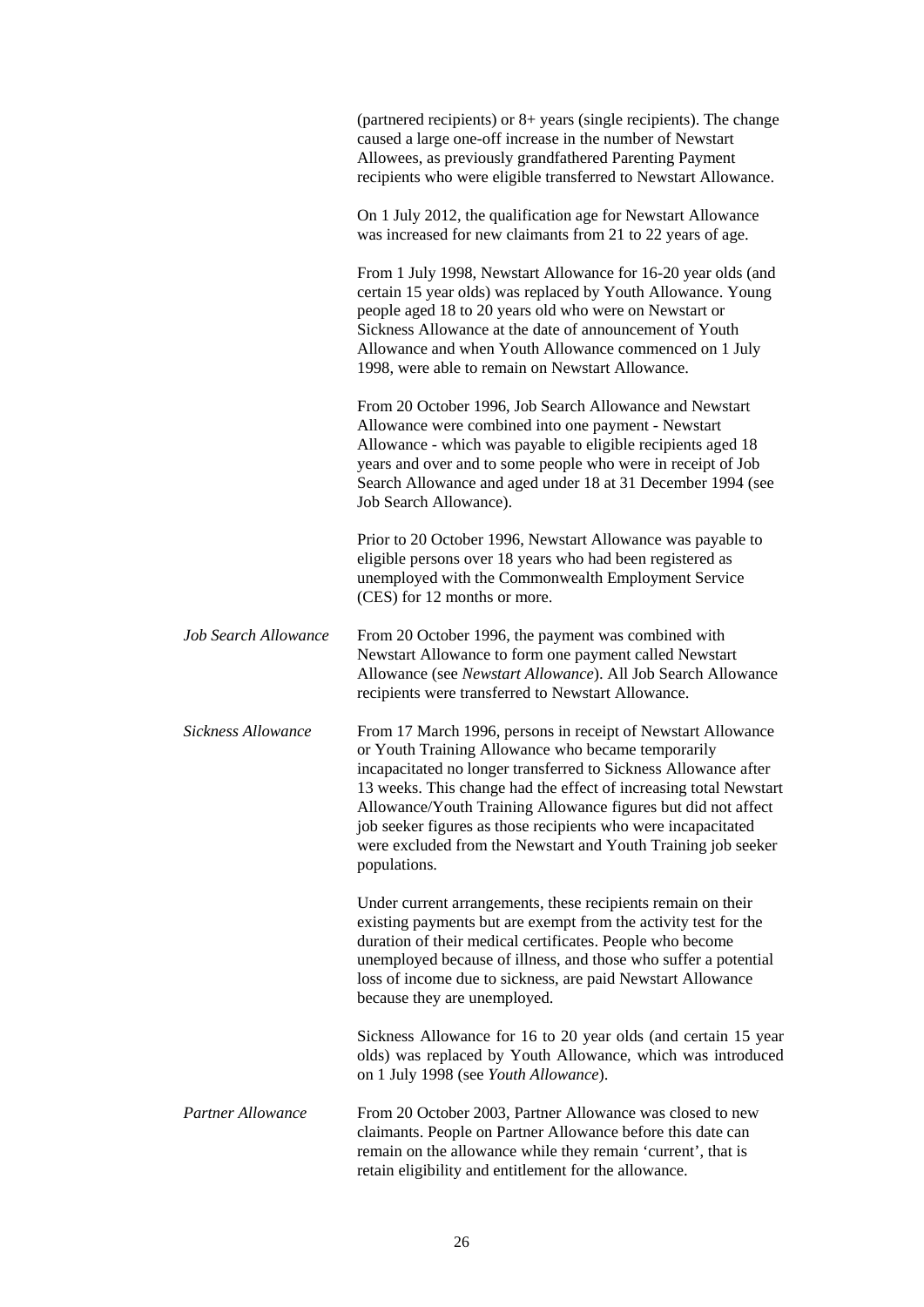|                              | From 1 July 1995 Partner Allowance has only been granted to<br>persons who are dependent partners of pensioners and allowees<br>and who were born before 1 July 1955, have no dependent<br>children and have little or no recent workforce experience. Other<br>dependent partners have to qualify for an income support<br>payment in their own right, such as Newstart Allowance.                                                                                                       |
|------------------------------|-------------------------------------------------------------------------------------------------------------------------------------------------------------------------------------------------------------------------------------------------------------------------------------------------------------------------------------------------------------------------------------------------------------------------------------------------------------------------------------------|
|                              | Partner Allowance was introduced in October 1994, and was<br>paid to partners of persons receiving Job Search Allowance,<br>Newstart Allowance, Sickness Allowance or Special Benefit if<br>certain eligibility criteria were satisfied.                                                                                                                                                                                                                                                  |
| Youth Training<br>Allowance  | Youth Training Allowance was replaced by Youth Allowance<br>on 1 July 1998 (see Youth Allowance).                                                                                                                                                                                                                                                                                                                                                                                         |
| <b>Widow Allowance</b>       | From 1 July 2005 Widow Allowance new grants may only be<br>made to women born on or before 1 July 1955.                                                                                                                                                                                                                                                                                                                                                                                   |
|                              | Widow Allowance, introduced on 1 January 1995, is payable to<br>females aged 50 years or over who have become widowed,<br>divorced or separated since turning 40 years (50 prior to<br>20 March 1997), if they meet a number of other criteria relating<br>to current marital status and recent work experience.                                                                                                                                                                          |
| Mature Age Allowance         | From 20 October 2003, Mature Age Allowance was closed to<br>new claimants. The payment ceased by October 2008.                                                                                                                                                                                                                                                                                                                                                                            |
|                              | Mature Age Allowance was introduced on 24 March 1994, and<br>was paid to long-term unemployed persons aged 60 years and<br>over (but below Age Pension age) who had been receiving<br>income support for 9 months or more and who were eligible for<br>Newstart Allowance. The introduction of Mature Age Allowance<br>had a downwards effect on Newstart Allowance numbers from<br>April 1994 until October 2003.                                                                        |
| <b>Comparability of Data</b> | There have been significant changes to the data presented in this<br>publication due to a number of events. The main changes are:                                                                                                                                                                                                                                                                                                                                                         |
|                              | the method of counting recipients;<br>the inclusion of some CDEP recipients in the total<br>recipient numbers;<br>the introduction of Youth Allowance in July 1998;<br>the way 'job seeker' is defined;<br>the way duration is calculated; and<br>the eligibility for Newstart Allowance and Youth<br>Allowance (other) from July 2012.<br>the cessation of grandfathered Parenting Payment<br>provisions, which saw an increase in the number of<br>Newstart recipients in January 2013. |
|                              | People using this data to construct time series should note the<br>following comments.                                                                                                                                                                                                                                                                                                                                                                                                    |
| Definition of Recipients     | From July 2002, the number of people receiving labour market<br>and related payments reports recipients who are both eligible and<br>entitled to receive a payment. These recipients are otherwise<br>known as 'current' recipients.                                                                                                                                                                                                                                                      |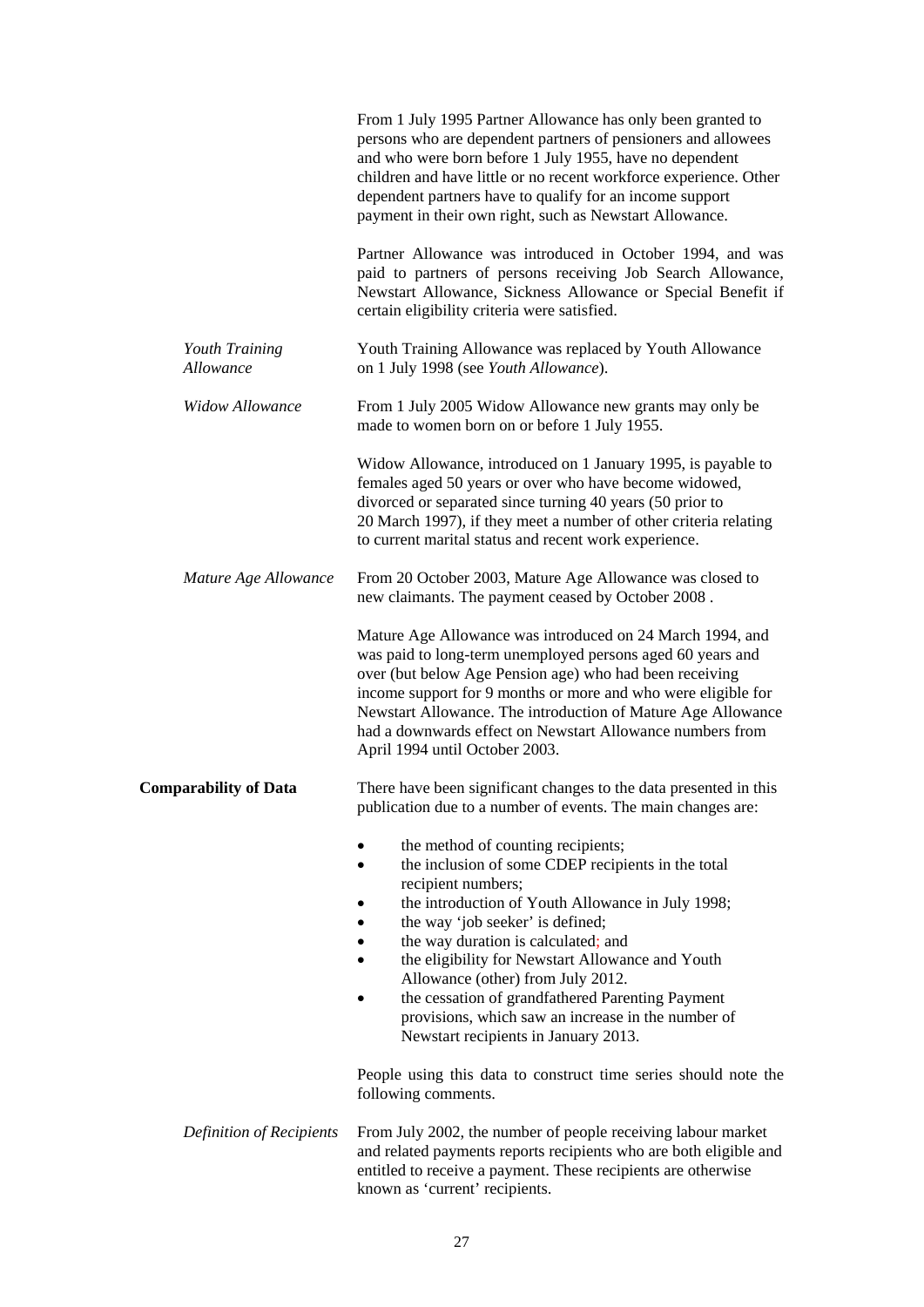|                                      | Revised historical data (using this methodology) from May 1998<br>to June 2002 is in the July 2002 publication.                                                                                                                                                                                                                                                                                   |
|--------------------------------------|---------------------------------------------------------------------------------------------------------------------------------------------------------------------------------------------------------------------------------------------------------------------------------------------------------------------------------------------------------------------------------------------------|
|                                      | Due to improved data sources, data from July 2003 has slight<br>differences from the recipient numbers used in previous editions.                                                                                                                                                                                                                                                                 |
|                                      | Before July 2002, all recipients who received a payment within a<br>given fortnight were counted. From mid 1998, recipients who<br>received a 'one-off' payment were excluded. One-off payments<br>can occur, for instance, when a normal payment is interrupted<br>(eg. payment is cancelled and then restored within that pay<br>period) and a portion of the normal payment is paid.           |
| <b>Employment Projects</b><br>(CDEF) | Community Development From 20 March 2000, eligible participants in CDEP started<br>receiving CDEP participant supplement and other add-ons, such<br>as rent assistance, as part of income support payments. This<br>added a number of new recipients to those eligible for payments<br>reported in this publication.                                                                              |
| Introduction of<br>Youth Allowance   | The sum of the number of Newstart Allowees and Youth<br>Training Allowees prior to July 1998 is broadly comparable with<br>the sum of Newstart Allowees and Youth Allowees (other) after<br>July 1998, other than the inclusion of Sickness Allowees in the<br>Youth Allowance (other) population.                                                                                                |
|                                      | There is greater comparability between total Newstart Allowance<br>and Youth Training Allowance job seekers prior to July 1998<br>and total Newstart Allowance and Youth Allowance (other) job<br>seekers after July 1998. This is because the Sickness Allowance<br>group is excluded from the job seeker total.                                                                                 |
|                                      | A pre and post July 1998 comparison will reflect the exclusion<br>of some 18 to 20 year old unemployed people due to the<br>application of the Youth Allowance parental means test (see the<br>Youth Allowance section under Payment History).                                                                                                                                                    |
| Job seekers                          | From July 2009, all recipients with job search requirements are<br>classified as job seekers in this report.                                                                                                                                                                                                                                                                                      |
|                                      | Prior to 1 July 2009, some people with another activity (such as<br>training) in addition to job search were classified according to<br>that other activity and not as job seekers. Other people who were<br>receiving Intensive Support Customised Assistance under Job<br>Network arrangements were classified as job seekers although<br>they may not always have been undertaking job search. |
|                                      | From July 1998, the definition of job seekers excludes all people<br>who did not receive a payment due to their own and/or their<br>partner's income, or where applicable, parental income, and<br>those known not to be required to search for work.                                                                                                                                             |
|                                      | Before July 1998, job seekers excluded allowees who did not<br>receive a payment, allowees who were incapacitated, and<br>allowees who were undertaking training. Some people who were<br>not required to search for work were classified as job seekers,<br>including people undertaking full-time voluntary work, people                                                                        |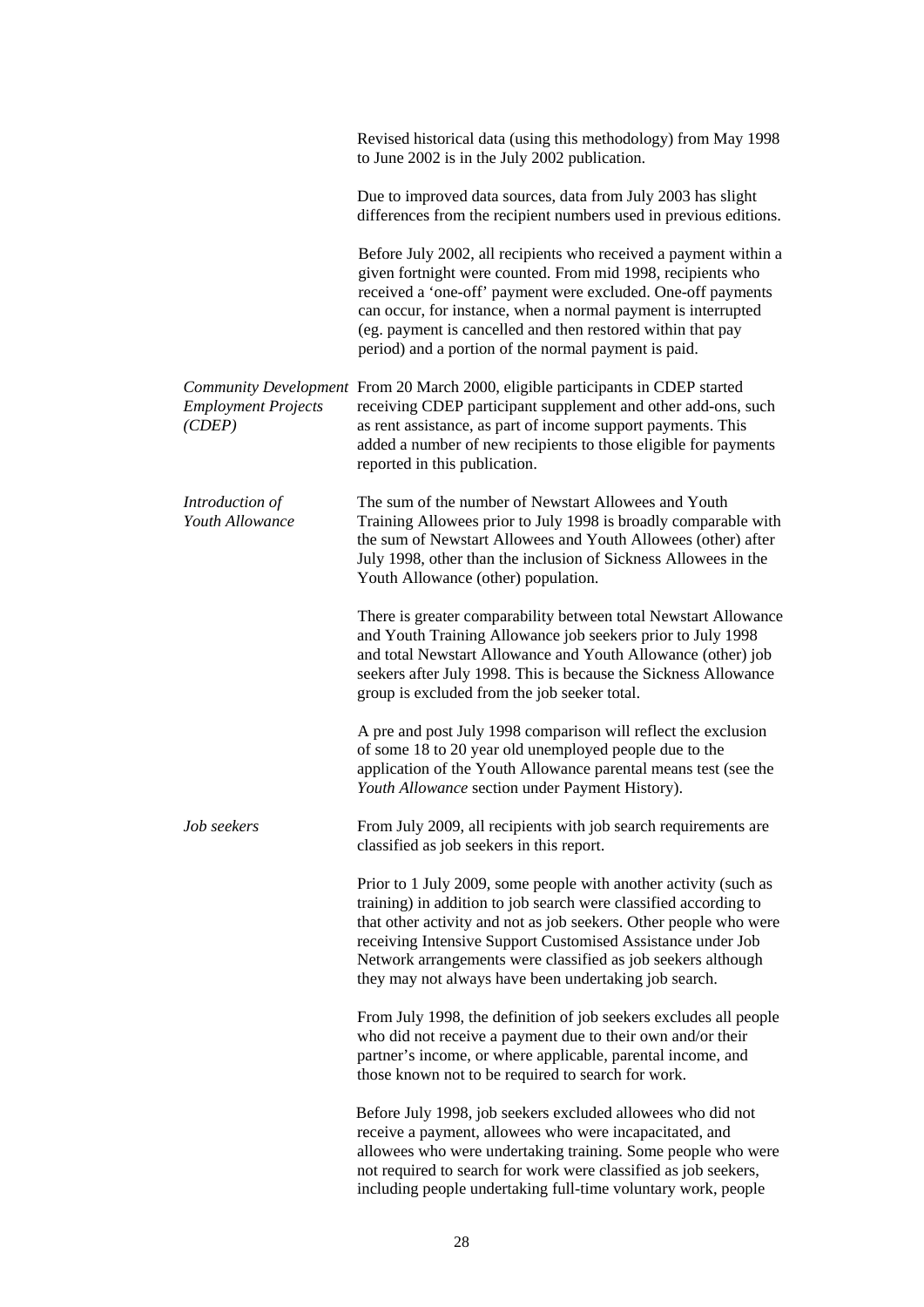|                | on jury duty and pregnant women around the time of the birth of<br>their child.                                                                                                                                                                                                                  |
|----------------|--------------------------------------------------------------------------------------------------------------------------------------------------------------------------------------------------------------------------------------------------------------------------------------------------|
| Duration       | Since May 1998, duration has been defined according to the time<br>a recipient spends on income support - short-term recipients are<br>those who have been on income support for up to 12 months and<br>long-term recipients are those who have been on income support<br>for 12 months or more. |
|                | Prior to 1998, duration was defined according to the time a<br>recipient was registered as unemployed - short-term recipients<br>were people who were registered as unemployed for up to 12<br>months and long-term recipients were people who were<br>registered for 12 months or more.         |
| <b>Symbols</b> | not available<br>n.a.<br>not applicable                                                                                                                                                                                                                                                          |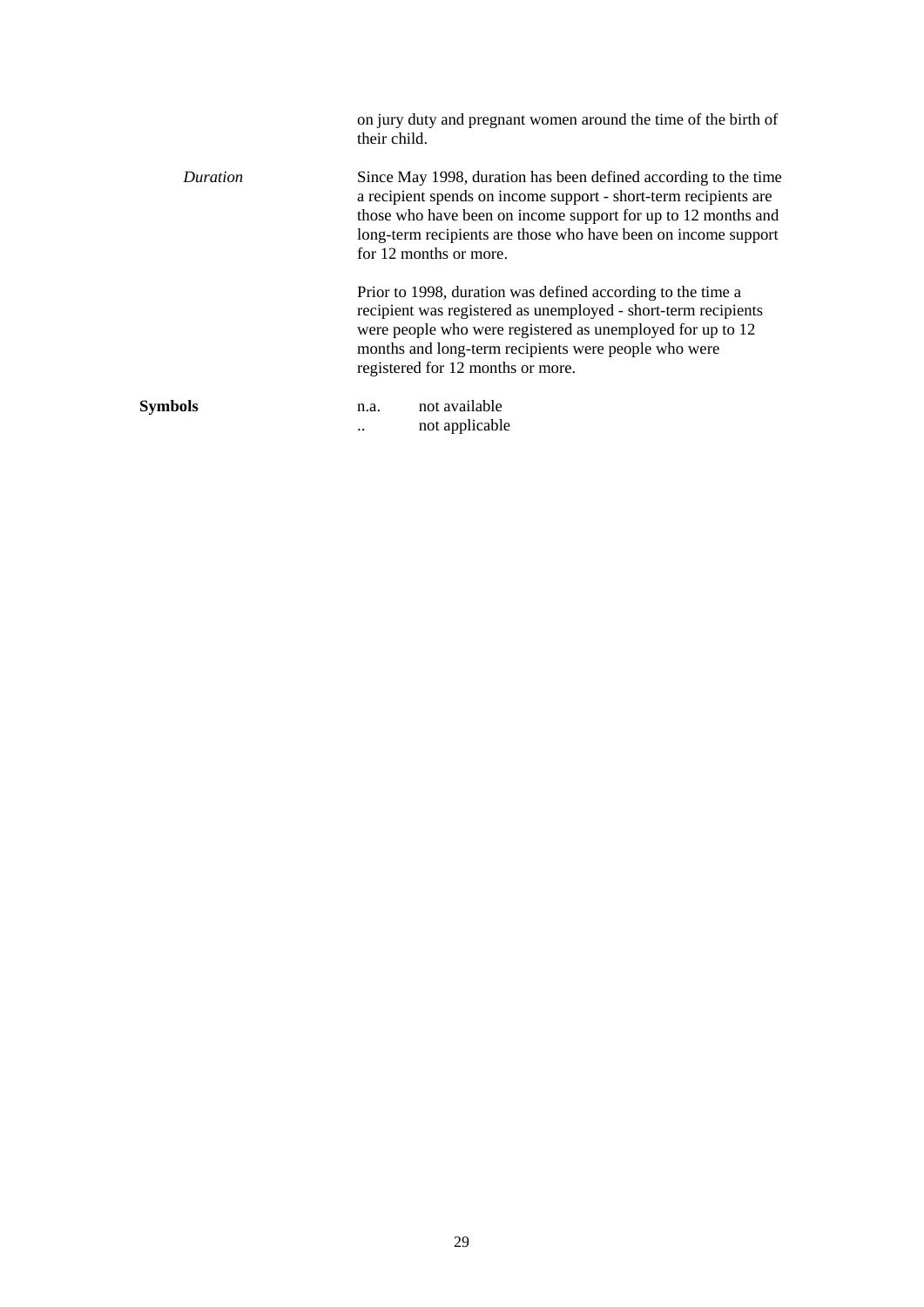## **GLOSSARY**

| <b>Activity test status</b>                                          | The activity that a Newstart Allowance or Youth Allowance (other)<br>recipient has agreed to undertake in order to meet the activity test. To<br>satisfy the activity test recipients must be actively seeking and willing to<br>take up work or undertaking activities to improve their employment<br>prospects.                                                                                                                                                                                                                                                                                                                                                                                         |
|----------------------------------------------------------------------|-----------------------------------------------------------------------------------------------------------------------------------------------------------------------------------------------------------------------------------------------------------------------------------------------------------------------------------------------------------------------------------------------------------------------------------------------------------------------------------------------------------------------------------------------------------------------------------------------------------------------------------------------------------------------------------------------------------|
| Age                                                                  | Age in years at time of data collection.                                                                                                                                                                                                                                                                                                                                                                                                                                                                                                                                                                                                                                                                  |
| <b>Area Support Office</b>                                           | The term Area Support Office was replaced by Service Zone in July 2011.                                                                                                                                                                                                                                                                                                                                                                                                                                                                                                                                                                                                                                   |
| <b>Community Development</b><br><b>Employment Projects</b><br>(CDEP) | The CDEP program is administered by the Department of<br>Families, Housing, Community Services and Indigenous Affairs.<br>Reforms to CDEP were introduced from 1 July 2009. Operating mainly in<br>remote areas, the CDEP program aims to help unemployed Indigenous<br>Australians to find and keep jobs. Under the CDEP program, there are two<br>main ways ('streams') that CDEP providers assist Indigenous Australians:<br>Work Readiness Services help individuals to develop their skills,<br>improve their chances of getting a job, and move to work outside of the<br>CDEP program; and Community Development focuses on supporting and<br>developing Indigenous communities and organisations. |
| <b>CDEP Participant</b><br><b>Supplement (CPS)</b>                   | The CDEP Participant Supplement (CPS) is payable to eligible<br>CDEP participants. It can be paid fortnightly or as a 12 weekly payment.                                                                                                                                                                                                                                                                                                                                                                                                                                                                                                                                                                  |
| <b>Customer Service Centre</b>                                       | Customer Service Centre was replaced by the term Service Centre in July<br>2011.                                                                                                                                                                                                                                                                                                                                                                                                                                                                                                                                                                                                                          |
| Did not receive a payment                                            | Persons who did not receive a payment due to their own income and/or<br>that of their partner, or parents, where applicable. This group is often<br>referred to as 'zero paid'.                                                                                                                                                                                                                                                                                                                                                                                                                                                                                                                           |
| <b>Fortnightly earnings</b>                                          | Amount of income earned, derived, or received by a person for the<br>person's own use or benefit in the previous fortnight.                                                                                                                                                                                                                                                                                                                                                                                                                                                                                                                                                                               |
| Incapacitated                                                        | A person on Newstart Allowance or Youth Allowance (other) who has an<br>activity test status indicating they are temporarily ill or incapacitated.<br>Refer to the entry for Sickness Allowance in the Explanatory Notes.                                                                                                                                                                                                                                                                                                                                                                                                                                                                                 |
| <b>Job</b> seeker                                                    | A person on Newstart Allowance or Youth Allowance (other) who would<br>usually be engaged in job search. See Explanatory Notes for definition<br>and history.                                                                                                                                                                                                                                                                                                                                                                                                                                                                                                                                             |
| Long-term recipients                                                 | Persons who have been receiving income support for 12 months or more.<br>Duration of long-term recipients can be reset to zero if they exited from<br>payments for more than 13 weeks.                                                                                                                                                                                                                                                                                                                                                                                                                                                                                                                    |
| <b>Newstart Allowance</b><br>(NSA)                                   | Newstart Allowance is payable to eligible unemployed persons<br>aged 22 years and over (but below Age Pension age) who satisfy the<br>activity test. See Explanatory Notes for history.                                                                                                                                                                                                                                                                                                                                                                                                                                                                                                                   |
| <b>Partner Allowance (PA)</b>                                        | From 20 October 2003, Partner Allowance was closed to new claimants.<br>People on Partner Allowance before this date can remain on the allowance<br>while they remain 'current', that is retain eligibility and entitlement for<br>the allowance.                                                                                                                                                                                                                                                                                                                                                                                                                                                         |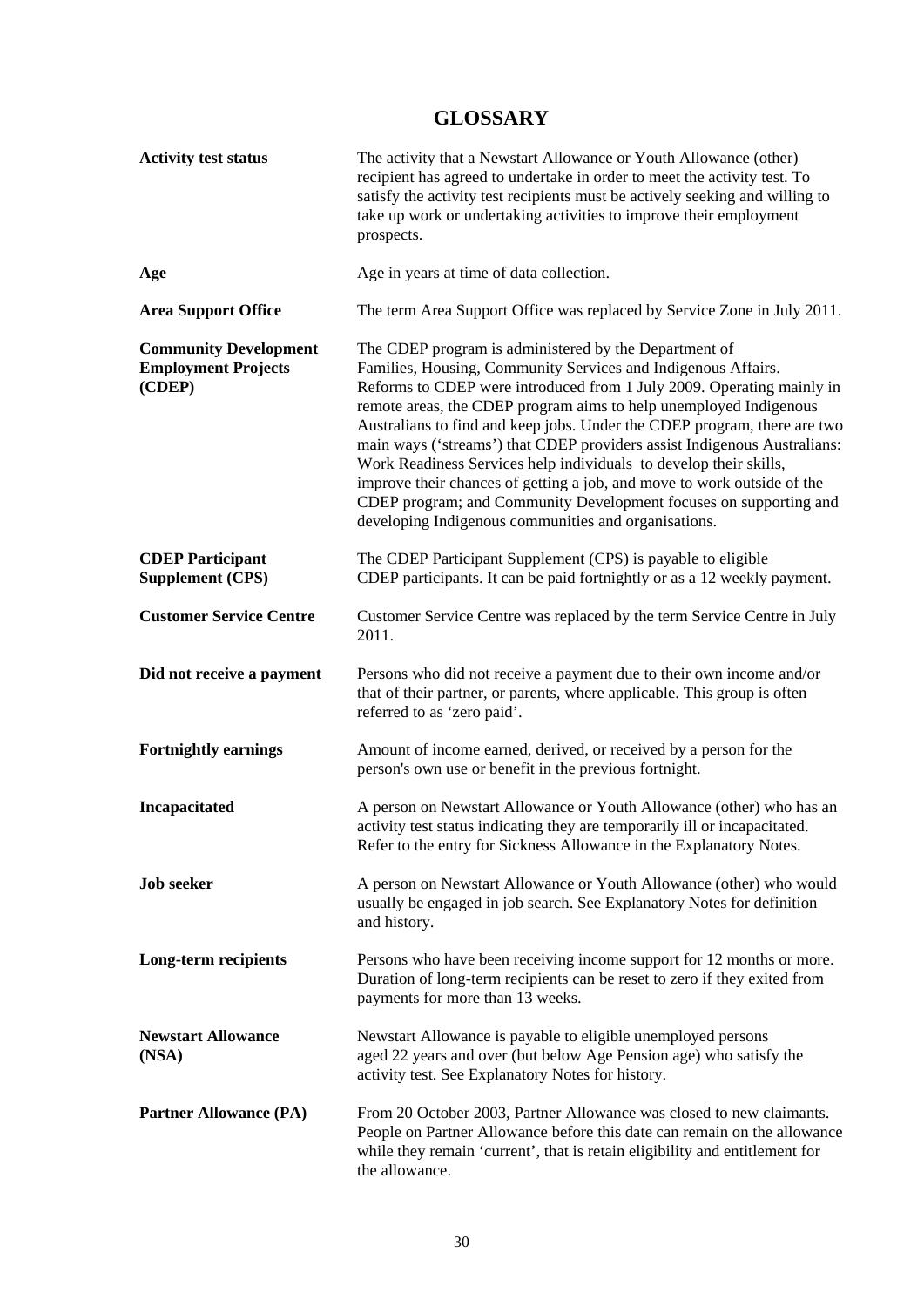|                                          | Partner Allowance was for dependent partners of pensioners and<br>allowees. Partners had to be born before 1 July 1955, have no dependent<br>children and have little or no recent workforce experience. Partner<br>Allowance had no job search requirement. See Explanatory Notes for<br>history.                                                                                                                                            |
|------------------------------------------|-----------------------------------------------------------------------------------------------------------------------------------------------------------------------------------------------------------------------------------------------------------------------------------------------------------------------------------------------------------------------------------------------------------------------------------------------|
| <b>Service Centre</b>                    | A Service Centre that provides FaHCSIA, DEEWR and other payments<br>and related information and services to recipients. Service Centres are<br>managed by Service Zones.                                                                                                                                                                                                                                                                      |
| <b>Service Zone</b>                      | A set of Service Centres, grouped together for operational purposes on a<br>geographic basis. Service Zones replaced Areas and Area Support Offices<br>in July 2011.                                                                                                                                                                                                                                                                          |
| <b>Short-term recipients</b>             | Persons on Newstart Allowance or Youth Allowance who have been<br>receiving income support for less than 12 months. Duration of short-term<br>recipients can be reset to zero if they exited from payments for more than<br>6 weeks.                                                                                                                                                                                                          |
| <b>Widow Allowance (WA)</b>              | From 1 July 2005 Widow Allowance new grants may only be made to<br>women born on or before 1 July 1955.                                                                                                                                                                                                                                                                                                                                       |
|                                          | Widow Allowance, a non-activity tested payment, is payable to females<br>aged 50 years or over who have become widowed, divorced or separated<br>since turning 40 years if they have little or no recent work experience and<br>meet a number of other criteria relating to current marital status. See<br>Explanatory Notes for history.                                                                                                     |
| <b>Youth Training Allowance</b><br>(YTA) | From 1 January 1995 eligible persons aged under 18 years who<br>were registered as unemployed with the CES were paid Youth Training<br>Allowance. From 1 July 1998, Youth Training Allowance was replaced<br>by Youth Allowance. See Explanatory Notes for history.                                                                                                                                                                           |
| <b>Youth Allowance (YA)</b>              | Youth Allowance is payable to eligible full-time students aged 16 to 25<br>years, and to eligible unemployed persons aged 16 to 21 years who satisfy<br>the activity test. Note, there are certain exceptions for some 15 and 25<br>year olds. See Explanatory Notes for history.                                                                                                                                                             |
|                                          | Youth Allowees may be undertaking full-time study, full-time job search<br>or a combination of approved activities. Some young people will be<br>exempt from the activity test because of their personal circumstances, eg.<br>illness, homelessness or major personal crisis. See the Explanatory Notes<br>for more information.                                                                                                             |
|                                          | To receive Youth Allowance young people under 22 years of age without<br>a Year 12 or equivalent qualification will usually need to:<br>participate in education and training full-time; or<br>participate full-time (that is, for at least 25 hours a week) in part-<br>time study or training, in combination with other approved<br>activities, until they attain Year 12 or an equivalent Certificate<br>Level II or above qualification. |
| <b>Youth Allowance (other)</b>           | Youth Allowance recipients who are not full-time students or full-time<br>Australian Apprentices.                                                                                                                                                                                                                                                                                                                                             |
| Zero paid                                | See 'Did not receive a payment'.                                                                                                                                                                                                                                                                                                                                                                                                              |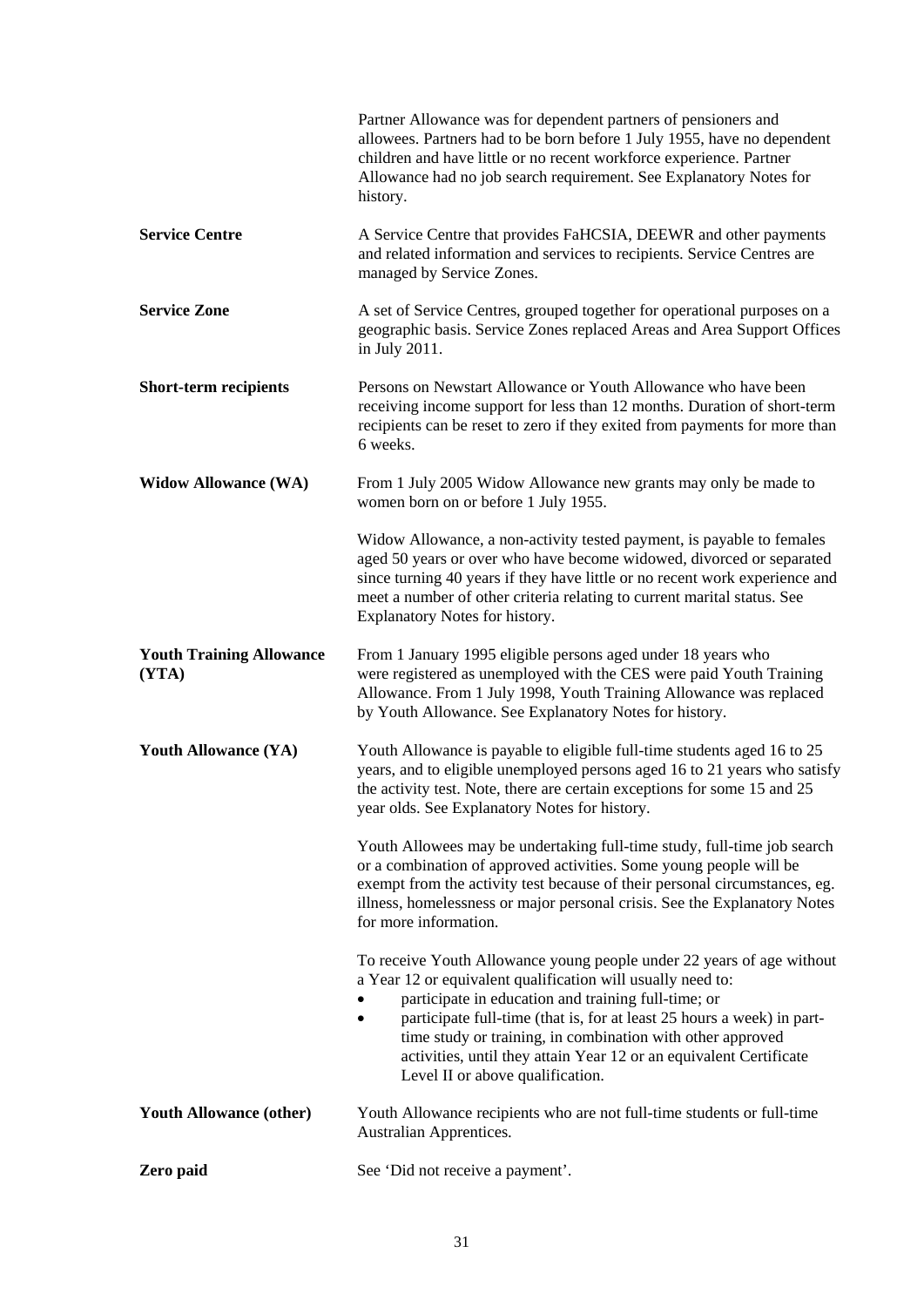## **APPENDIX**

#### **COMPARISONS BETWEEN DEEWR UNEMPLOYMENT LABOUR MARKET PAYMENT NUMBERS AND ABS LABOUR FORCE UNEMPLOYMENT STATISTICS**

| <b>Official statistics</b>                                                     | Official unemployment statistics are released by the Australian Bureau of<br>Statistics (ABS). The ABS uses definitions recommended by the<br>International Labour Organization which have been accepted<br>internationally as the most appropriate for the compilation of official<br>statistics of unemployment.                               |
|--------------------------------------------------------------------------------|--------------------------------------------------------------------------------------------------------------------------------------------------------------------------------------------------------------------------------------------------------------------------------------------------------------------------------------------------|
| <b>ABS</b> definition                                                          | The ABS unemployment statistics measure the number of persons who,<br>for a particular reference period, did not undertake any paid work, were<br>actively looking for work and were available to start work.                                                                                                                                    |
| <b>DEEWR Unemployment</b><br><b>Labour Market Payment</b><br><b>Statistics</b> | The labour market payment statistics give the number of persons<br>who are both eligible and entitled to receive Newstart Allowance<br>or Youth Allowance (other). The criteria for receipt of these payments do<br>not match those the ABS uses to determine whether a person is classed as<br>unemployed or employed for statistical purposes. |
| <b>Differences</b>                                                             | Care should be taken when comparing the ABS labour force and DEEWR<br>labour market payment data. There are a number of reasons why the two<br>series cannot be directly compared.                                                                                                                                                               |
| <b>Duration</b>                                                                | Both DEEWR and the ABS classify long-term duration as over 12<br>months, but use substantially different definitions of duration:                                                                                                                                                                                                                |
|                                                                                | DEEWR measures duration of <b>income support</b> . This includes not just<br>time on unemployment benefits but time on any income support payment.                                                                                                                                                                                               |
|                                                                                | The ABS measures length of time <b>unemployed</b> using their unemployment<br>definition.                                                                                                                                                                                                                                                        |
|                                                                                | DEEWR unemployed recipients can have breaks without payment and<br>still be classified as long-term income support recipients:                                                                                                                                                                                                                   |
|                                                                                | Recipients who do not receive a payment due to their earnings can<br>$\bullet$<br>have up to 12 weeks without a payment before they are<br>automatically cancelled. This reduces disincentives to accept short-<br>term work.                                                                                                                    |
|                                                                                | Long-term recipients can have 13 weeks off payment after payment<br>is cancelled and keep their long-term status if they return to income<br>support. This means they keep access to assistance such as the                                                                                                                                      |

higher payment rate for recipients over 60.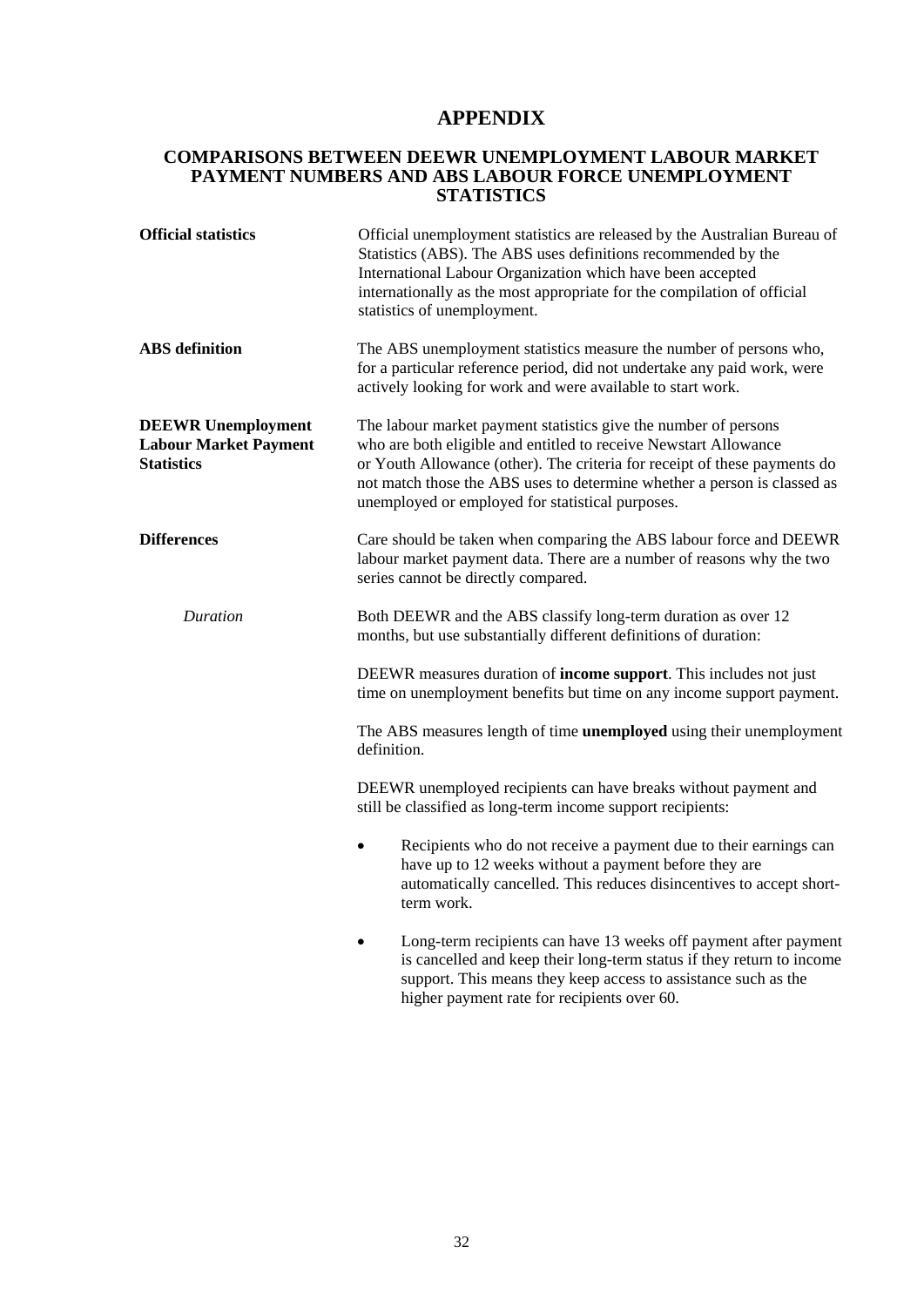|                       | For the ABS statistics, any hours of work for a period as short as two<br>weeks count as a break from unemployment and so are enough to reset a<br>person's unemployment duration.                                                                                                                                                                                                                        |
|-----------------------|-----------------------------------------------------------------------------------------------------------------------------------------------------------------------------------------------------------------------------------------------------------------------------------------------------------------------------------------------------------------------------------------------------------|
|                       | The difference between these two concepts, together with the fact that<br>DEEWR recipients are able to have ongoing part-time work (see<br>'employment' below) mean that many unemployed recipients remain<br>classified by DEEWR as long-term recipients when they would be<br>classified as short-term unemployed under the ABS definition.                                                             |
| Seasonal adjustment   | The ABS produces a seasonally adjusted series. The DEEWR labour<br>market payment numbers data are not seasonally adjusted.                                                                                                                                                                                                                                                                               |
| Classification        | The ABS classifies a person as unemployed if he or she is aged 15 years<br>and over, was not employed during the week before the interview, has<br>actively looked for full-time or part-time work and is available to start<br>work. From February 2004, people who had not actively looked for work<br>because they were waiting to start a job within four weeks are also<br>classified as unemployed. |
|                       | The Newstart Allowance and Youth Allowance (other) series generally<br>count people who are eligible for and entitled to receive a payment<br>between the ages of 15 years and 64 years in the case of men and 15 to 63<br>years in the case of women.                                                                                                                                                    |
| Employment            | Newstart Allowance and Youth Allowance (other) recipients may be<br>employed part-time, but within an income test limit; the ABS classifies a<br>person as "employed" if, among other things, he or she has worked for<br>one hour or more during the survey period.                                                                                                                                      |
| <b>Timing</b>         | The timing of collections of the series are different:                                                                                                                                                                                                                                                                                                                                                    |
|                       | DEEWR reports monthly average numbers of people both eligible<br>$\bullet$<br>for and entitled to receive Newstart Allowance and Youth<br>Allowance (other). These monthly averages are calculated using<br>figures collected for each Friday throughout the reference month.                                                                                                                             |
|                       | ABS numbers are based on a sample survey which interviews<br>occupants of selected dwellings covering around 0.33% of the total<br>Australian population. These persons are generally interviewed<br>during the two weeks beginning the Sunday between the 5th and<br>11th of each month and the information obtained relates to the<br>week before the interview takes place.                            |
| Treatment of partners | The ABS series includes unemployed persons whose spouse is working,<br>irrespective of income, whereas Newstart Allowance and Youth<br>Allowance (other) recipients are subject to an income and assets test for<br>themselves and their spouse.                                                                                                                                                          |
| Pensioners            | The ABS series includes persons being paid a pension but looking for<br>work (eg. sole parents in receipt of Parenting Payments looking for work).                                                                                                                                                                                                                                                        |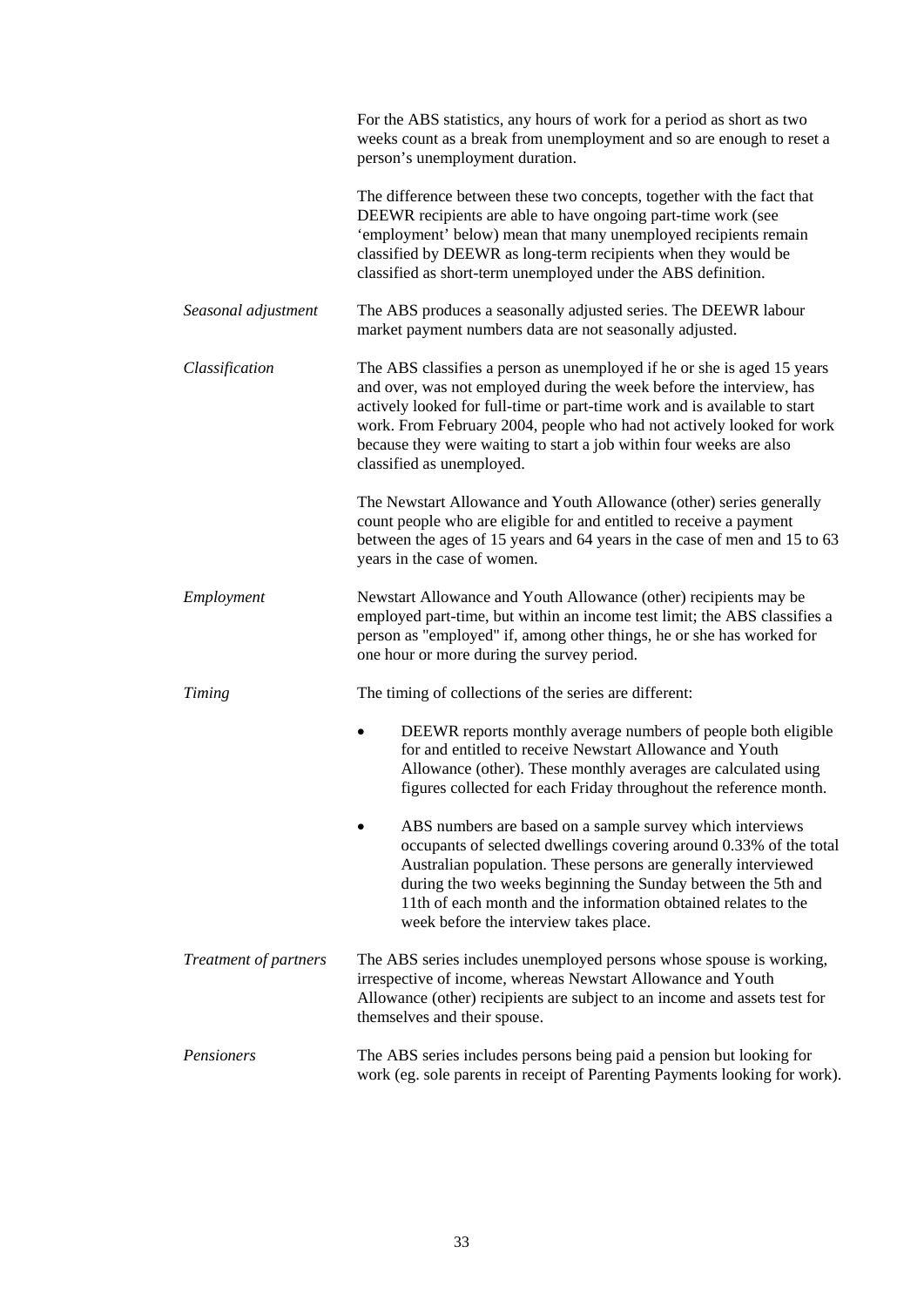| Non job seekers        | The overall Newstart Allowance and Youth Allowance (other) series<br>includes persons who are not required to undertake jobsearch. These<br>persons are separately identified in Tables 2 and 3, and have then been<br>excluded in subsequent tables. These people may be undertaking training,<br>the development of self-employment opportunities, full-time voluntary<br>work or a combination of voluntary and part-time work which excludes<br>them from jobsearch obligations. They may also be incapacitated or have<br>another temporary exemption from jobsearch. |
|------------------------|----------------------------------------------------------------------------------------------------------------------------------------------------------------------------------------------------------------------------------------------------------------------------------------------------------------------------------------------------------------------------------------------------------------------------------------------------------------------------------------------------------------------------------------------------------------------------|
| <i>Waiting periods</i> | The ABS series includes persons who are serving a waiting period before<br>being granted Newstart Allowance or Youth Allowance (other), or whose<br>allowance was deferred.                                                                                                                                                                                                                                                                                                                                                                                                |
| Survey                 | The ABS figures are derived from a Labour Force Survey which is a<br>sample survey, whereas the DEEWR statistics are a complete count of<br>those both eligible for and entitled to receive Newstart Allowance and<br>Youth Allowance (other).                                                                                                                                                                                                                                                                                                                             |